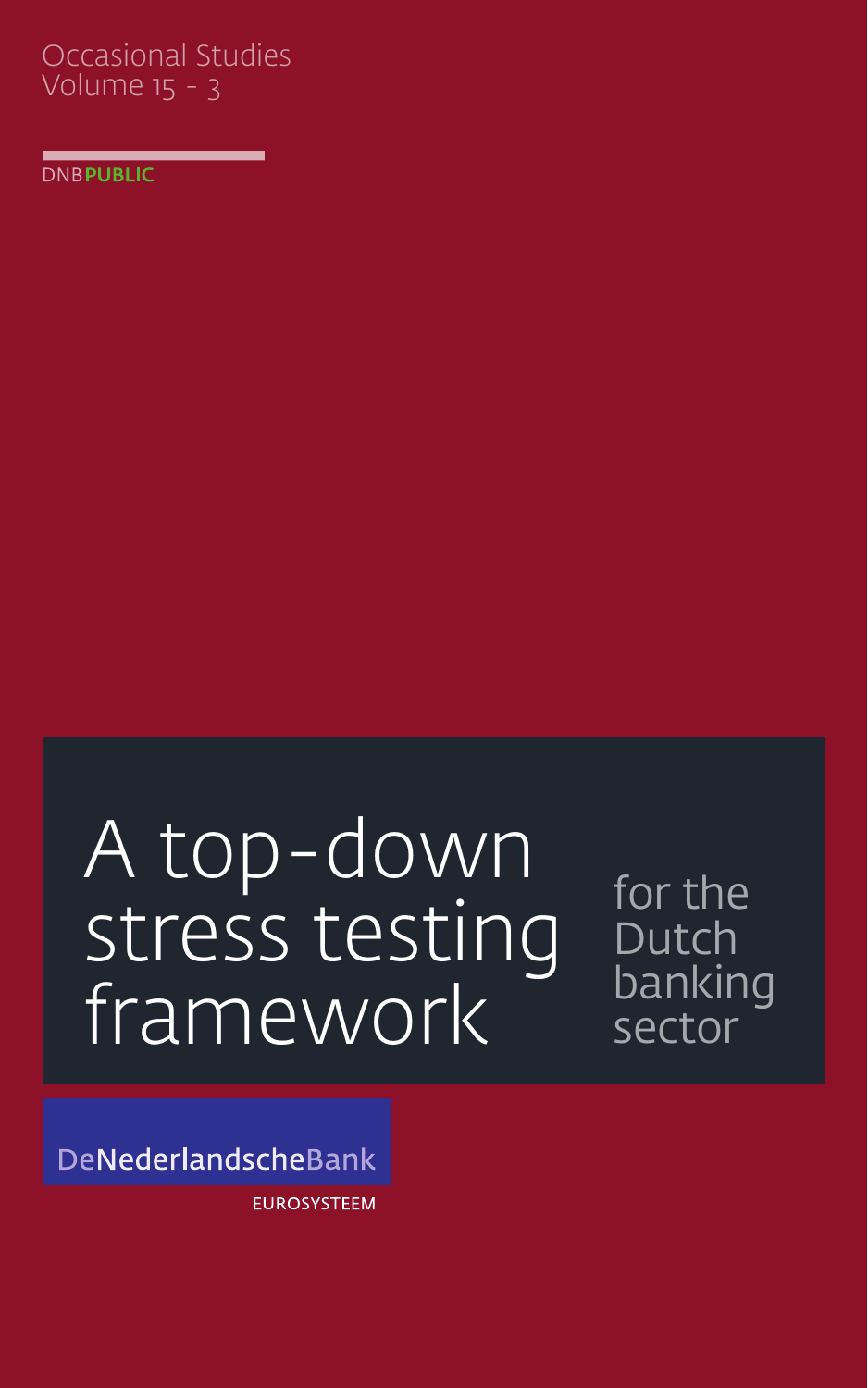A top-down stress testing framework for the Dutch banking sector

©2017 De Nederlandsche Bank N.V.

#### *Authors*

Tijmen Daniëls, Patty Duijm, Franka Liedorp and Dimitris Mokas

The Occasional Studies aim to disseminate thinking on policy and analytical issues in areas relevant to De Nederlandsche Bank. Views expressed are those of the individual authors and do not necessarily reflect official positions of De Nederlandsche Bank.

#### *Editorial committee*

Jakob de Haan (chairman), Lieneke Jansen (secretary).

All rights reserved. No part of this publication may be reproduced, stored in a retrieval system, or transmitted in any form by any means, electronic, mechanical, photocopy, recording or otherwise, without the prior written permission of De Nederlandsche Bank.

De Nederlandsche Bank N.V. P.O. Box 98 1000 AB Amsterdam www.dnb.nl Email: info@dnb.nl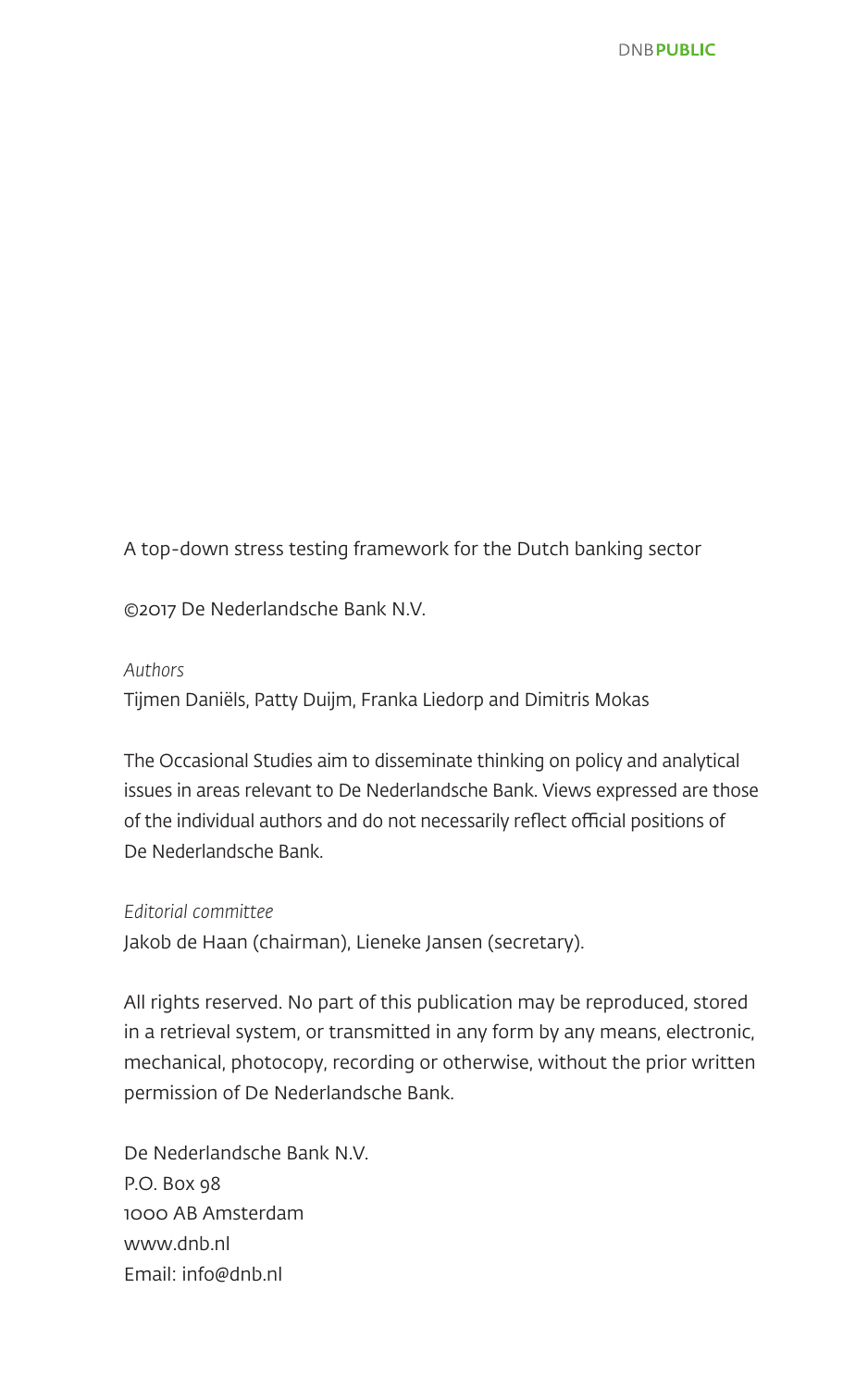# A top-down stress testing framework for the Dutch banking sector

By Tijmen Daniëls, Patty Duijm, Franka Liedorp and Dimitris Mokas

July 2017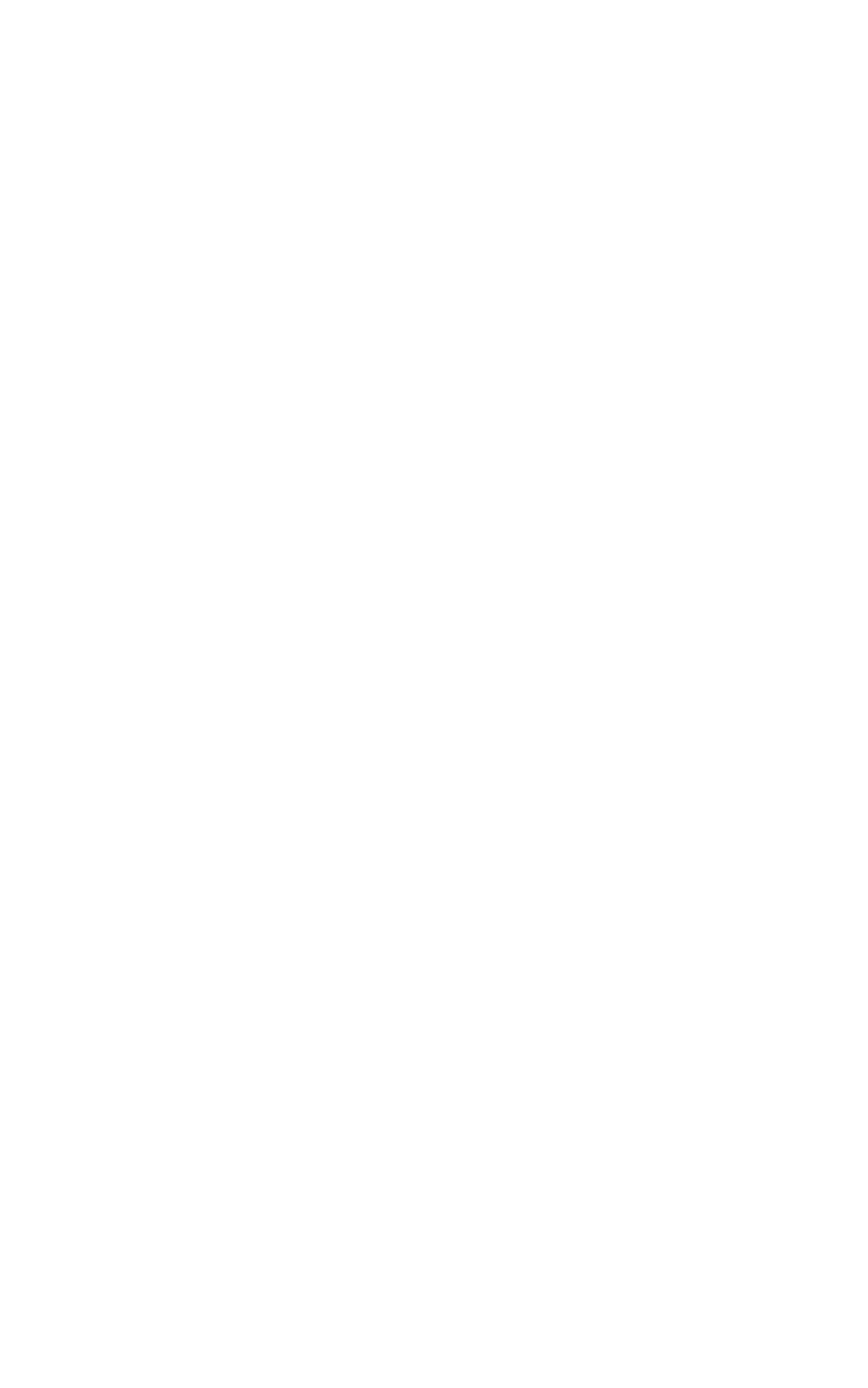# Contents

|                                     | Summary, Executive summary                                                                                                                                         | 6                          |
|-------------------------------------|--------------------------------------------------------------------------------------------------------------------------------------------------------------------|----------------------------|
| ı                                   | Introduction                                                                                                                                                       | 9                          |
| $\overline{2}$<br>2.1<br>2.2<br>2.3 | Use of top-down modelling<br>Financial Stability Assessments<br>Challenging bottom-up calculations<br>Macro-micro link                                             | 14<br>15<br>17<br>18       |
| 3                                   | Anatomy of a top-down stress test                                                                                                                                  | 21                         |
| 4<br>4.1<br>4.2<br>4.3<br>4.4       | Modelling credit risk<br>Calculation of credit losses<br>Calculation of stressed capital requirements<br>Mortgage lending portfolio<br>Corporate lending portfolio | 25<br>29<br>31<br>32<br>38 |
| 5<br>5.1<br>5.2                     | Modelling market risk<br>Government bond haircuts<br>Securitisations                                                                                               | 45<br>46<br>48             |
| 6<br>6.1<br>6.2                     | Modelling interest income and funding risk<br>Econometric estimates of net interest income<br>Funding shock tool                                                   | 49<br>51<br>55             |
| 7                                   | Modelling the capital ratio                                                                                                                                        | 58                         |
| 8                                   | Example                                                                                                                                                            | 60                         |
| 9                                   | The way forward                                                                                                                                                    | 65                         |
| 10                                  | <b>Bibliography</b>                                                                                                                                                | 67                         |
|                                     | Abbreviations                                                                                                                                                      | 73                         |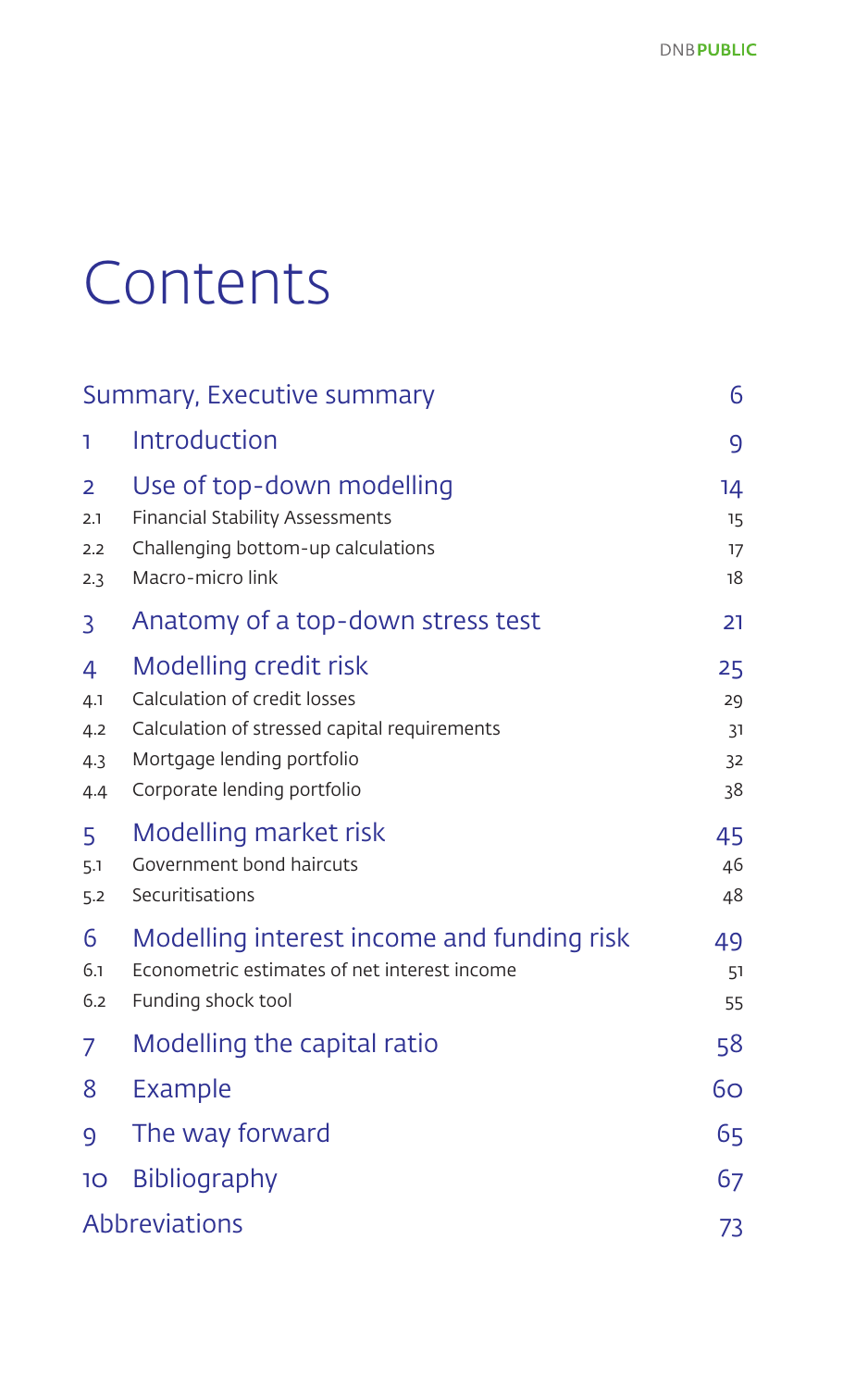# Summary

Stress tests have become an increasingly important tool for macroprudential policy makers and micro-prudential supervisors. DNB has developed an extensive top-down stress test framework to support its macro- and micro-prudential responsibilities. It is used to quantify financial stability assessments, to challenge calculations that banks provide in supervisory stress tests and to reinforce the link between macro risk assessment and micro-prudential actions. This paper explains DNB's topdown stress test framework with a focus on the characteristics of the Dutch banking sector.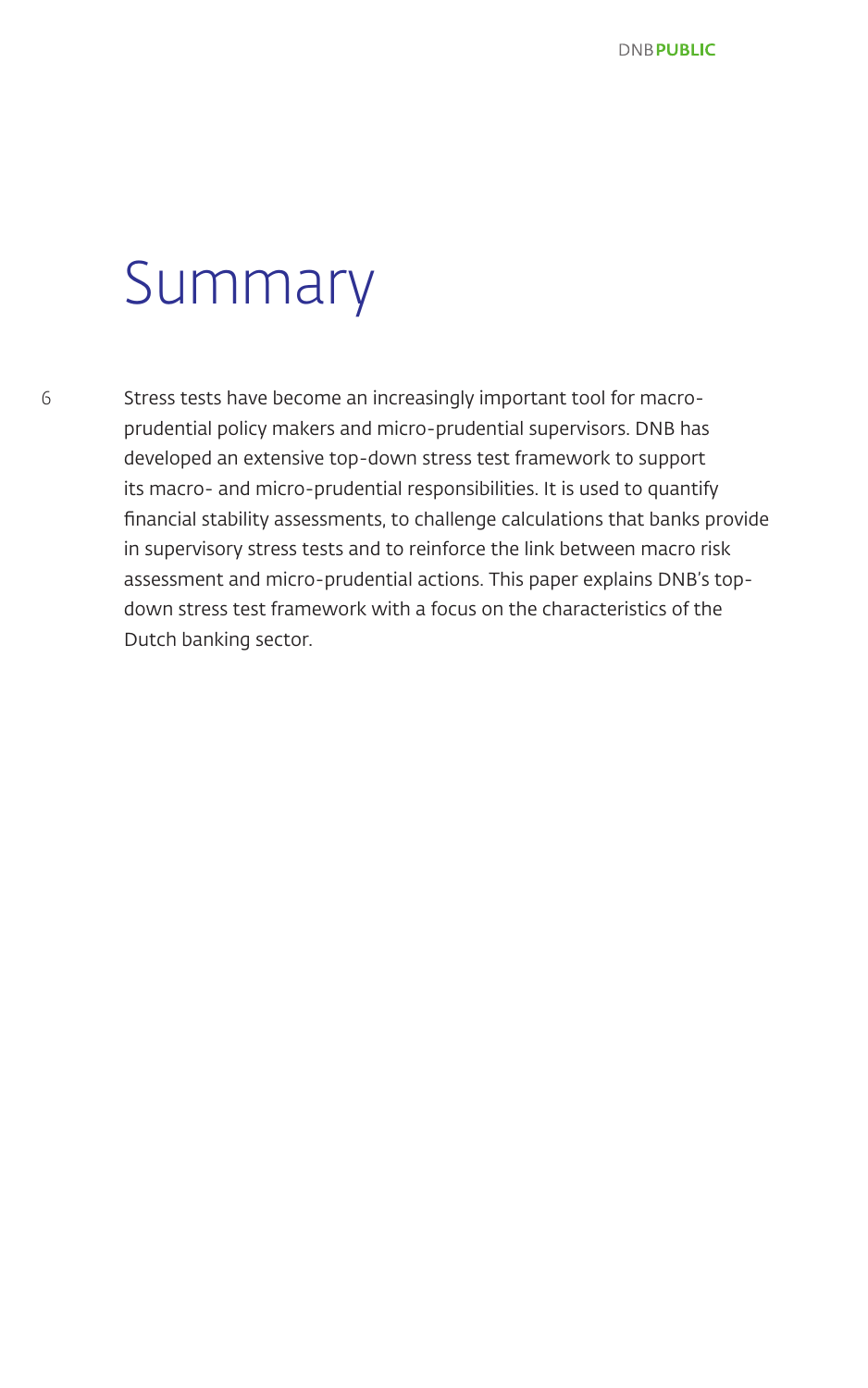# Executive summary

Since the onset of the global financial crisis in 2007, stress testing has become an increasingly important tool for bank supervisors, as witnessed by the publication of United States (US), European and various national stress testing exercises. In the Netherlands, stress testing has been used by De Nederlandsche Bank (DNB) to assess the solvency of individual financial institutions, and the robustness of the financial system as a whole. Over the past few years, DNB has developed an extensive top-down framework for bank stress testing to improve its risk analysis at both the macro-prudential and the micro-prudential level.

The DNB top-down framework consists of a suite of models that each represent specific parts of bank balance sheets and profit and loss accounts, with the ultimate goal of modelling key drivers of bank capital ratios under stress. The data for the top-down models stems from a variety of sources, predominantly regulatory reports, but also various supporting datasets, such as data on household wealth and taxable income available from Statistics Netherlands (CBS). Specialised models have been developed for the mortgage and the government bond portfolios of Dutch banks, given their large size and specific characteristics. Together, the suite of models in the framework can be used to analyse the impact of a stress scenario on individual portfolios as well as on total capital levels and ratios. An important advantage of a framework consisting of detailed models is that it allows assessment at a holistic as well as a granular level. The suite is also flexible in the sense that it has been used to quantify different supervisory or policy questions over time and is frequently expanded with further models as novel financial stability questions arise.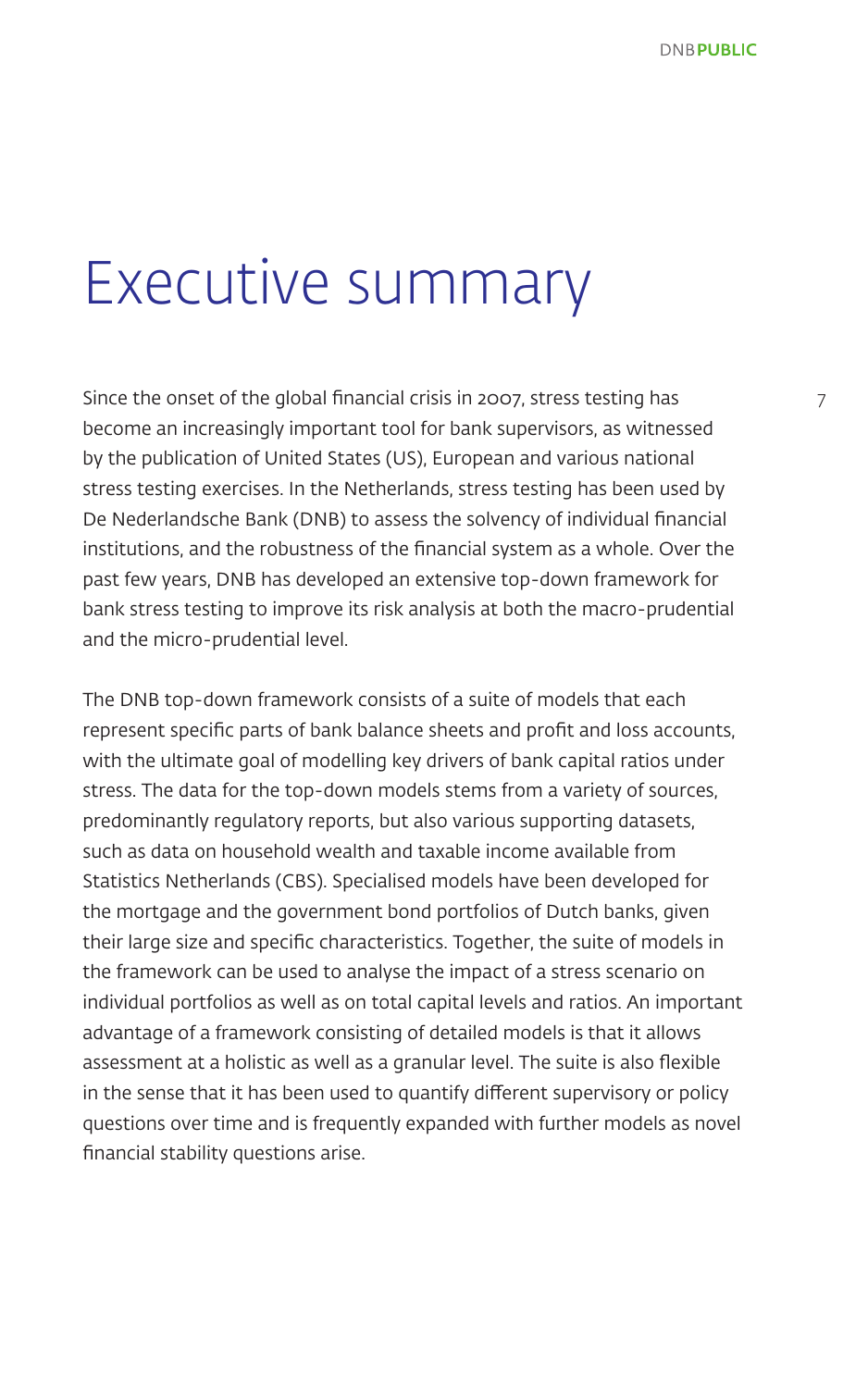8 DNB uses the top-down framework for quantification of its risk assessments in its Financial Stability Report (FSR), to benchmark stress test calculations of supervised institutions, and to enhance the link between macro-financial risk assessment and micro-prudential action. Future improvements of the framework would be the inclusion of liquidity stress and second round effects, to allow for a more integral macro-prudential risk assessment.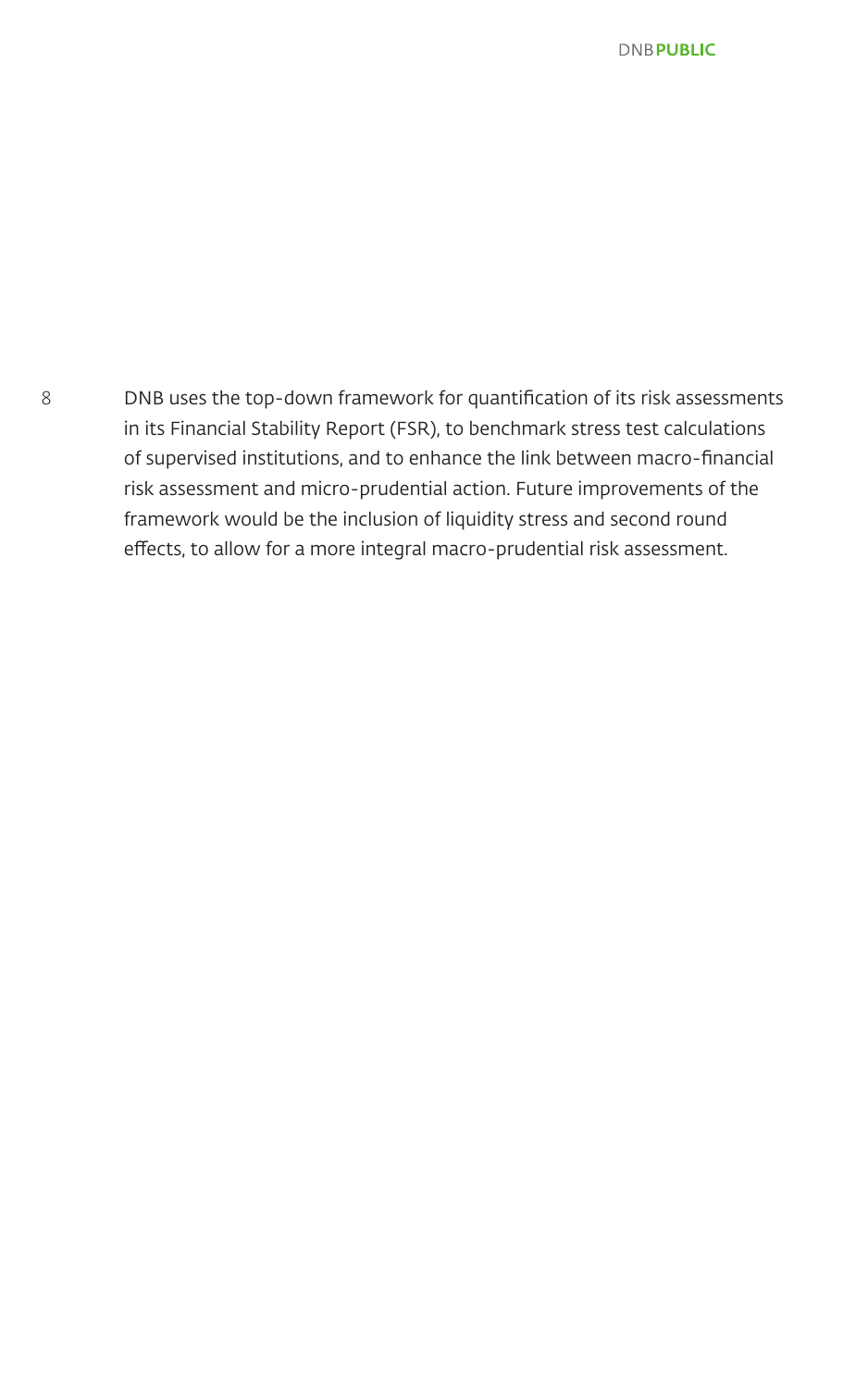# 1 Introduction

Since the onset of the global financial crisis in 2007, stress testing has 9 become an increasingly important tool for policy makers and supervisors and has gained significant public attention.<sup>1</sup> During the crisis, stress tests were used as a crisis management tool to increase trust in banks' resilience and to restore market confidence; see for example reports from European Banking Authority (European Banking Authority, 2009), Federal Reserve (Board of Governors of the Federal Reserve System, 2009; Board of Governors of the Federal Reserve System, 2011) and DNB (De Nederlandsche Bank, 2009). The publication of detailed bank-specific results during the financial crisis was a marked policy change and provided unprecedented transparency (European Banking Authority, 2010; European Banking Authority, 2011; Board of Governors of the Federal Reserve System, 2009; Board of Governors of the Federal Reserve System, 2011; Board of Governors of the Federal Reserve System, 2012). Stress tests have thus become a crucial part of the toolkit for macro- and micro-prudential supervision (International Monetary Fund, 2012; Ong, 2014). For an overview of recent stress test exercises see Table 1.

Stress testing exercises can be conducted for macro- or micro-prudential purposes, or both. The purpose of macro-prudential stress tests is to assess the impact of severe macro-economic and financial shocks on the financial system. Such exercises focus on assessing the resilience of the financial system as a whole, and the robustness of systemically relevant institutions. The aim is to ensure that the intermediaries can fulfil their role as credit supplier to the economy, even under stress. The IMF Financial Sector Assessment Program (FSAP) stress test exercises take this macro-prudential perspective, for instance. By contrast, micro-prudential stress test are intended to generate information about the robustness of

<sup>1</sup> See Cavelaars et al. (2013) for a description of the supervisory and policy response to the crisis in the Netherlands.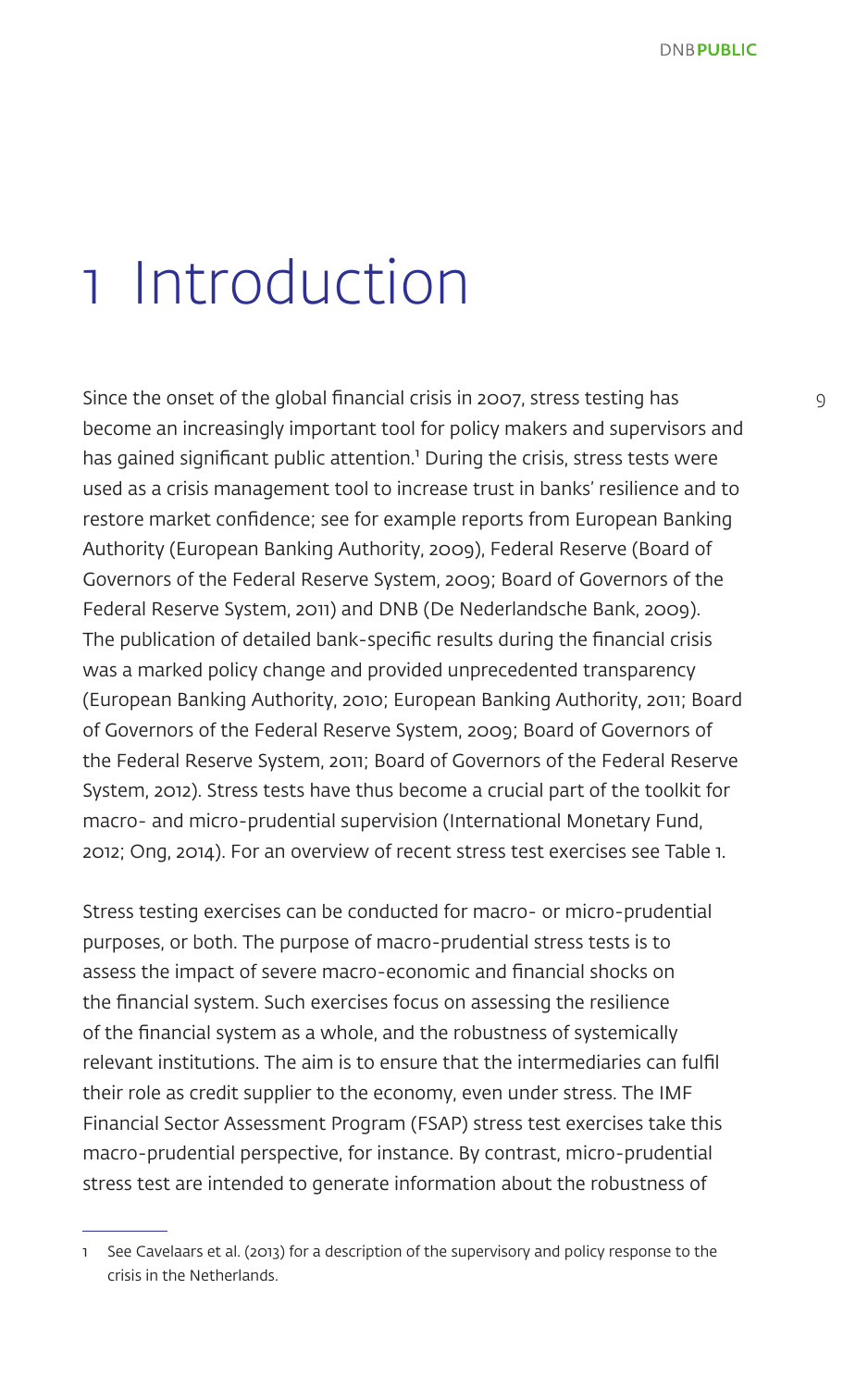#### Table 1. Overview of recent stress test exercises

| <b>Banks</b>                                    | Insurance companies                            | Pension funds        |
|-------------------------------------------------|------------------------------------------------|----------------------|
|                                                 |                                                |                      |
| DNB Stress Test 2009                            | DNB Stress Test 2009                           | DNB Stress Test 2010 |
| and $2010$                                      |                                                |                      |
| CEBS Stress Test 2009                           | CEIOPS Stress Test 2009 EIOPA Stress Test 2015 |                      |
| and $2010$                                      |                                                | and 2017             |
| EBA Stress Test 2011.                           | EIOPA Stress Test 2011.                        |                      |
| 2014, 2016                                      | 2014 and 2016                                  |                      |
| IMF FSAP 2011 and 2016                          | <b>IMF FSAP 2011</b>                           |                      |
| <b>ECB IRRBB sensitivity</b>                    | DNB Stress Test non-life                       |                      |
| analysis 2017                                   | 2017                                           |                      |
| DNB Climate Stress Test DNB Climate Stress Test |                                                |                      |

individual institutions. The tests are then typically tailored to the specific risk profiles of the institutions, focusing on the interaction between the identified vulnerabilities and the business model. Banks may use such exercises to test the viability of their business strategy under different scenarios, or to define mitigating actions for identified vulnerabilities. For supervisors, the stress test results provide a quantitative view on institutions' risk profiles, and are used in the capital adequacy assessment. Moreover, supervisors may require additional capital-strengthening measures to ensure a bank stays sufficiently capitalized in stressed circumstances.

In practice, macro- and micro-stress testing are closely linked, especially in concentrated markets which are dominated by a number of systemically relevant institutions. In such markets, testing the resilience of a few large institutions also provides an indication of the resilience of the sector as a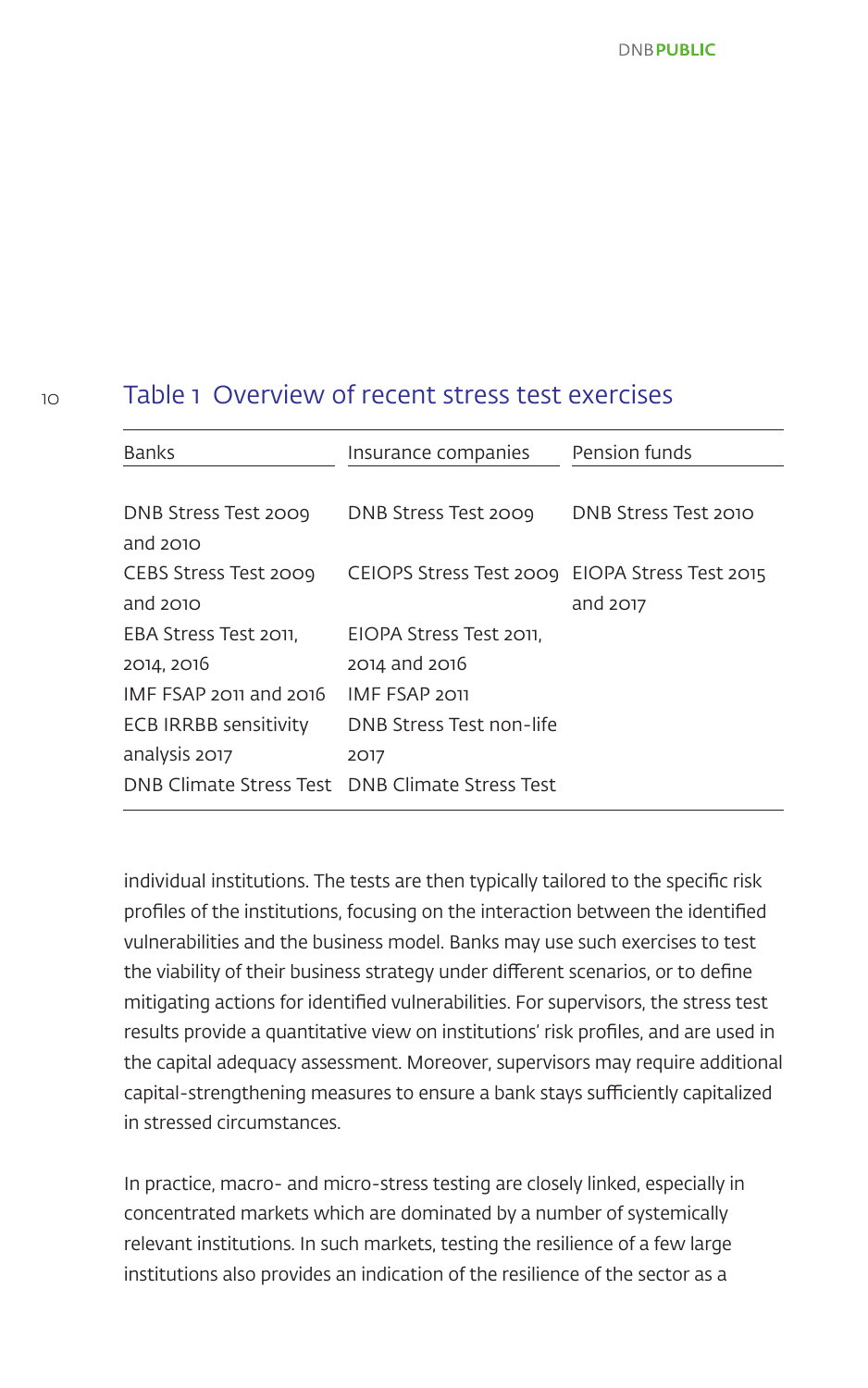whole. This holds true for the Netherlands, where the five largest banks 11 represent over 80% of banking sector assets, and are all active in the same markets. Being both a central bank mandated with promoting financial stability, and a supervisor responsible for the solvency and liquidity of the supervised banks, DNB is well-positioned to perform stress test activities that serve both a macro- and micro-prudential aim. The combination of macroand micro-prudential stress testing has many advantages, but foremost DNB's ability to translate macro-prudential risk assessments into micro-prudential action. The need for close interaction between the macro and micro level has been sharply underlined by the recent financial crisis, during which many banks faced problems that were ultimately rooted in the macro-environment.

The execution of stress tests may differ according to their aim. They may, for instance, be performed from the bottom up. This means that the banks themselves make the impact calculations usually subject to a prescriptive methodology and supervisory quality assurance (e.g. the EBA 2016 stress test can be seen as a constrained bottom-up exercise). Bottom-up exercises have their advantages, most notably the possibility to use an enormous amount of detailed internal bank data, which allows for more precise impact calculations. However, in practice banks find it challenging to collect and stress all required data in a standardised manner. The entire stress test process, from bank calculations to supervisory quality assurance, is quite drawn-out and can easily take several months. This makes it difficult to react promptly to new economic circumstances. Furthermore, bottom-up exercises are resource intensive and require extensive quality controls to check the validity of data, the plausibility of the calculations and to ensure a level playing field between the participating banks.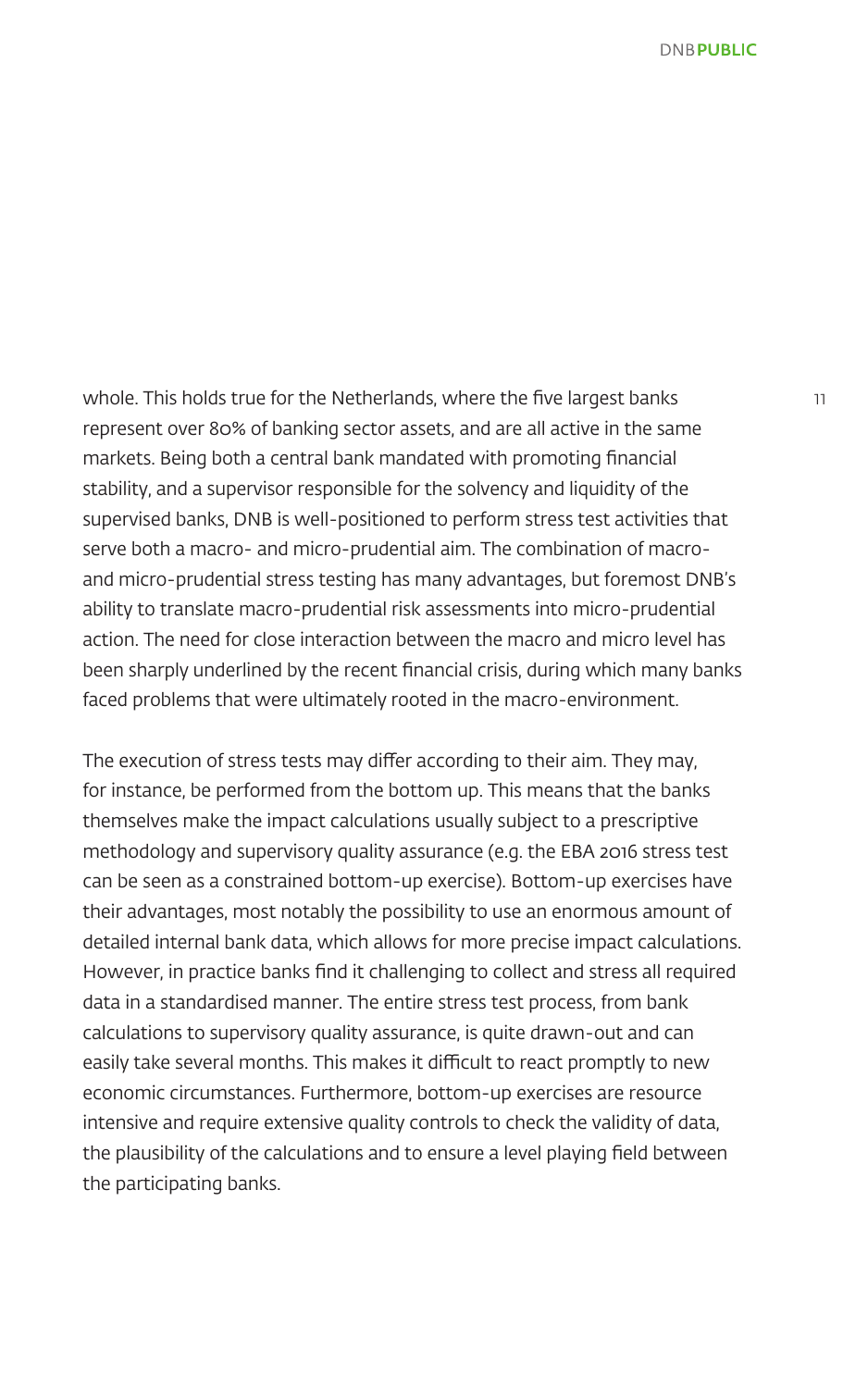12 The alternative to bottom-up stress testing is a top-down approach, in which the stress impact is estimated by the central bank or supervisor, using its own models and data readily available in central bank and supervisory data systems. This opens up the possibility of analysing the impact of several scenarios and responding to new developments quickly. However, it also requires sufficiently granular data in order to model risks adequately. DNB has developed a comprehensive top-down stress test approach for macro- and micro-stress testing of banks. Similarly, several other authorities have developed such top-down frameworks, for instance in Austria (Puhr & Schmitz, 2014), the UK (Burrows, Learmonth, & McKeown, 2012), the US (Covas, Rump, & Zakrajsek, 2013), and Canada (Anand, Bédard-Pagé, & Traclet, 2015). The European Central Bank (ECB) conducts top-down stress tests at the European level (Henry & Kok, 2013; European Central Bank, 2013). Results of top-down calculations are regularly published in Financial Stability Reviews, see for instance ECB (2012) and DNB (2014), or are part of supervisory exercises, see Fed (2014) and ECB (2014). The top-down approach also provides supervisors with a tool for challenging bank calculations, as a kind of 'second opinion'.

> In line with international practice, DNB's top-down model was used in recent stress test exercises to challenge bank results and initiate a dialogue with banks about their bottom-up calculations. The top-down stress test also served as input for financial stability assessments. For the top-down model, DNB uses various unique datasets, allowing it to overcome an important part of the data issues surrounding top-down stress test modelling. This Occasional Study presents DNB's top-down bank stress test approach for solvency purposes.<sup>2</sup>

<sup>2</sup> Obviously, liquidity stress testing is also important. However, it requires a different framework as risk drivers and risk models differ between the two measures of financial strength. Ideally a top-down stress test combines liquidity and solvency risks as these risks interact with each other (BIS, 2015).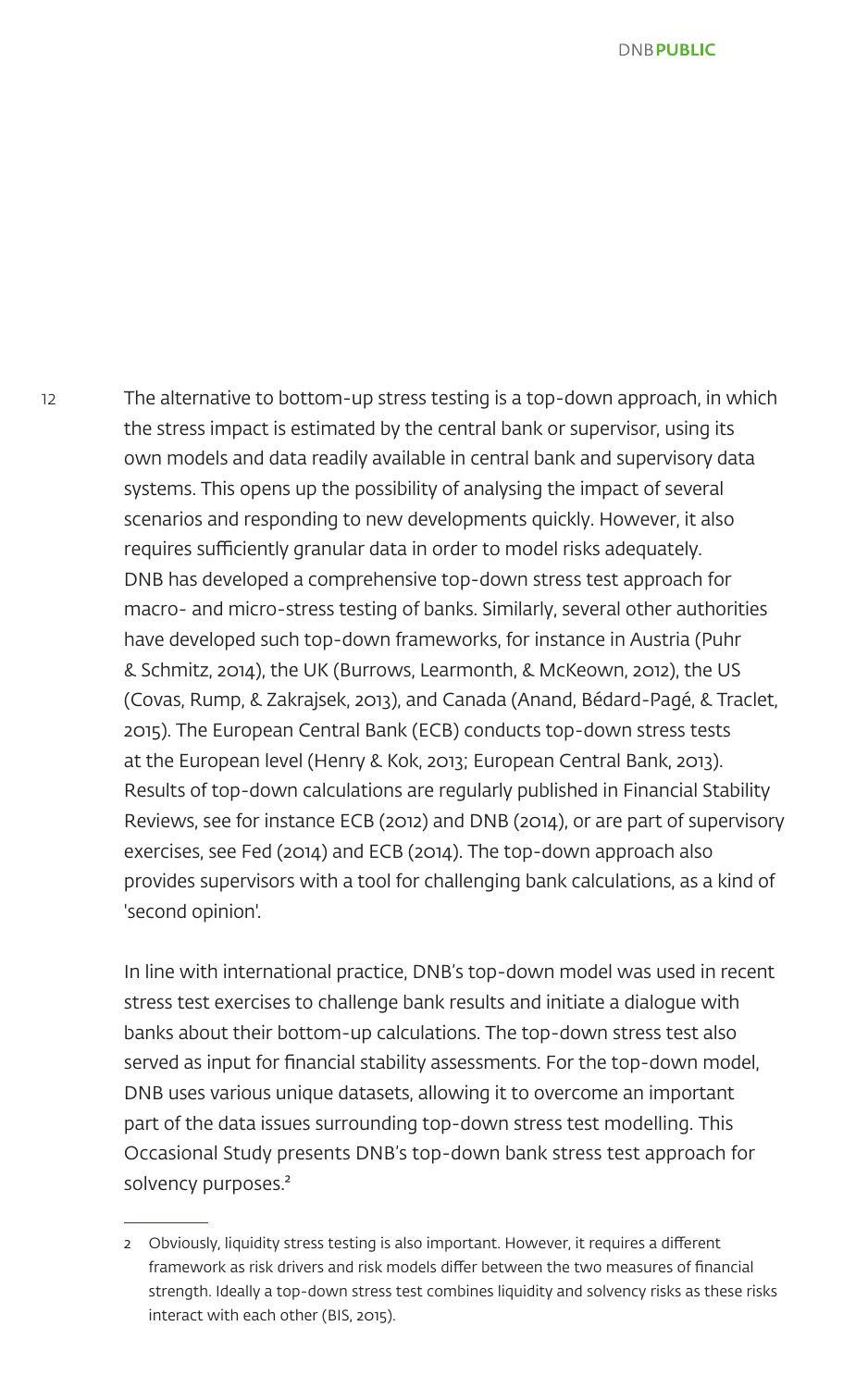Section 2 explains how DNB uses top-down stress testing. Section 3 discusses the umbrella framework and the top-down building blocks of our model, and Section 4 highlights the modelling of credit risk exposures. In this section we elaborate on the credit risk modelling of the mortgage loans portfolio, which constitutes the largest loan portfolio of Dutch banks. In this section, we also present a separate model for the credit risk parameters of the corporate loans portfolio. Section 5 focuses on market risks, specifically the impact calculation of stress on exposures to government bonds, and Section 6 adresses funding issues. Traditionally, stress tests focus on credit risk, being the largest component of bank balance sheets, but operating income is also a key driver of the stress impact. Section 7 explains how these different components come together in capital calculations. An example of a top-down calculation for large Dutch banks is presented in Section 8. Finally, Section 9 provides directions for future work.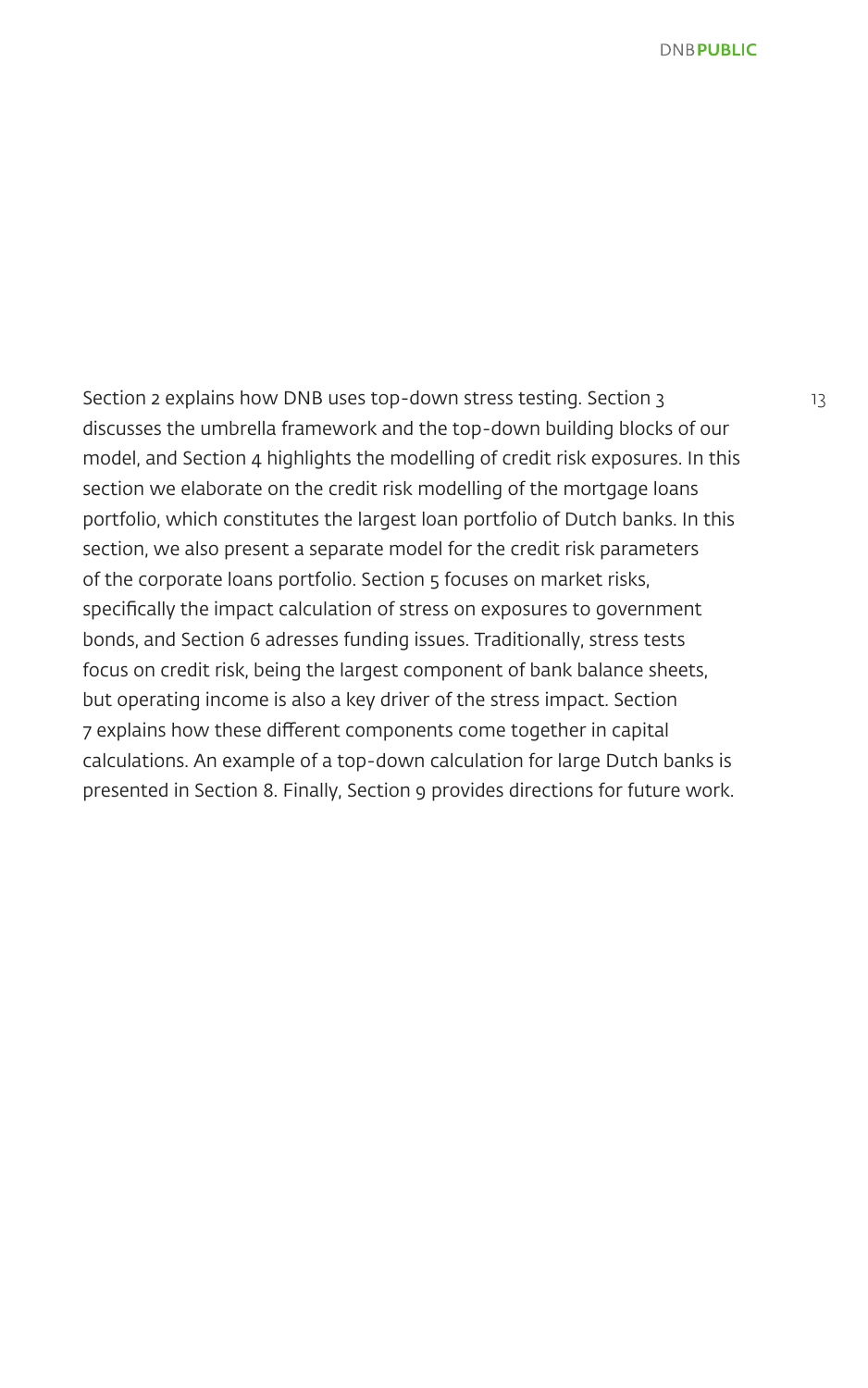# 2 Use of top-down modelling

14

In the past decade, top-down stress testing has become increasingly important to supervisors. There are three main drivers behind this development. First, since the beginning of the century, regulators have become increasingly aware that stable financial institutions do not guarantee overall financial stability (Crockett, 2000). Hence, several authorities initiated financial stability analyses covering a broad array of banking sector, macroeconomic and financial market developments. The heightened attention for financial stability spurred the wish to be able to detect the impact of negative scenarios on the stability of the financial system. As a key contributor to financial stability, the banking system is under close watch. The corresponding publication wave of Financial Stability Reports by many national and international authorities, called for quantification of the impact of stress scenarios. DNB followed this approach and included stress test calculations in its Financial Stability Report (De Nederlandsche Bank, 2005; De Nederlandsche Bank, 2006; De Nederlandsche Bank, 2007; De Nederlandsche Bank, 2013; De Nederlandsche Bank, 2014; De Nederlandsche Bank, 2015).

Second, the crisis highlighted the lack of credible and mature stress testing approaches at banks. Extreme stress scenarios were hard to conceive when the economy was booming (Basel Committee on Banking Supervision, 2009). In addition, stress tests were in many cases only performed at single business line level rather than taking a group-wide perspective. This led to underestimation of correlations and risk concentrations over and across business lines and portfolios. As a result, the stress tests that were performed did not sufficiently challenge the banks' financial strength nor their business models. Furthermore, these stress tests were not linked to banks' risk appetite, nor were stress test results incorporated into business strategies. In order to obtain their own view of the impact of stress scenarios, supervisors developed supervision-led stress test exercises, which critically assessed banks' own calculations.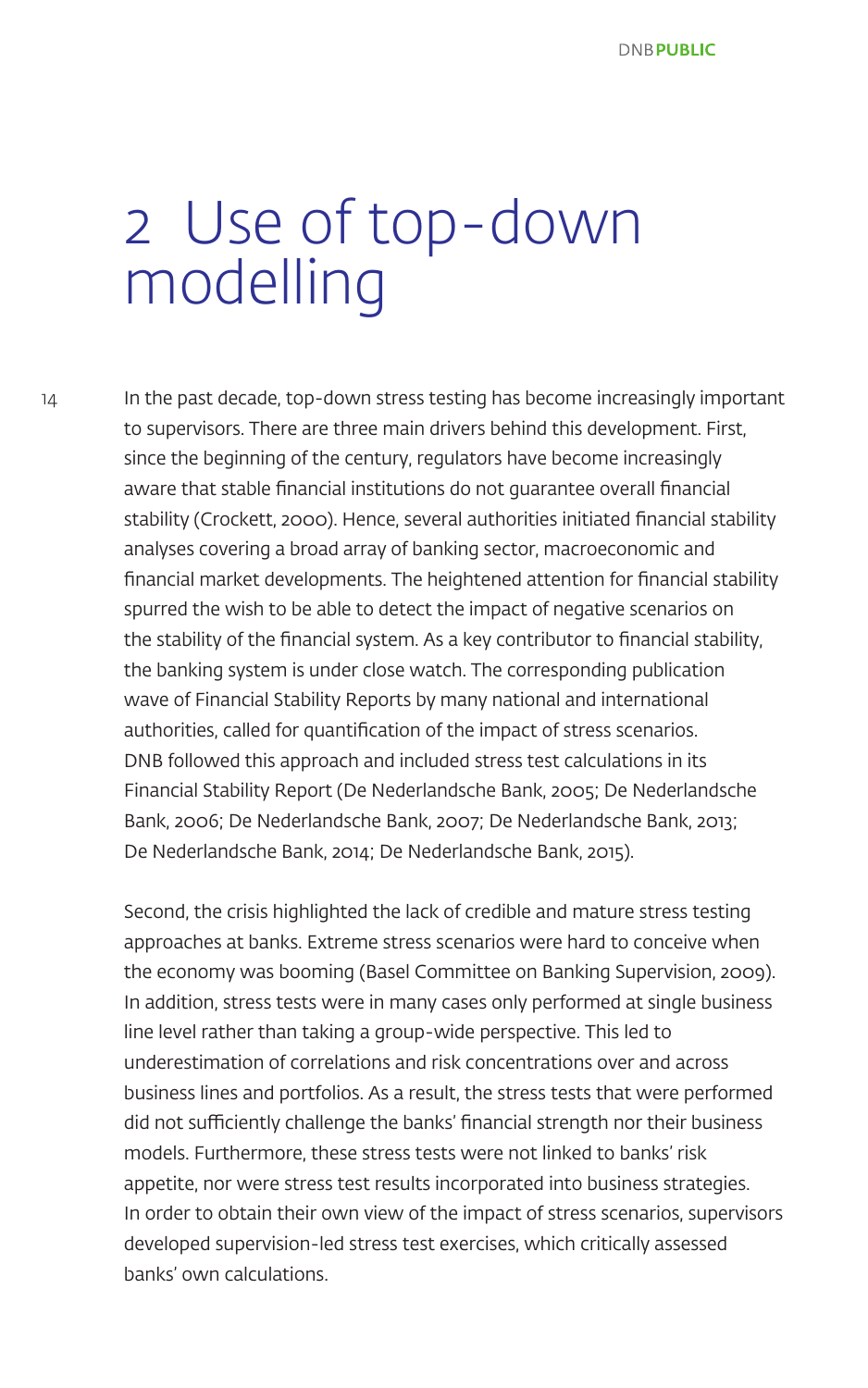Third, stress testing helps to link the macro-risk assessment with micro- 15 prudential supervision, thereby extending the macro-prudential reach. Topdown stress test results which are based on macro risk assessments may help micro-prudential supervisors to highlight macro and bank-specific risks to banks. By incorporating macro risks, micro-prudential supervision becomes more effective, thereby contributing to the stability of the system as a whole. This is known as the macro-micro link. Vice versa, information from microprudential supervisors about bank reactions to stress will help to improve the top-down model, notably to model possible second-round effects. Secondround effects could include the impact of a fall in a bank's solvency levels to its counterparties, or the impact of a fall in the system-wide solvency levels to the real economy.

We will discuss these three applications of top-down stress testing below.

### 2.1 Financial Stability Assessments

In its Financial Stability Report, DNB regularly publishes the results of topdown stress test calculations. Initially, the focus was on quantifying the impact of adverse scenarios on the economy and the financial sector as a whole. For example, the first Financial Stability Reports presented the impact of a base and adverse stress scenario on the overall financial sector, including banks, insurance companies and pension funds. The December 2005 Financial Stability Report, for instance, presented the impact of an overall 'malaise-scenario' and a 'worldwide correction-scenario', these exercises were repeated in June and September 2006. Here, the approach to measuring financial stability was derived from the macro financial risk model designed by Moody's-KMV. This model uses equity prices and debt ratios to determine default risks in various sectors, see DNB (2005). In addition, results are presented for different relevant ratios, such as solvency ratios, interest income at banks, credit losses, etc. Other scenarios presented are a disturbance in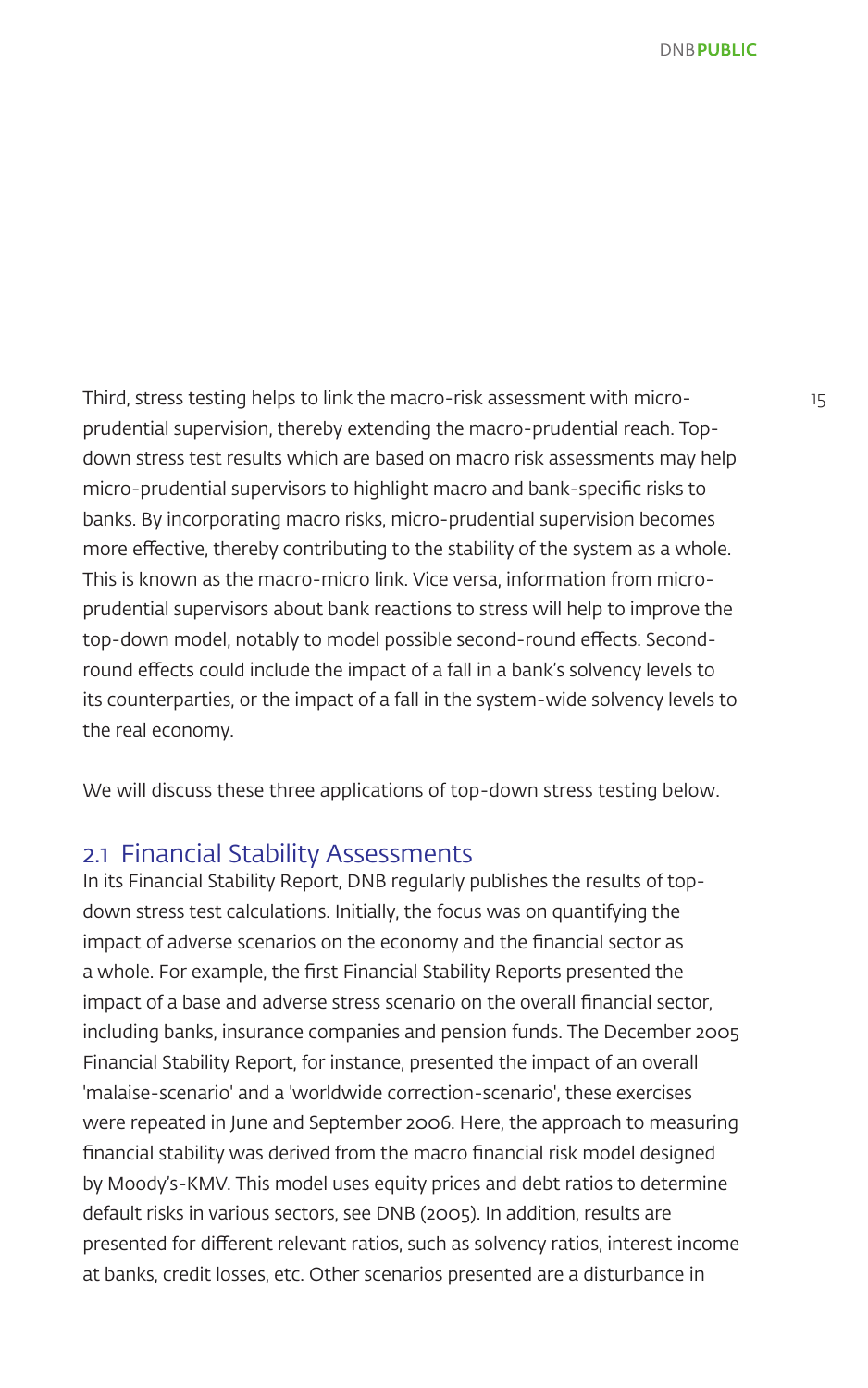16 the credit risk transfer market (CRT) and operational risk in the payments market (De Nederlandsche Bank, 2007). Liquidity risk was also tested in September 2008.

> In more recent years, top-down calculations have been used to investigate specific vulnerabilities identified in the Financial Stability Report, for instance, to assess the impact of increasing risks in the mortgage portfolio or that of possible policy measures. The 2013 spring issue of our Financial Stability Report discusses the impact of an interest rate shock on credit losses, and the 2014 spring Financial Stability Report depicts how the size and distribution of underwater mortgages may develop under different house price scenarios and how this may impact households and banks. Significantly, these reports also suggest some policy measures to counteract any negative results. Here, macro-financial risk analysis and policy making has also pushed the frontier of DNB´s modelling efforts.

> It is important to combine stress test calculations and suggested policy measures. Not only does this show how stress testing is relevant to informing the need for policy measures, it also underlines how stress testing can help in detailing the format and size of policy measures. To this end, it is important to be able to design and calibrate relevant and tailored stress scenarios. The more granular the stress test model and underlying data, the higher the flexibility of the model to adapt to different policy questions. For instance, top-down calculations may provide information on whether and how new policies in the mortgage loan market (e.g. a limit to LTVratios) may impact the financial position of households and banks.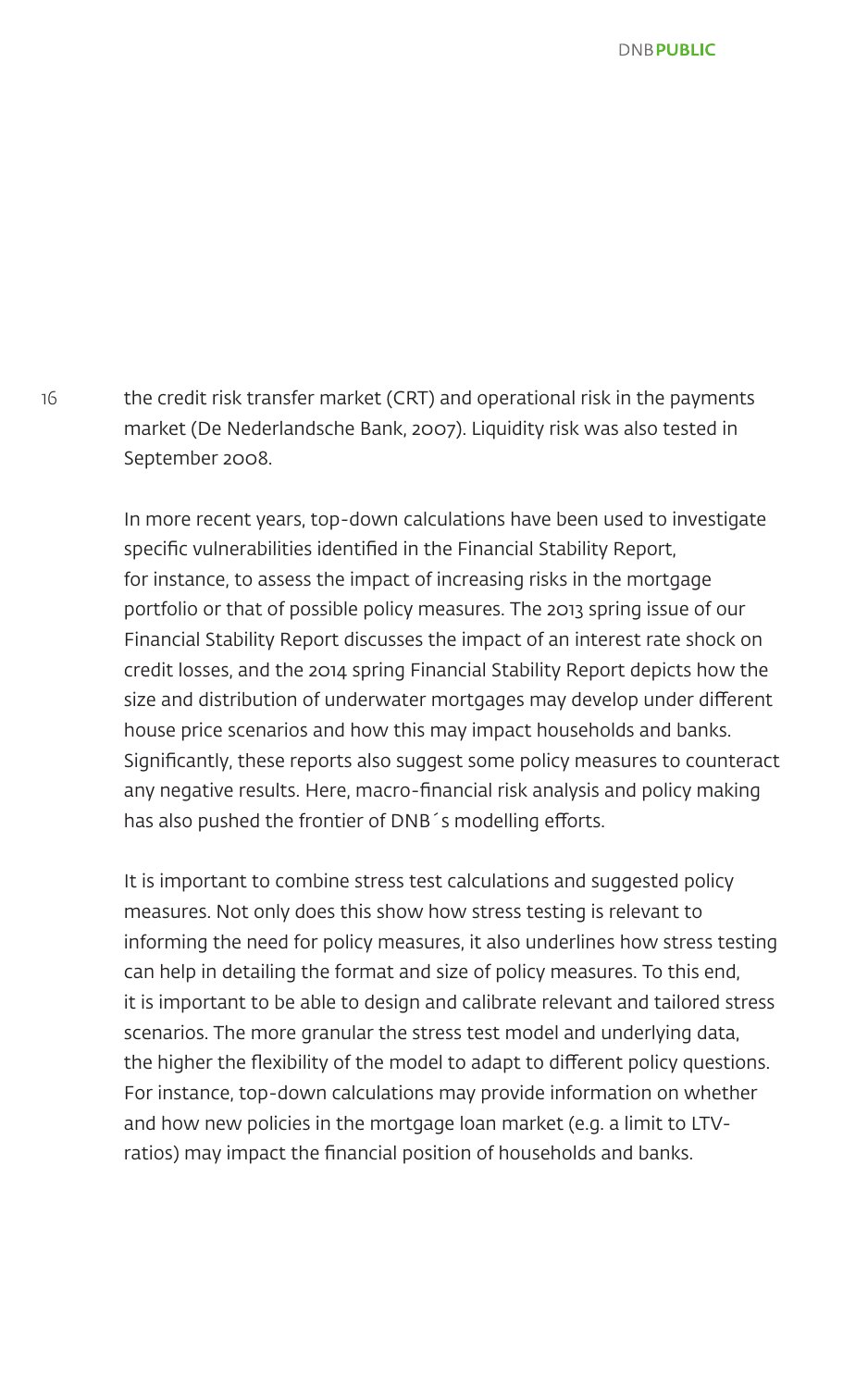### 2.2 Challenging bottom-up calculations 17

Top-down results can be used as a benchmark for the calculations provided by the banks themselves. Usually, in a stress test banks are allowed to use their internal stress test models to calculate the impact of a pre-specified stress scenario. DNB's top-down model provides a useful benchmark for assessing the accuracy of bank calculations. Obviously, bottom-up and topdown approaches do not need to have exactly the same outcome, as they are based on different data sources and rely on different model calibrations. The two approaches are expected to yield a comparable impact however. If differences emerge, this will give rise to thorough further investigation and dialogue with banks, and may lead to either bottom-up calculations or topdown modelling being changed.

In this respect, it is useful if the top-down model is able to calculate the impact of the risk drivers separately. This allows us to follow the banks' calculations as closely as possible and to understand them better. It would also allow for use of the top-down model if only specific parts of the banks' balance sheet or P&L account are included in the stress test. Furthermore, it gives us the opportunity to take any bank-specific issues into account. The DNB top-down framework facilitates this modular use.

This challenger approach was also applied in the stress test performed as part of the 2014 ECB Comprehensive Assessment. As part of this exercise, the banks' calculations were subjected to extensive quality control. First of all, DNB used its top-down model to challenge the banks' own results. Here, DNB compared top-down results with bank calculations for each separate risk module and asked the banks to explain any deviations. Where necessary, banks updated their calculations.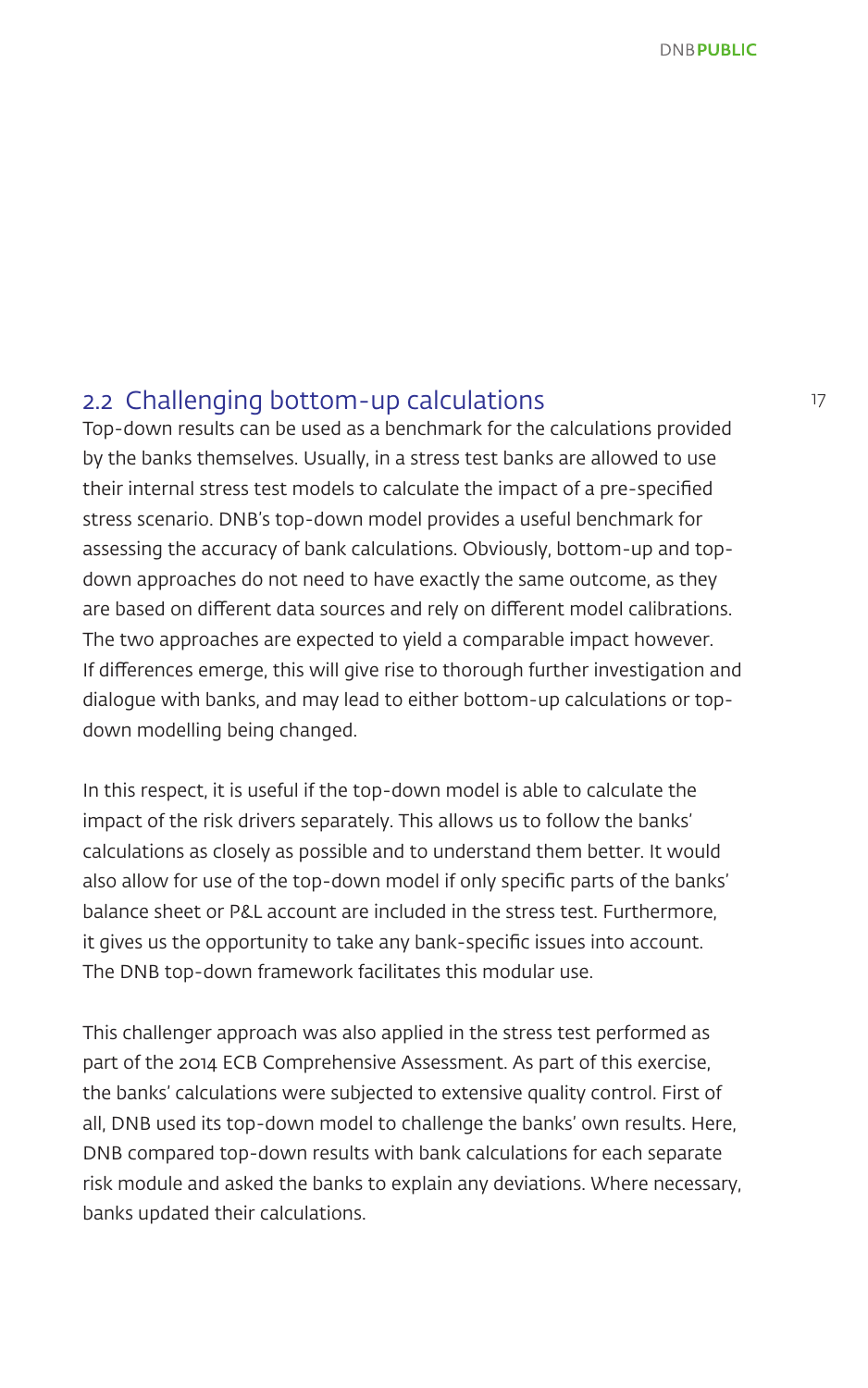18 Secondly, the ECB top-down model was used to further challenge the figures provided by the banks (European Central Bank, 2014) and to ensure a level European playing field. Similarly, these top-down calculations were used as a benchmark for challenging bank results, rather than as an exact calculation of the 'real' impact of the stress scenario. Hence, the ECB calculations were used as a basis for a dialogue with the banks, which were allowed to explain any deviations. If they were unable to provide a convincing explanation, they were required to restate their calculations.

> The use of a top-down model has other merits. Most importantly, it guarantees a level playing field between banks. Where bank models and assumptions may deviate due to differences in conservativeness, the top-down model uses a similar approach across all banks. Hence, both overly conservative and overly optimistic assumptions of banks are subjected to supervisory challenge and dialogue. Comparability between banks is an important issue in nationwide or EU-wide exercises. Indeed, for the 2014 EU-stress test, DNB's approach allowed for comparison between the results for the banking Dutch sector, while the ECB top-down calculations pointed to EU-wide differences. This is all the more relevant if stress test outcomes result in supervisory measures such as capital requirements. In that case, a comparable approach is needed to make sure that banks are treated in the same way.

#### 2.3 Macro-micro link

Key lessons from the crisis call for connecting macro-prudential risk analysis and micro-prudential supervision, and vice versa (International Monetary Fund, Financial Stability Board Secretariat, 2009; Larosière, et al., 2009; De Nederlandsche Bank, 2013). Stress testing is a key tool for linking macroand micro-risk dynamics. Usually, a stress scenario is based on an informed view of upcoming risks for the macro economy and financial sector, collected in a macro-risk analysis. Obviously, these macro risks will have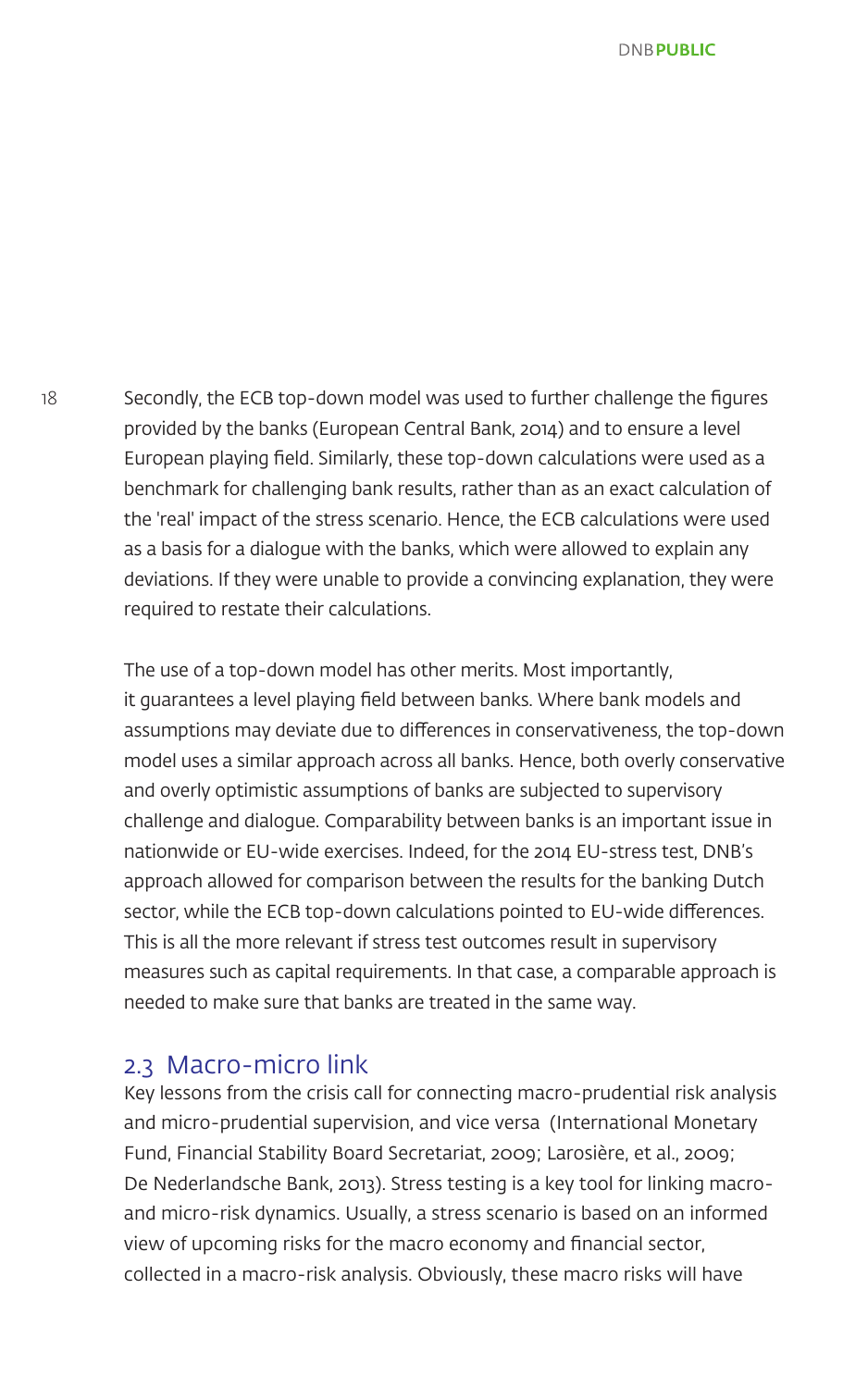micro-prudential impacts. Results from a top-down model that incorporates 19 these macro risks, thus inform micro-prudential supervisors about the potential impact of a stress scenario on banks and support a meaningful discussion about risks. Hence, by incorporating macro risks, micro-prudential supervision becomes more effective, and thus also contributes to the stability of the system as a whole.

Conversely, financial sector developments also need to feed the macrorisk assessment in order to capture risks in systemic institutions, common exposures or nascent risks stemming from financial innovations. A topdown model can take account of these effects, and these macro-micro and micro-macro interactions can be quantified with the help of a stress test.

DNB, acting both as a central bank and supervisor, is well-positioned to achieve this macro-micro interaction. DNB uses the risks identified in its Financial Stability Report as key input for the development of stress scenarios. In this case, the risks are translated into an anchor scenario, including shocks to the most relevant parameters such as GDP growth, unemployment, long- and short term interest rates, inflation, house prices, real estate prices and equity indices. The top-down stress test then calculates the effects of such macro-economic stress scenarios on individual institutions. The estimated micro-prudential impact is important information for the supervisory evaluation of the capital position of banks. Capitalisation adequacy is formally assessed by the supervisor and communicated to the bank in the annual Supervisory Review and Evaluation Process (SREP). In addition, supervisors of banks, insurance companies and pension funds may use the anchor scenario and the top-down impact to start a dialogue with the supervised entity on stress testing and capitalisation levels. It may, for instance, serve as a benchmark for banks' internal stress scenarios.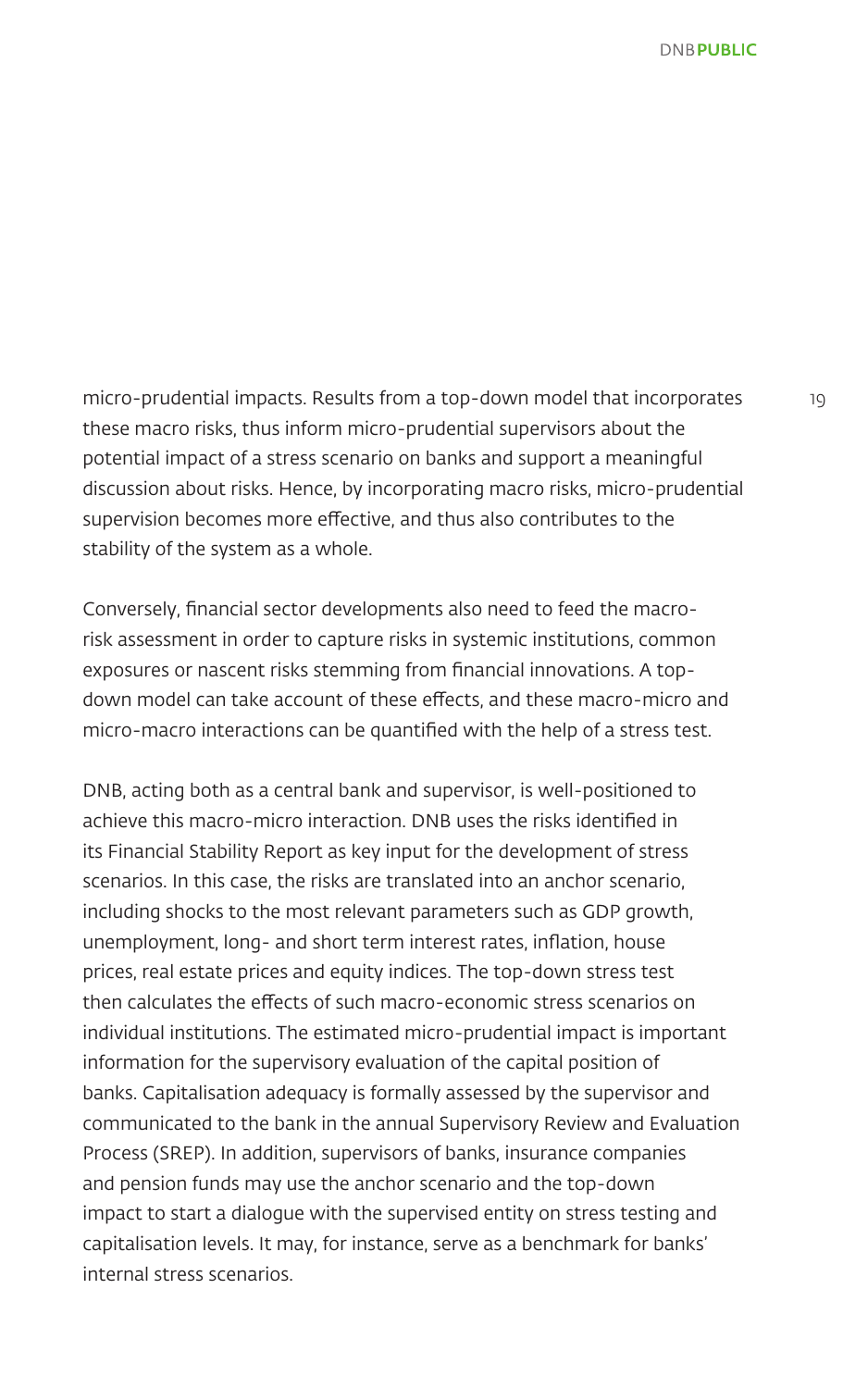20 In addition, micro-risk assessments and impact studies (such as stress tests) together provide relevant information on the exposure to these macro-risks of the financial sector at large. In this way, common risks exposures and similar risk profiles may become visible. This provides relevant information to improve the top-down stress models. Moreover, outcomes from the dialogue on the anchor scenario with banks serve as relevant information for a new macro-risk assessment. The link thus runs from macro to micro, but also from micro to macro (see Figure 1).



#### Figure 1 Practical implementation of the macro-micro link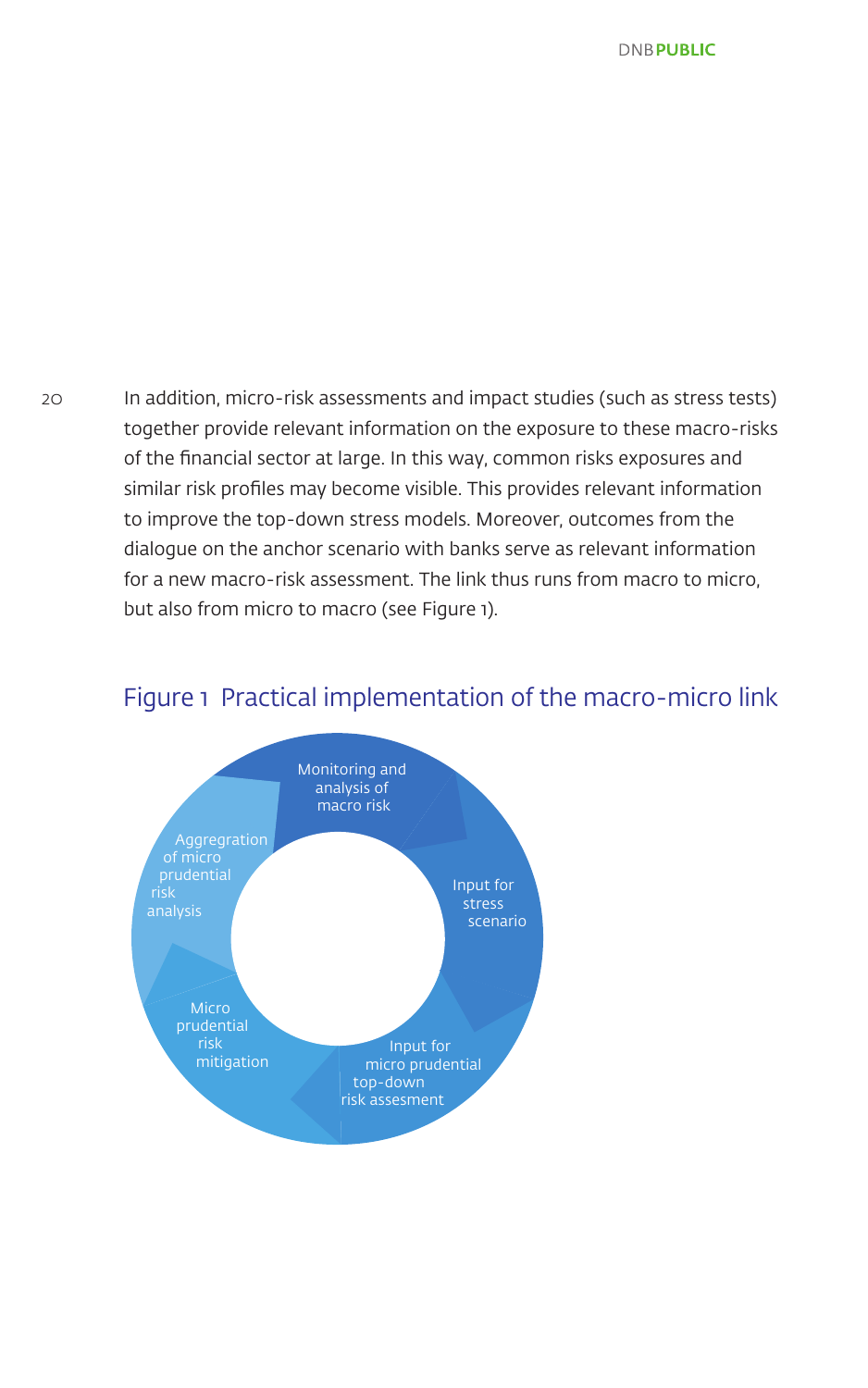# 3 Anatomy of a top-down stress test

The key task of a top-down stress test model is to translate the impact of a stress scenario on the capital position of a bank. A breakdown of the impact of a stress scenario on different components of a bank balance sheet allows for a granular calculation. This is especially relevant as the sensitivity to stress of the different risk sources may vary. Moreover, it helps to better understand the drivers underlying the results.

DNB's top-down framework consists of various sub modules, representing the different building blocks of the ultimate impact of a stress scenario on the capital ratio (Figure 2 presents a schematic overview). We closely follow the approach implicitly employed by the EBA stress test methodologies (European Banking Authority, 2016) and focus on the largest risk components for banks: credit risk, market risk (including securitisations) and funding risk. Operational risk, for simplicity's sake, is not explicitly modelled.



### Figure 2 Anatomy of a top-down stress test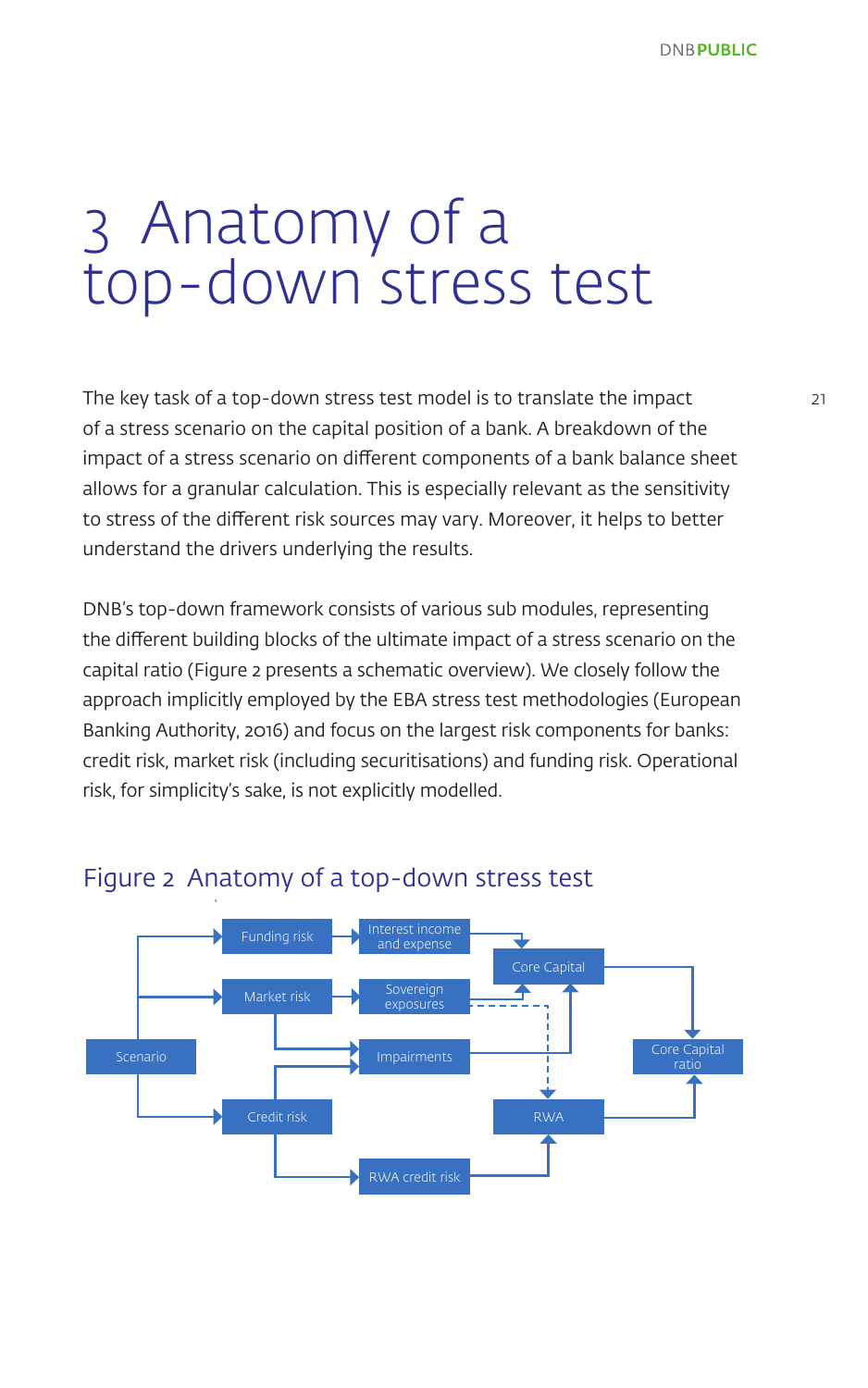22 The top-down approach can be described as follows. The starting point is the hypothetical stress scenario. This scenario includes adverse shocks to key economic variables, such as economic growth, unemployment, long- and short-term interest rates, inflation, housing and commercial real estate prices and equity indices. The scenario is usually based on an assessment of the main risks to the financial system. For the Netherlands, this risk assessment is described in DNB's Financial Stability Report and forms the basis for a detailed narrative indicating which risks may harm the Dutch economy and banking system. This narrative is used to define shocks to the economic forecast models. The resulting output is the stress scenario, which can be viewed as a deviation from expected economic developments. Usually, the scenario has a multi-year horizon. The effect of the scenario will tend to manifest itself gradually on the banks' financial positions. Other elements may also impact bank portfolios slowly over time. For instance, social security provisions will usually limit the impact of unemployment initially. To include this delayed effect, the impact of stress is measured over several years. However, while a multi-year horizon is relevant since banks hold long-term loans, there is a trade-off as forecasting over a longer horizon may require additional assumptions.

> The scenario variables will impact the credit risk exposure of banks, which is the risk that a counterparty does not meet its obligations and is mainly related to banks' lending portfolios. For instance, in times of increasing unemployment, some households may no longer be able to meet their mortgage repayments. Banks will incur losses on these exposures. Similarly, in times of declining economic growth, some companies will go bankrupt and fail to repay their loans. Again, banks will suffer losses. So scenario shocks may lead to higher losses or impairments for banks. As more and more debtors run into trouble, the overall credit quality and risk exposure of bank lending portfolios deteriorates. Since regulators require banks to weigh assets by their riskiness, this also implies an increase in risk-weighted assets (RWA).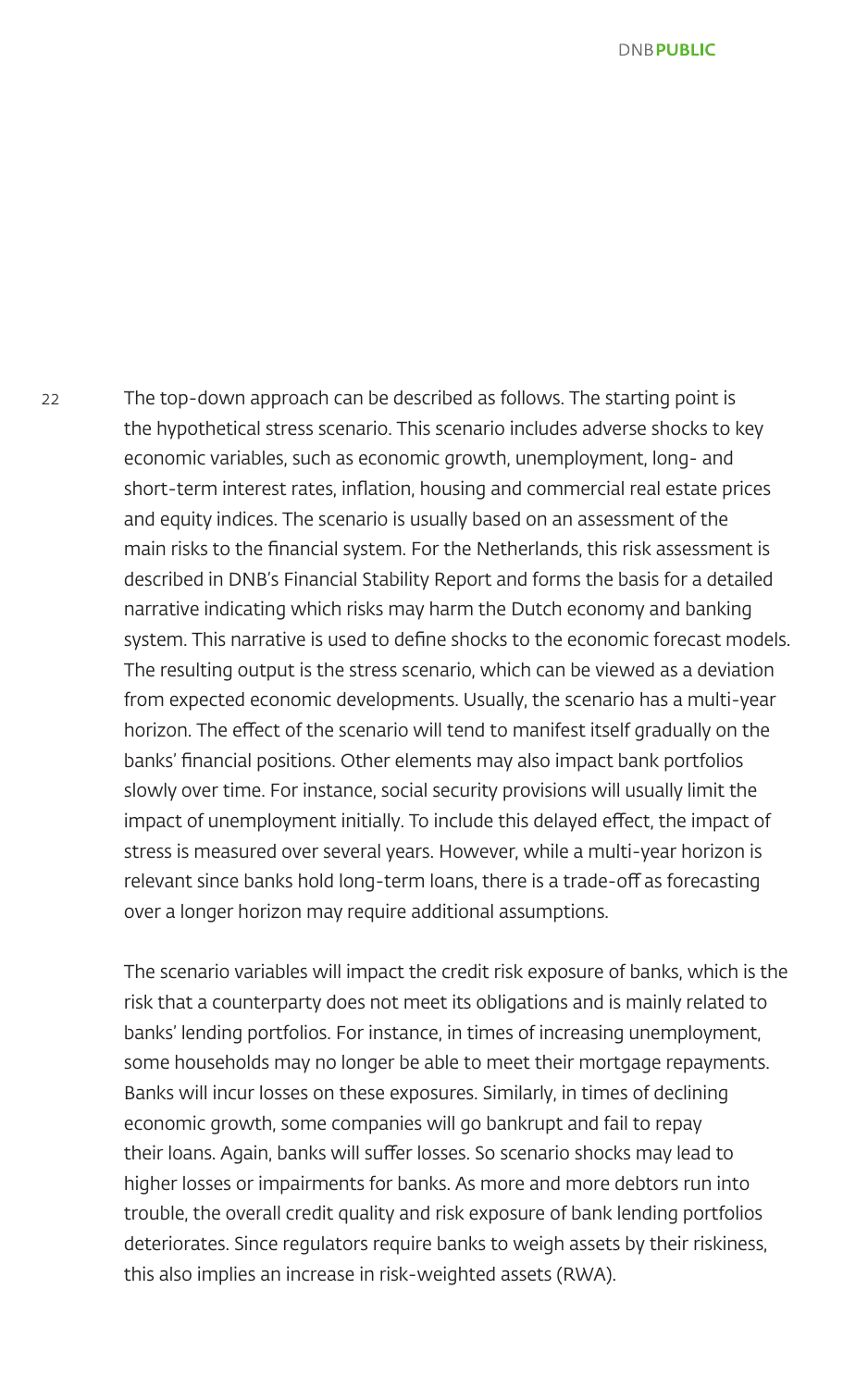The scenario variables will also impact market risk exposure. This includes the 23 value of banking sector investments. For instance, if the scenario assumes falling equity indices, equity investments will lose value. In turn, big price adjustments may lead to impairments on exposures. A key point for attention in banks' market risk exposures is their exposure to government bonds. The scenario parameters may include shocks that will impact the value of government bonds (e.g., the market price of bonds may fall). These shocks will also lead to impairments and value adjustments and banks will have to take them into account. The shocks also impact the riskiness of the market portfolio and cause risk-weighted assets to increase.

The scenario usually also covers funding risk as it includes interest rate shocks and assumptions about funding conditions. These shocks will impact the interest rate paid by banks on the funds that they raise, both in wholesale funding markets and on commercial and retail deposits. So it will impact their interest expense. Banks may pass on increases in funding costs wholly or partially to their customers by raising the interest rates on the loans that they provide to their customers. This will influence their interest income. If interest rates paid and interest rates received do not move in tandem, the interest margin may come under pressure.

Credit risk, funding risk and market risk will all have an effect on a bank's capital level. Impairments, declining value of investments and exposure to government bonds, and pressure on interest rate margins will depress net income. As usually net income is at least partially (depending on dividend payments) added to the capital base, negative net income will depress the amount of core capital of a bank. Core capital is the capital that has the highest loss absorbing capacity. Supervisors focus on core capital as it is readily available to cover losses. In addition, increased risk will lead to higher risk-weighted assets. Capital (the numerator) and risk-weighted assets (the denominator) define the overall core capital ratio.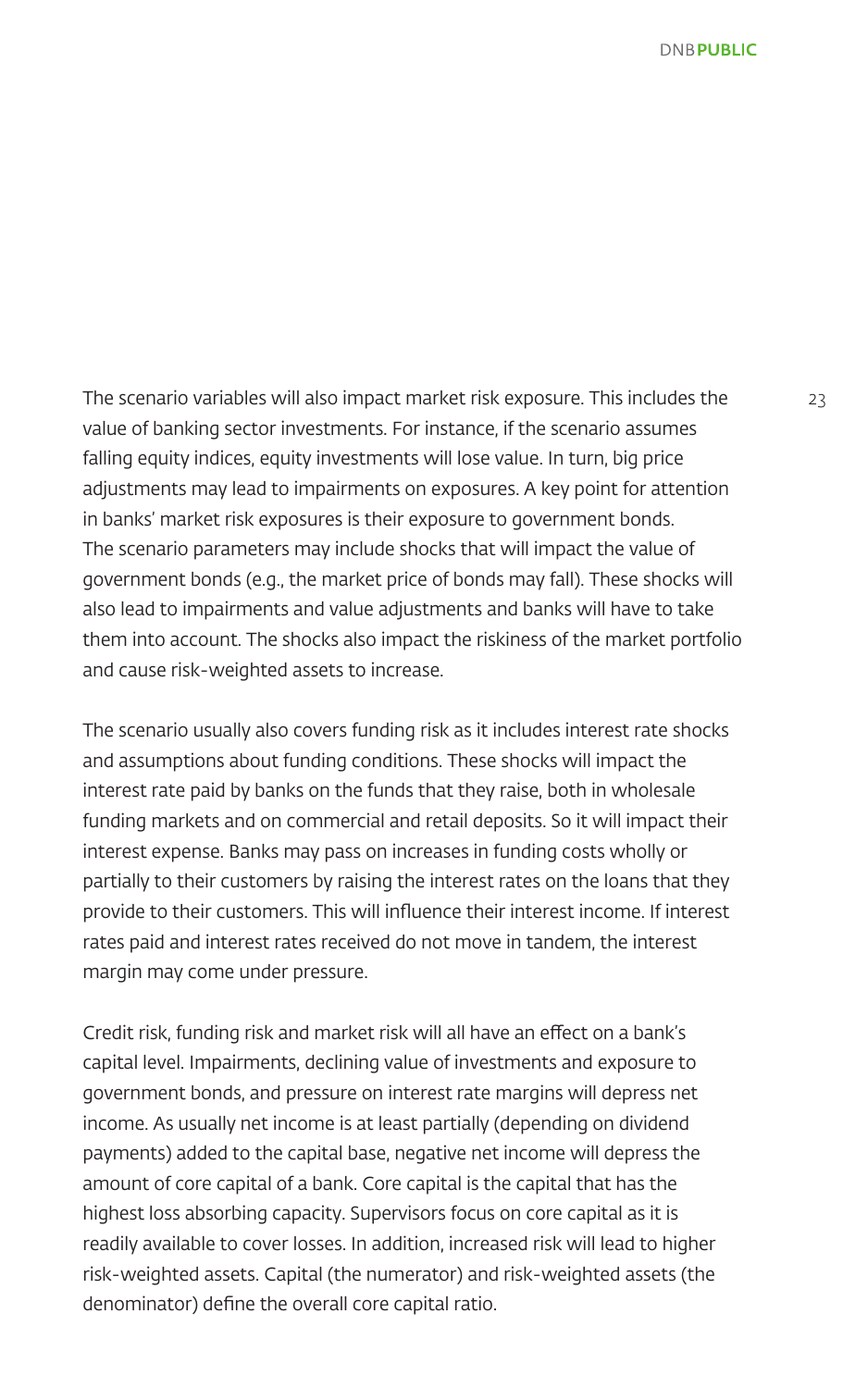24 To assess whether a bank still has sufficient capital available after stress, the level of the core capital ratio can be measured against a pre-defined threshold value or hurdle rate. For example, the EBA 2014 stress test methodology sets the threshold value at a core capital ratio of 5.5%. Banks falling below this threshold were required to improve their capital position. In addition, the impact or size of the capital ratio reduction itself provides relevant information about the risk-sensitivity of a bank. Analysis of the results at a deeper granular level also gives insight into a bank's risk exposure.

> When assessing the impact of a stress test it is therefore important to bear in mind that the outcome strongly depends on both the scenario and the modelling assumptions on which the test is based. A different scenario or different modelling assumptions may have different outcomes. Consequently, stress test results should always be viewed in context rather than in isolation.

In the next chapters, we will zoom into the components of DNB's top-down stress test model.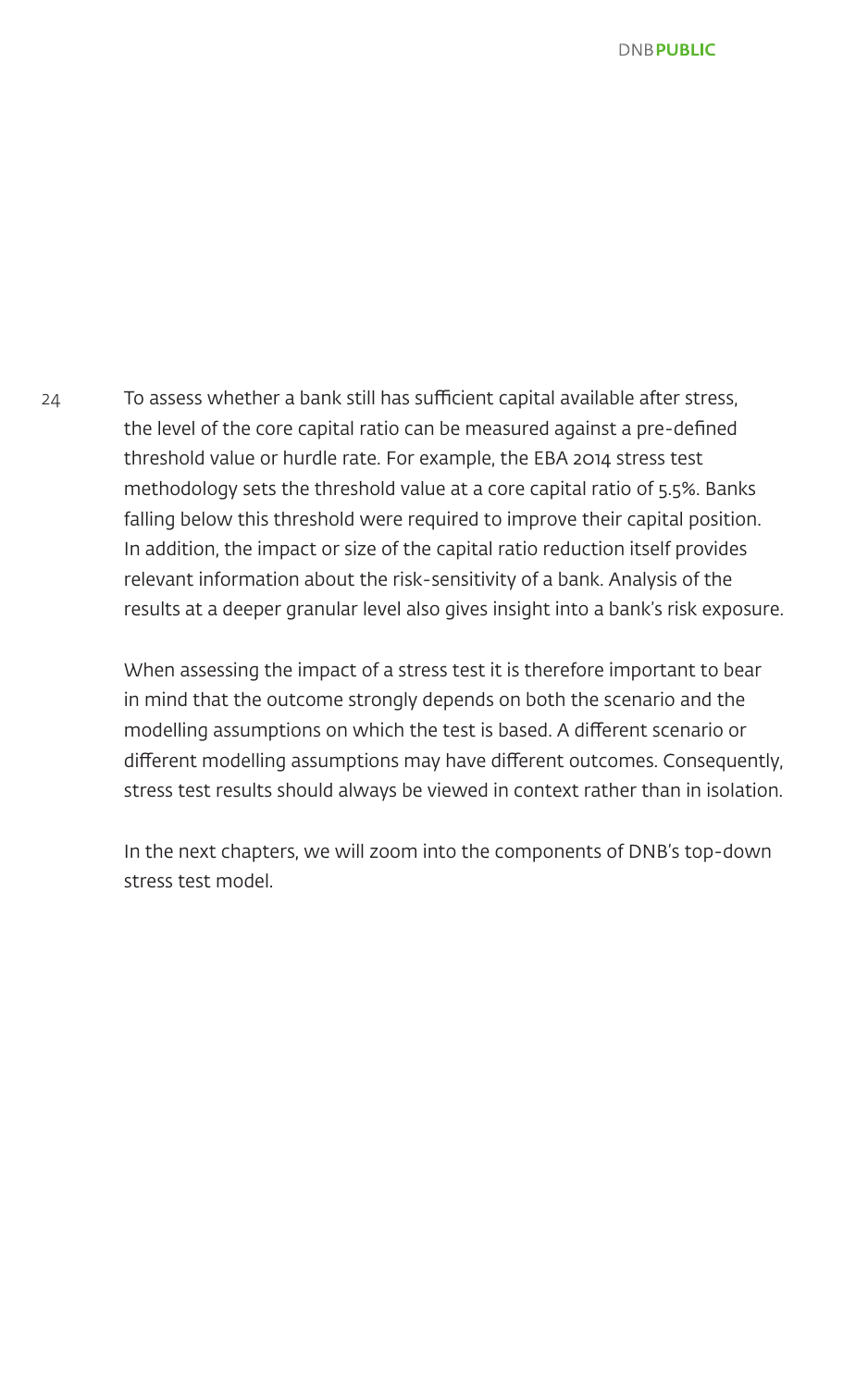# 4 Modelling credit risk

Credit risk is inherent to the traditional activities of banks, lending, 25 and constitutes the most significant risk exposure for almost all banks. For Dutch banks, the majority of their balance sheet consists of loans and receivables. Of these loans and receivables, the mortgage loan portfolio is the biggest, representing 34% of all loans. Other relevant lending portfolios include corporate and SME loans (23 and 12% respectively). Sovereign exposures and loans to institutions represent 19% and 8% of the loan book respectively (see Chart 1, the numbers of the 2016 EBA stress test exercise shown are based on the data for the four participating Dutch banks, which represent over 80% of the Dutch banking sector).



### Chart 1 Breakdown of the loan portfolio of Dutch banks (end-2015)

Source: EBA stress test 2016.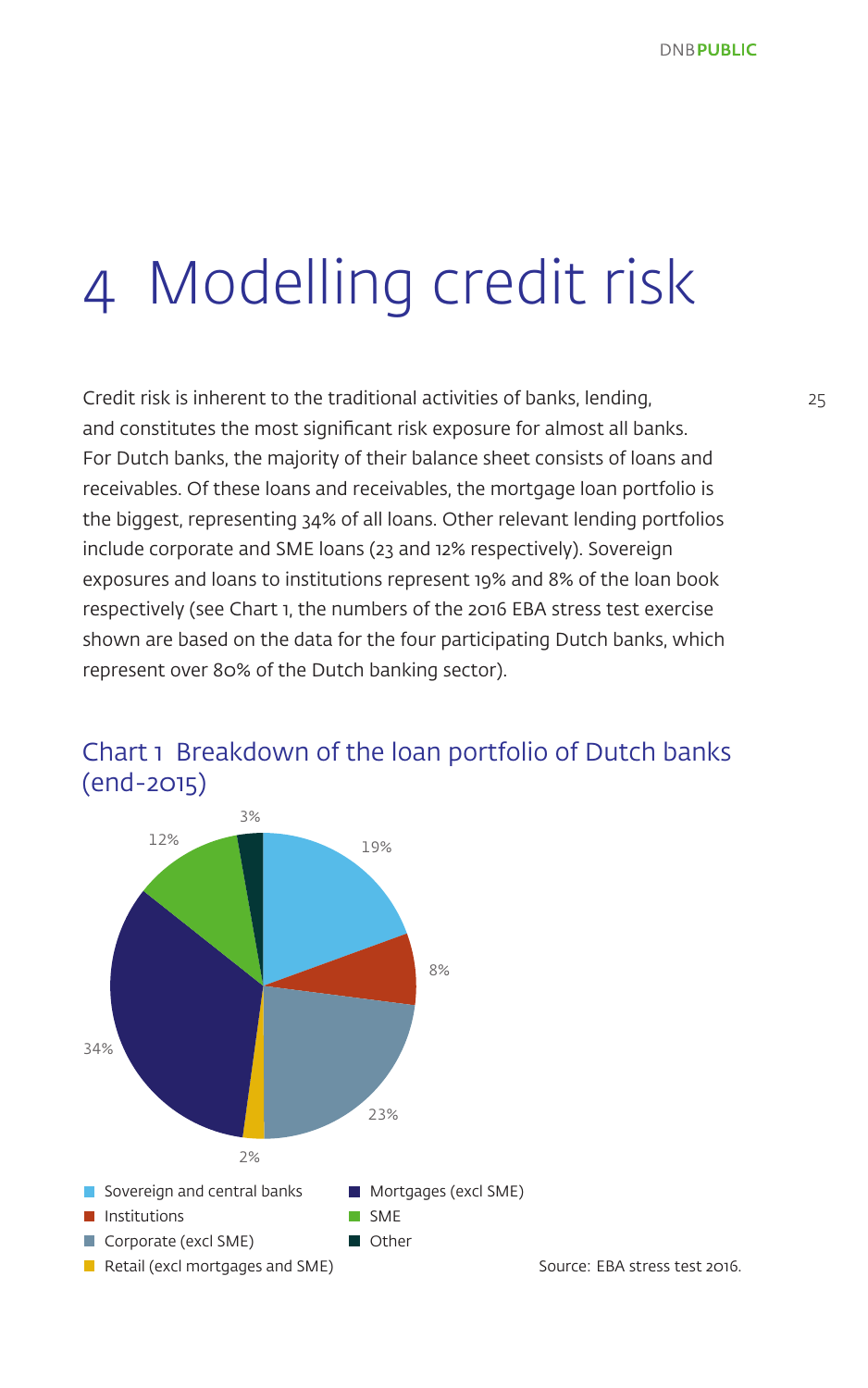26 It is therefore imperative for banks that they are able to make the best possible assessment of the creditworthiness of their counterparties. They should monitor, assess and manage the risk of credit losses. Creditworthiness is expressed as the Probability of Default (PD): the likelihood of the obligor defaulting. Not only is this driven by borrower-specific characteristics, such as the household balance sheet composition and payment behaviour, but also by general macroeconomic conditions, such as unemployment levels and interest rates. In addition, banks can ask for collateral or guarantees to hedge credit risk. If the obligor defaults, the collateral given will dampen the actual loss for the bank. This is reflected in the Loss Given Default (LGD): the amount the bank stands to lose if the obligor defaults.

> Given the size of their credit portfolios, banks may use models to calculate the PD and LGD of credit risk exposures. Banks following the Advanced Internal Ratings Based (IRB) approach of the Basel III capital framework are allowed to model both these parameters based on their own data on the credit quality of their portfolio, subject to regulatory approval of the models. Under the Foundation-IRB approach, banks model only the PD based on internal data, and the LGD is prescribed in the regulation. Banks applying the Standardised Approach (SA) use a mapping from assets to risk categories that is prescribed in the regulation and do not model PDs and LGDs themselves.

DNB's top-down model builds on the Advanced-IRB approach and uses models to translate scenario shocks into changes in PD and LGD risk parameters. For each portfolio, changes in PD and LGD in response to the relevant macro-economic developments are modelled. For instance, the PD of the mortgage portfolio will be affected by interest rates, unemployment and economic growth trends. The LGD of mortgage loan portfolios will largely be driven by house price movements and fire sale assumptions.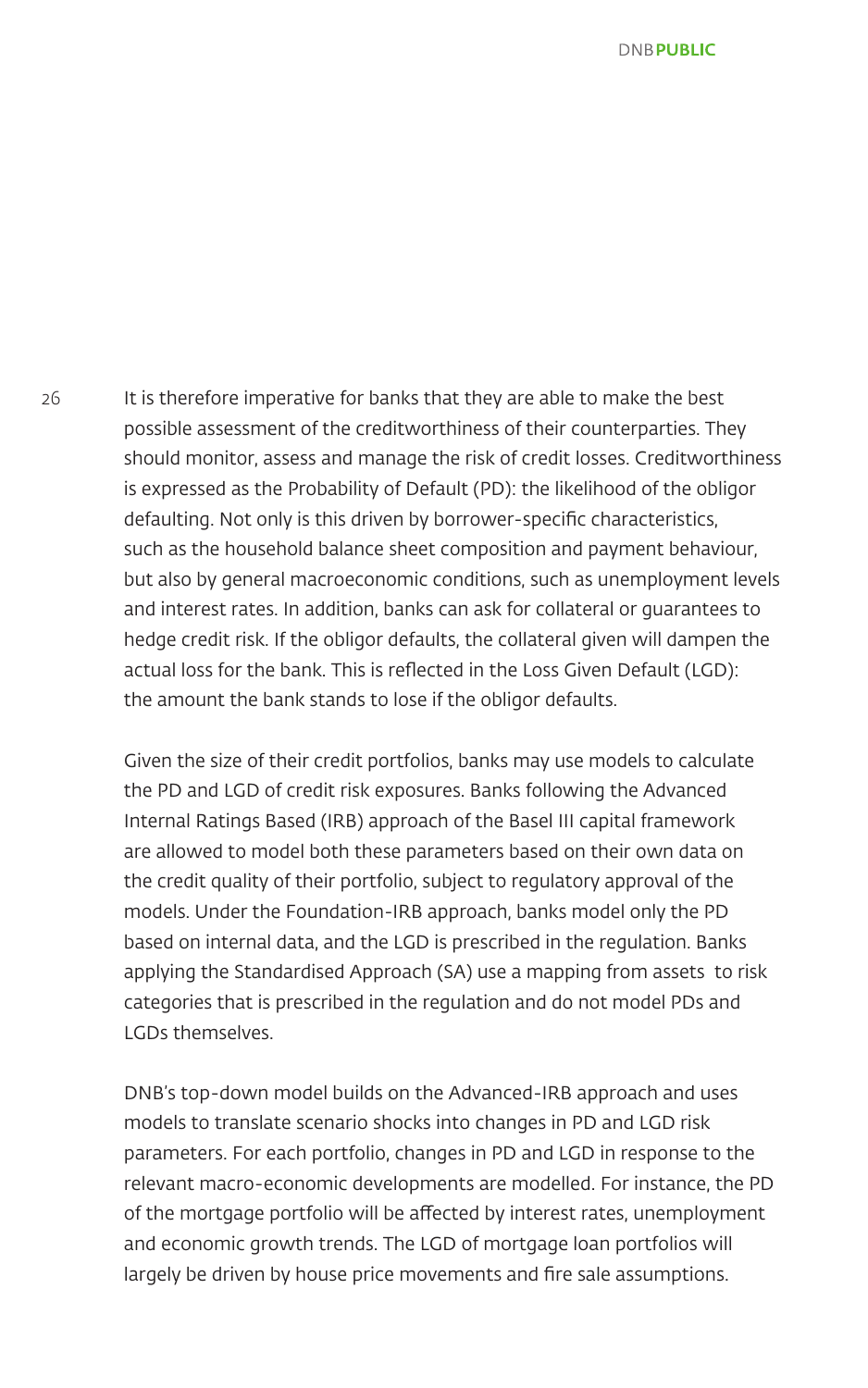Our calculations of credit risk impact distinguish between credit 27 losses occurring directly as a result of stress, and calculation of capital requirements for credit risk exposure. Although both calculations rely on PD and LGD parameters, there is a notable difference between the two (see Chart 2). Credit losses can be characterised as point-in-time. That is to say, they capture credit risk at a specific moment in time. Usually, we would expect credit losses to decrease during economic upturns and credit losses to increase during economic downturns. This means that the risk parameters PD and LGD needed for the calculation of credit losses, are determined at a specific point during the economic cycle. For regulatory purposes, the risk of credit exposures also needs to be calculated in order to determine capital requirements. However, regulators demand a longer-term perspective on these risks to avoid pro-cyclicality in capital requirements.<sup>3</sup> Regulatory PDs are therefore calculated across the entire economic cycle (through-the-cycle). Regulatory PD may consequently come out lower than the point-in-time PD during stress, and vice versa in economic upturns. Similarly, regulatory LGDs are required to be stable over time and at each point in time to reflect an economic down-turn scenario. The resulting LGD may or may not adequately represent stressed conditions.

We base our calculations on the data that banks submit to DNB in what are known as common reporting (COREP) templates. In COREP templates, banks report their regulatory PD and LGD, as well as their credit risk exposure by asset class and by risk bucket according to their own internal classifications. The asset classes, for instance, cover the corporate loan portfolio, the retail portfolio, the real estate portfolio, loans to institutions,

<sup>3</sup> It is undesirable that regulatory capital requirements vary significantly with the economic cycle, as tightening bank capital requirements in bad times may deepen the economic cycle.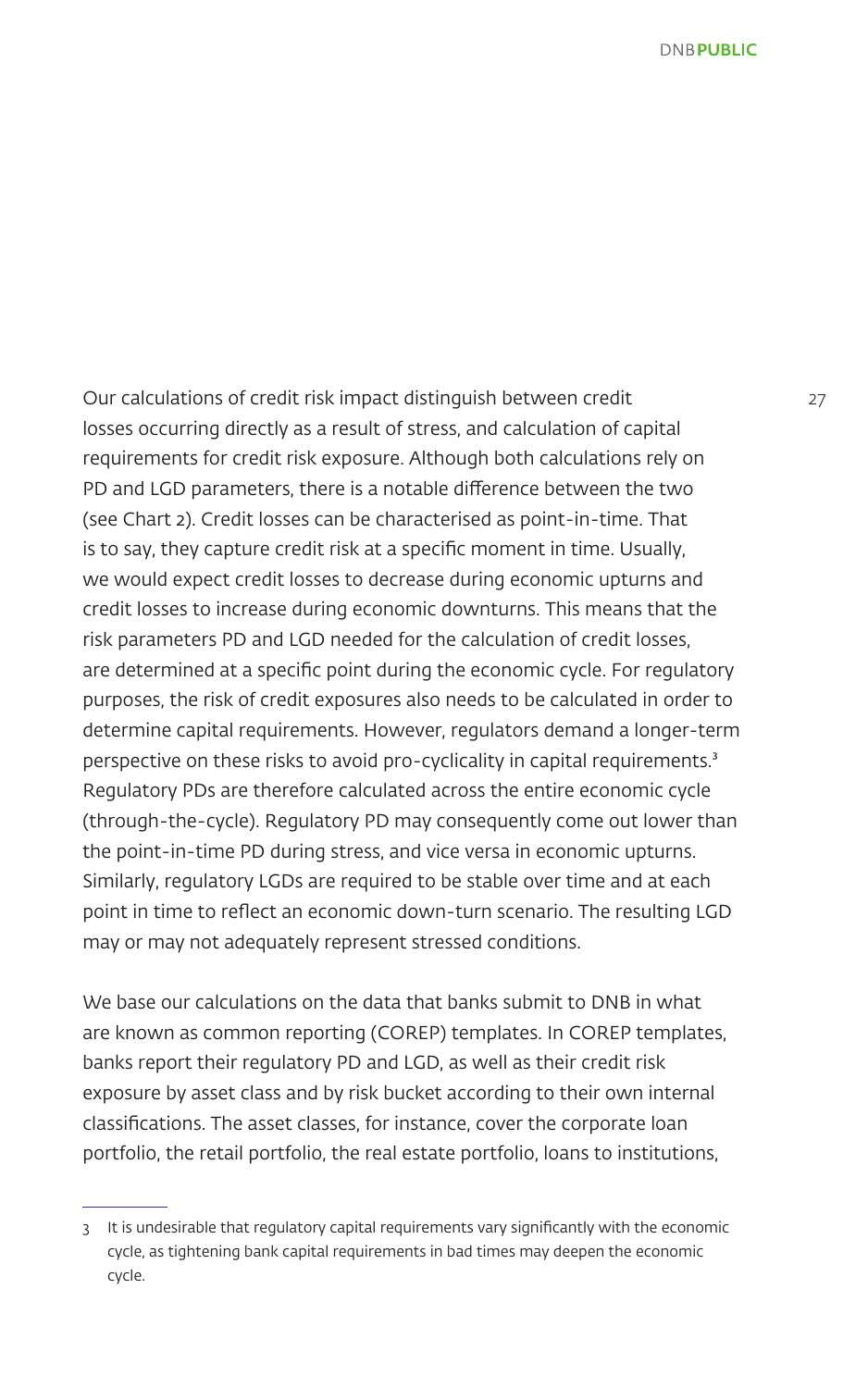

Year

etc. On average, banks use over ten risk buckets per asset class, each with a corresponding PD and LGD. This implies that the model parameters are available on a relatively granular level. This allows us to better tailor the calculation of credit losses and capital requirements to the specific risk profile of individual banks. Although, in our framework, the applied stress factor is the same for all banks, the actual level of the stressed PD or LGD will depend on the starting value of PD and LGD reported in COREP. This means that we do not impose the same initial risk level of credit exposures on all banks.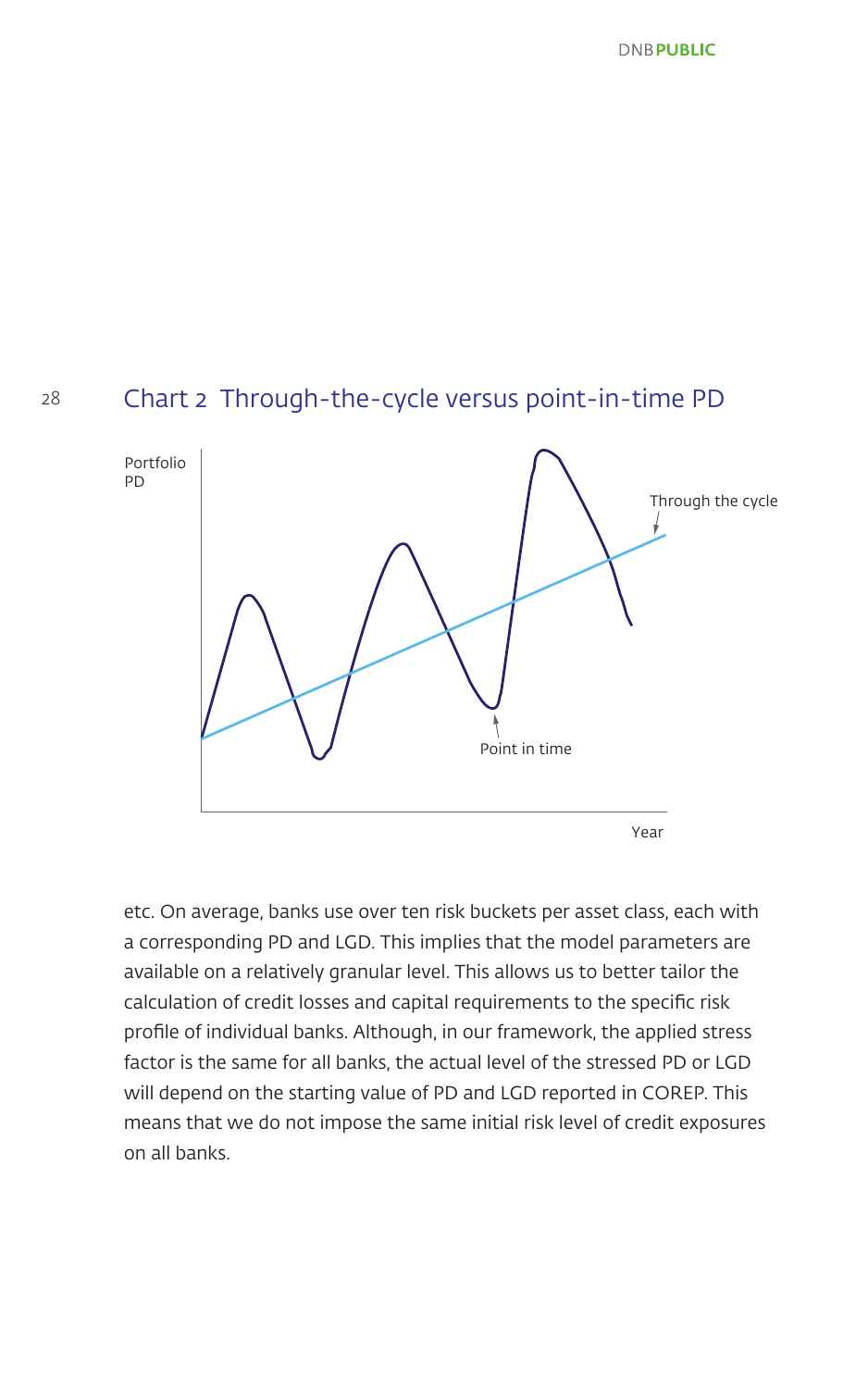### 4.1 Calculation of credit losses 29

For the calculation of credit losses under stress, we assume that the concept of expected loss gives a good approximation. The Basel Committee (2005) defines expected losses (EL) as follows

 $EL_t = PD_t \times LGD_t \times EAD_t$ 

where EAD $_{\rm t}$  represents the credit exposure at time of default. This concept of exposure takes debtor behaviour into account which may occur at time of default but may not be visible on a day to day basis, for instance drawing up credit lines to the maximum extent. To calculate losses, we need to model the PD, LGD and EAD under the scenario assumptions. The approach used by the top-down model can be specified as follows:

$$
PD_{\text{t,stress}} = PD_{\text{corep}} \times F_{\text{ttc-pit}} \times G_{\text{t,stress}}
$$
  

$$
LGD_{\text{t,stress}} = LGD_{\text{corep}} \times H_{\text{ttc-pit}} \times L_{\text{t,stress}}
$$

where PD $_{\text{tstress}}$  and LGD $_{\text{tstress}}$  refer to the PD and LGD under stress at time t. PDcorep and LGDcorep refer to the PD and LGD reported by banks in the Common Reporting (COREP) supervisory reports,  $F_{tt\rightarrow pit}$  and  $H_{tt\rightarrow pit}$  to adjustment factors that translate the reported through-the-cycle parameters (ttc) into point-in-time value (pit) parameters. Finally,  $G_{t,stress}$  and  $L_{t,stress}$  are the stress factors obtained from translating the scenario.

As said, in COREP banks report the regulatory PD, LGD and EAD by asset class and by risk bucket. These parameters serve as input for the calculation of regulatory capital requirements, which are defined as being throughthe-cycle (ttc) and hence work with an average over a certain period. By contrast, the stress is supposed to occur at a specific point-in-time (pit).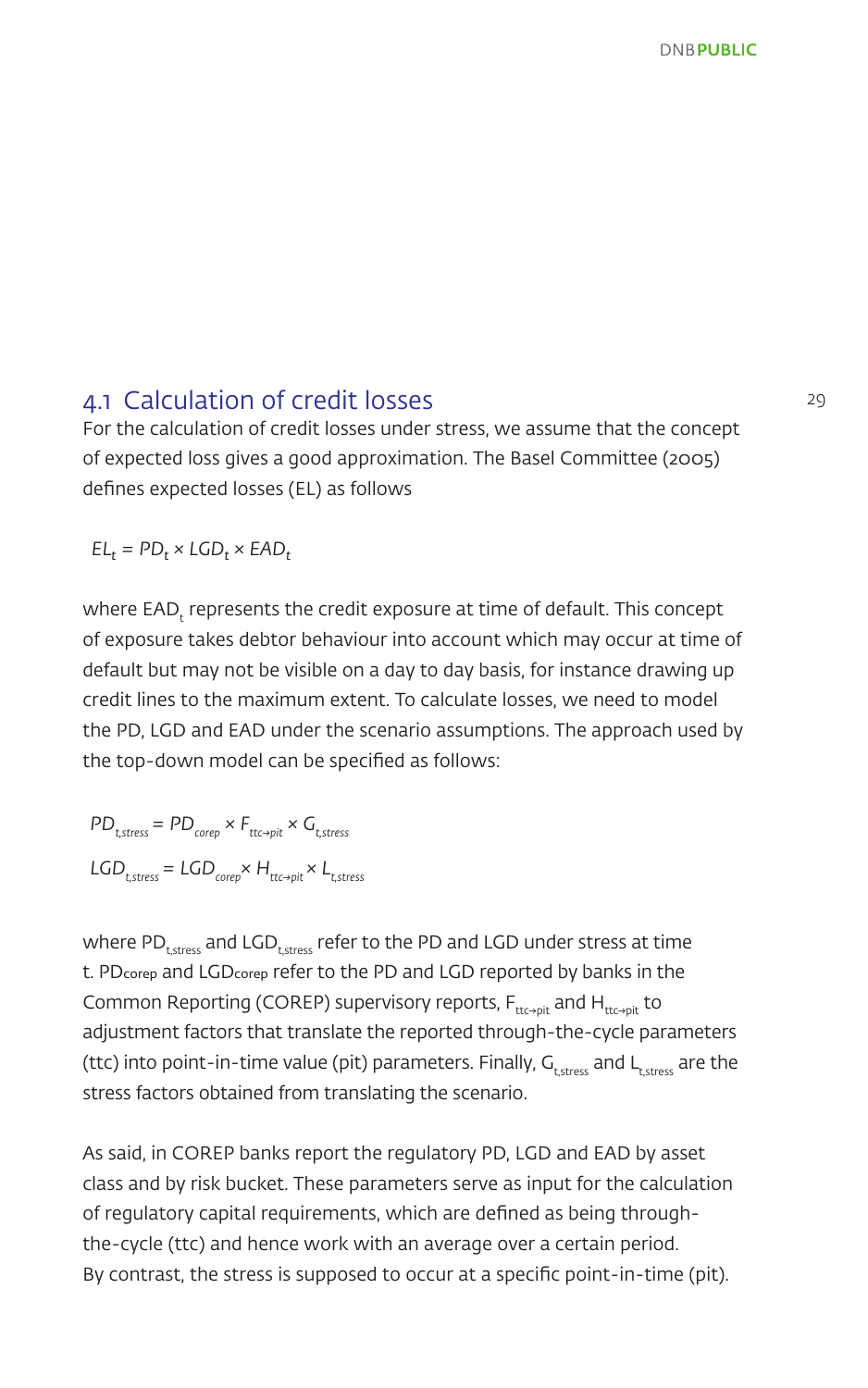30 This means that for each asset class, we adjust the reported ttc-value of the PD to a pit-variant. For LGD, COREP requires reporting of the downturn value, which is the LGD experienced during a typical downturn. This value also needs to be adjusted to a pit value. The adjustment factors  $F_{ttc\rightarrow pit}$  and  $H_{ttc\rightarrow pit}$  are determined for each portfolio and are based on recent loss data in the market relative to the long-term average. Generally, in weak economic environments we would assume that the PD adjustment factors are larger than one, implying that defaults are higher than the average. For the LGD, the adjustment factor can be either larger or smaller than one, depending on the impact of the scenario relative to a typical downturn.

> The stress factors  $G_{t_{\text{stress}}}$  and  $L_{t_{\text{stress}}}$  are determined for each portfolio and are calculated for each time period t. To this end, the stress factors are multiplied by scalars  $M_{\text{Gt}}$  and  $M_{\text{Ht}}$  that depend on changes in macroeconomic risk drivers (e.g. GDP, long-term interest rates, unemployment) as defined in the scenario. The sensitivity of the scalar is captured by a vector  $β$  of elasticities with respect to the risk drivers, e.g.  $M_{Gt} = \beta' \Delta x_t$ , where  $\Delta x_t$ represents the macroeconomic shocks specified in the scenario for time t. The stress factor hence becomes  $G_{t,stress}=M_{G,t}$  x  $G_{t-1,stress}$ . To illustrate this for a scenario with shocks on unemployment, economic growth and long-term interest rates, the stress factor G can be simplified as

$$
G_{t, stress} = (1 + (\varepsilon_{u} \times \Delta U) + (\varepsilon_{GDP} \times \Delta GDP) + (\varepsilon_{LT\text{ interest rate}} \times \Delta i_{LT}) \times G_{t-1, stress}
$$

Here,  $\varepsilon_{\text{u}}$ ,  $\varepsilon_{\text{GDP}}$  and  $\varepsilon_{\text{LT interest rate}}$  are the elasticities of the PD for changes in respectively unemployment, GDP and long-term interest rates. The vector of elasticities differs for each IRB exposure class. Typically, the stressed PD and LGD values are expected to increase during the stress horizon. In addition, the stress factors are determined for the market as a whole, but could also be calculated for individual banks. When we have determined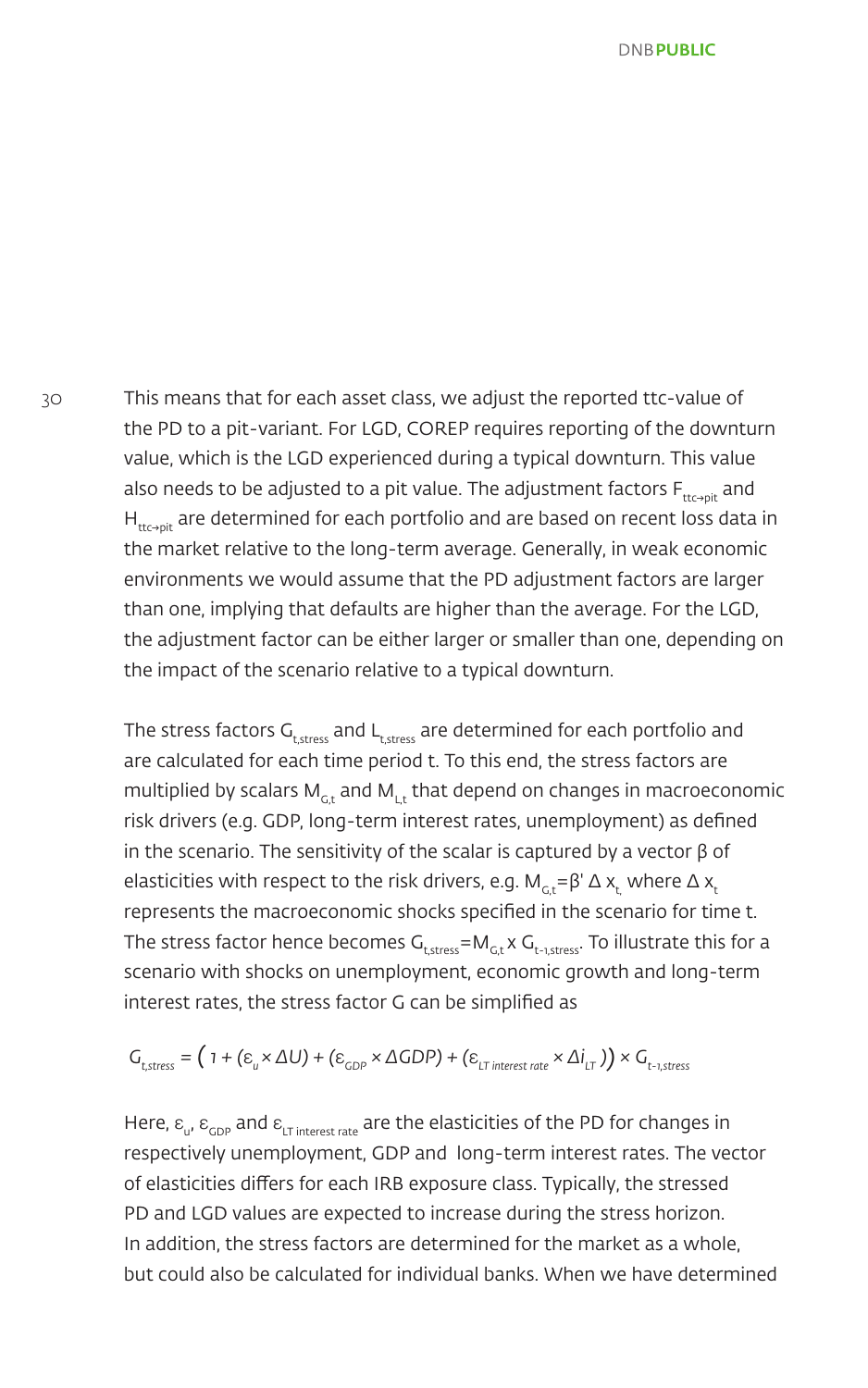the stressed PD and LGD values, we can calculate the expected losses under 31 the scenario assumptions.

For assets that are already in default, we include an additional default flow if the stressed LGD at time t exceeds the LGD assumed at the time of default.

 $EL_{t,defined} = (LGD_{t,stress} - LGD_{t-1}) \times EAD_{t}$ 

### 4.2 Calculation of stressed capital requirements

Capital requirements for credit risk are needed to cushion the unexpected proportion of credit losses. This means that capital requirements are related to the variability of expected losses. The Basel Committee has defined the formula for determining capital requirements, for which through-thecycle PD and LGD values serve as key input (Basel Committee on Banking Supervision, 2005). The capital requirement is set such that in 99.9% of the cases the capital is sufficient to cover losses. This formula reads as follows, where the capital requirement (K) also depends on the average maturity (M) of the portfolio and the typical correlation (R) between the assets of the portfolio (which is a parameter prescribed in the Basel framework). Additionaly, b(PD) is a smoothed over PDs maturity adjustment factor. Both terms differ depending on the asset class.

$$
K = \left[ LGD \times \Phi \left( \frac{\Phi^{\text{-1}}(PD)}{\sqrt{1-R}} + \sqrt{\frac{R}{1-R}} \times \Phi^{\text{-1}}(0.999) \right) - PD \times LGD \right] \times \left( \frac{1}{1-1.5 \times b(PD)} \right) \times \left( 1 + (M - 2.5) \times b(PD) \right)
$$
  
calculate PD at 99.9%

We use the stressed pit PD and LGD values derived from the calculated expected losses to re-calculate the regulatory PDs and LGDs. The regulatory PD is defined to be ttc, hence it is usually calculated as an average of PDs over the last few years. For stress calculations, the PD in COREP represents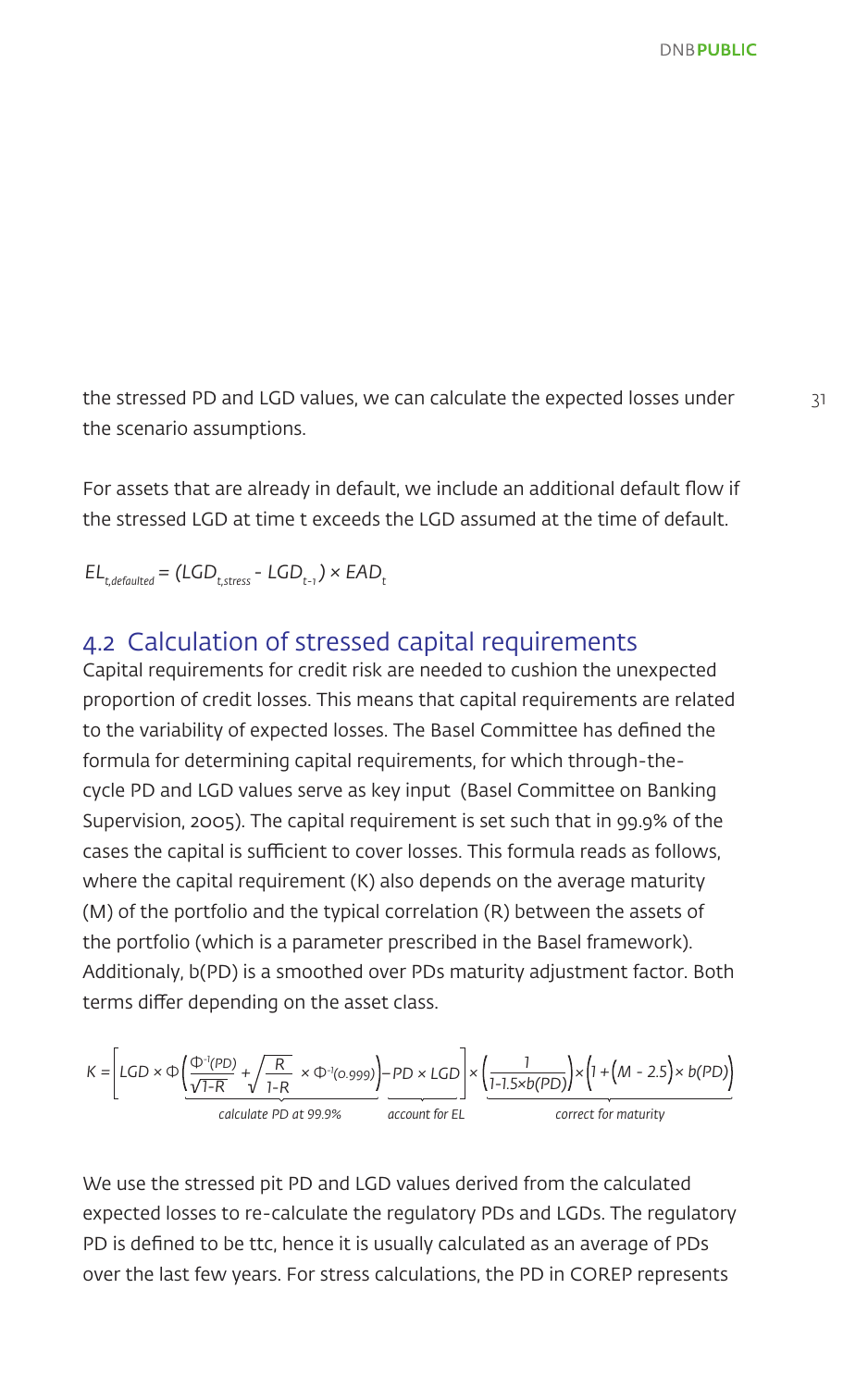32 a default history of a given duration, say five years. We then add the stressed PD to the calculation of the average PD. For each risk bucket, this gives a longer time series which (typically) increases the regulatory PD. For LGD, we compare the downturn value of LGD reported in COREP with the stressed LGD. Only if the stressed LGD is higher, the regulatory LGD is replaced by the stressed parameter.

*LGDreg*<sub>t,stress</sub> = max( *LGD<sub>t stress</sub>*,*LGD<sub>coren</sub>*)

The stressed regulatory PD and LGD values are then used as input for the calculation of the stressed capital requirements using the Basel formula per asset class (Basel Committee on Banking Supervision, 2005). Banks are subject to a number of different capital requirements for different types of quality of capital.<sup>4</sup> For non-defaulted assets, most of these capital requirements are expressed as a percentage of Risk-weighted assets and total capital must not be lower than 8%. For this reason, risk-weighted assets are derived by multiplying the capital requirement K by 12.5 (equivalently, dividing by 8%). For defaulted assets, capital requirements are based on the difference between the regulatory LGD and the LGD at the time of default.

To illustrate our approach, the next section explains how we model mortgage lending risk

### 4.3 Mortgage lending portfolio

The mortgage lending portfolio constitutes the largest credit risk portfolio of the Dutch banking sector, representing 34% of all loans (see Chart 1). Mortgage debt in the Netherlands is large, accounting for over 100% of GDP

<sup>4</sup> E.g., the requirements for core capital are the lowest; on top of that banks will need to hold additional capital which is less loss-absorbing but can nevertheless be put to use in times of extreme losses. See section 7.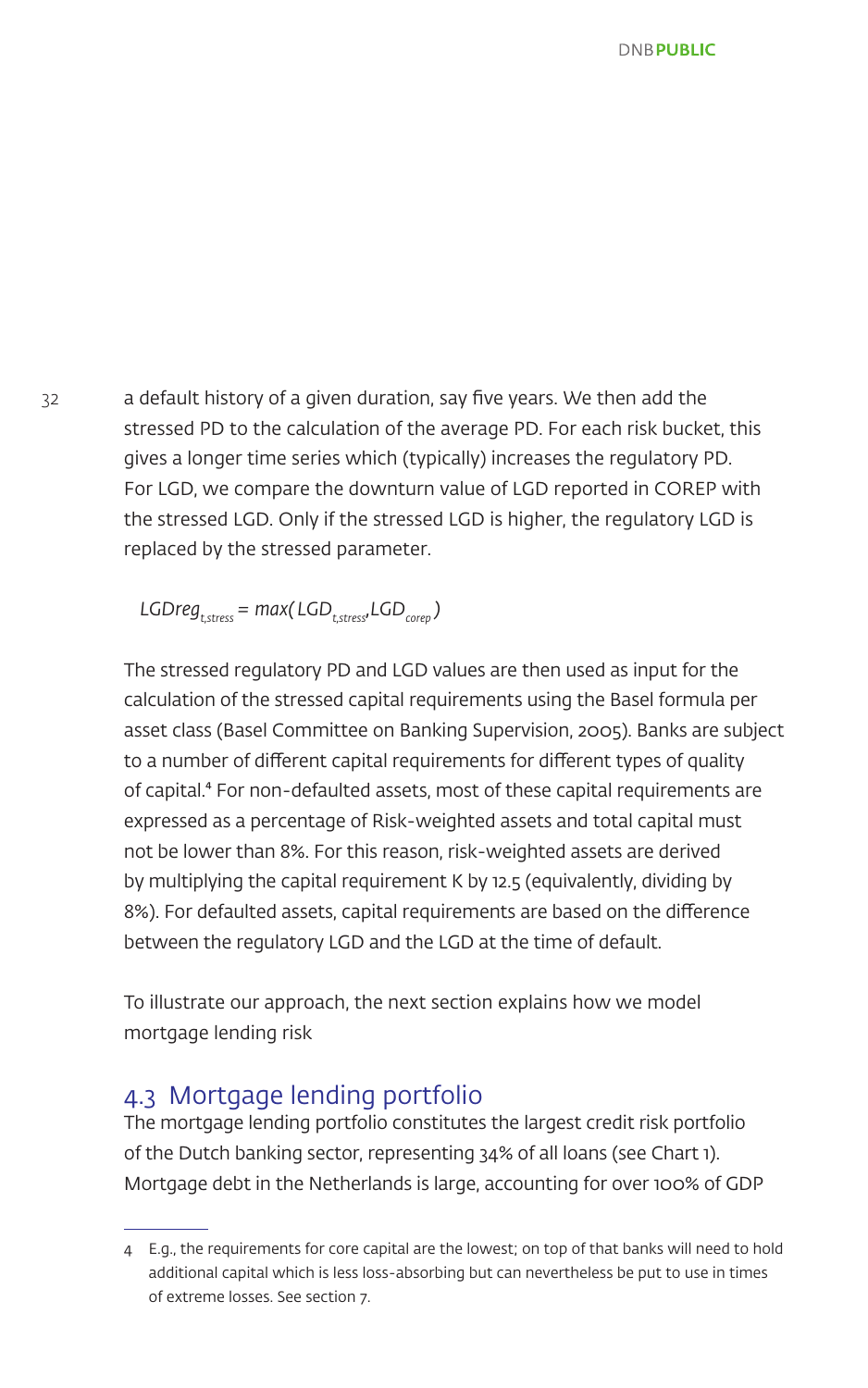in 2012 (see Table 2). The mortgage lending portfolio is characterised by high 33 loan-to-value (LTV) ratios: the average LTV ratio on new mortgage loans peaked at around 100% in the past. These high LTV ratios are largely driven by tax incentives, as interest payments on mortgage loans are tax-deductible. Currently, LTV ratios of new mortgage loans are curbed by regulations and they are below 95% on average. Yet they remain high by international standards (Verbruggen, Molen, Jonk, Kakes, & Heeringa, 2015). Interestingly enough, despite a 21% fall in nominal house prices from peak to trough, mortgage loan losses remained low at an average of 20 basis points in 2015.

### Table 2 International comparison of mortgage lending 1 portfolios

|                                                                         | NL  | DK   | IE   | ES   | UK   | US   |
|-------------------------------------------------------------------------|-----|------|------|------|------|------|
| Total outstanding mortgage debt 101.2 94.1 87.3                         |     |      |      | 62.9 | 78.7 | 86.2 |
| (% gdp), maximum 2004-2015                                              |     |      |      |      |      |      |
| Nominal house prices, relative fall -21.5 -19.6 -54.4 -36.9 -20.9 -19.7 |     |      |      |      |      |      |
| peak-to-trough (%) 2007-2016*                                           |     |      |      |      |      |      |
| Unemployment, absolute                                                  | 5.0 | 5.0  | 11.5 | 19.3 | 4.0  | 6.5  |
| increase trough-to-peak                                                 |     |      |      |      |      |      |
| (%-point) 2007-2016                                                     |     |      |      |      |      |      |
| Payment arrears, 2016H1**                                               | 1.4 | 0.2  | 8.0  | 4.5  | 0.9  | 4.6  |
| Underwater mortgages (%),                                               | 22  | n.b. | 43   | n.b. | n.b. | 8    |
| 2016H1***                                                               |     |      |      |      |      |      |

Source: EMF, BIS, IMF.

The selected period depends on the country and concerns the fall from the moment that the property bubble burst in the relevant country.

<sup>\*\*</sup> Source: DNB (NL), Association of Danisk mortgage banks (DK), Central Bank of Ireland (IE), Banco de Espana (ES), FRB (US)

<sup>\*\*\*</sup> Source: DNB (NL), Central Bank of Ireland (IE), Corelogic (US)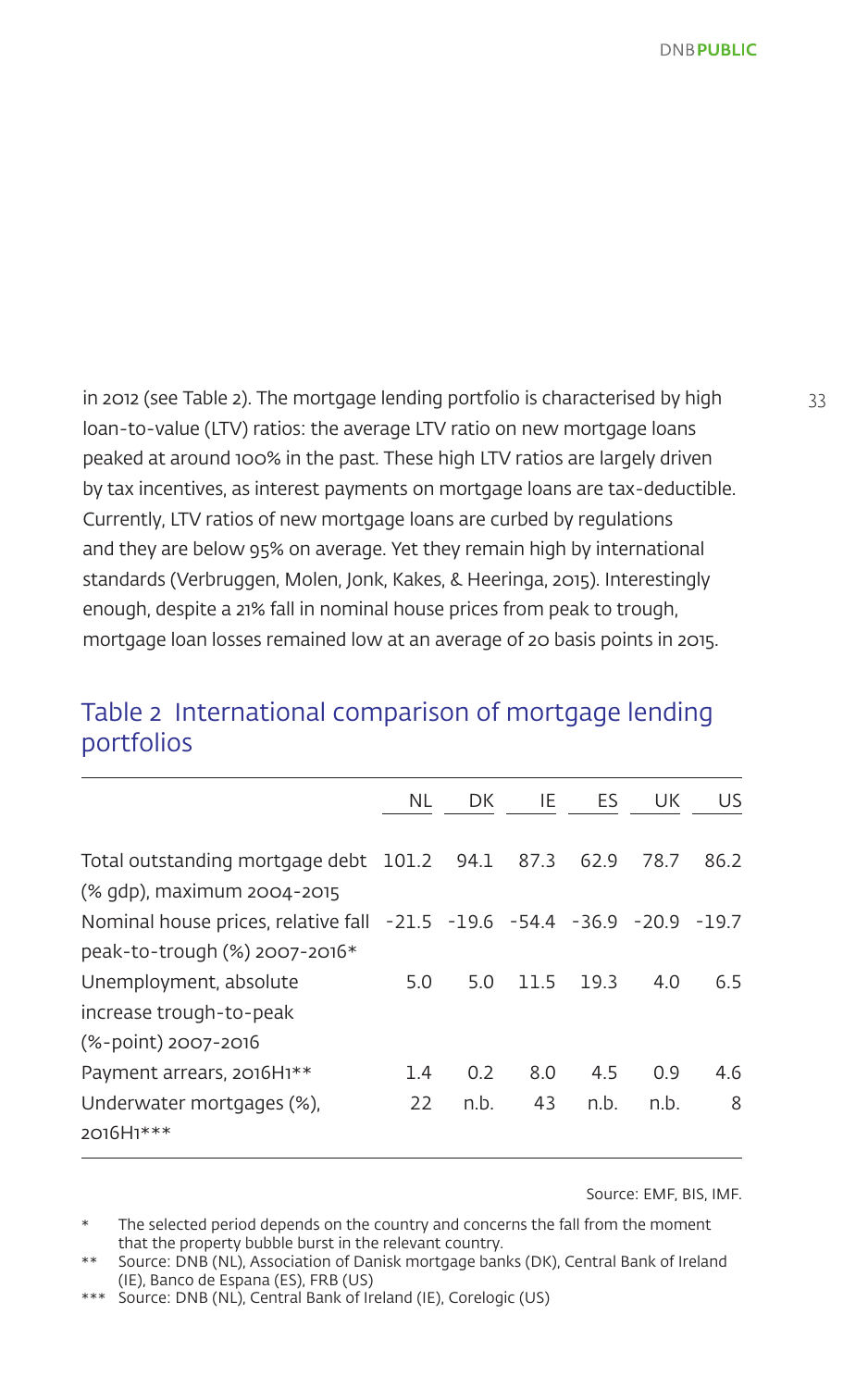34 These elements require a tailored model for the mortgage market which is able to take these loan specifics into account. As household balance sheet characteristics are a key factor for PD and LGD developments, we based our model directly on the sensitivity of household balance sheet characteristics to the scenario assumptions. In other words, we use a micro-simulation of household balance sheets to calculate mortgage credit losses. One advantage of this method is that it requires virtually no information in the time series dimension. This is important given the large number of changes to market regulations, the varying market structure and the limited occurrence of severe crashes. To model the impact of a stress scenario, we consider how it would impact household income and mortgage characteristics. We can then infer how our proxies of PD and LGD would change under the scenario. Other techniques typically rely on linking the dynamics of PD and LGD directly to aggregate macro-economic variables in the time series dimension. However, long time series for loan loss parameters of sufficient quality are hardly ever readily available.

#### Data

We use a unique dataset obtained from Statistics Netherlands (CBS), known as the Inkomenspanelonderzoek (IPO) dataset. This dataset includes a representative sample of the Dutch population (n>100,000) and builds on the tax returns households are required to submit. Hence, it covers a rich dataset on family size, income, interest payments, property value and mortgage loan, savings, debts, etc. Although data are collected annually, we only use the most recent wave for our top-down model. This represents the latest information about the financial strength of households.

In addition, we can cross-check the data from the IPO dataset against very detailed loan level data that banks report to DNB. The loan level data include information on loan size and type, property value and location, income at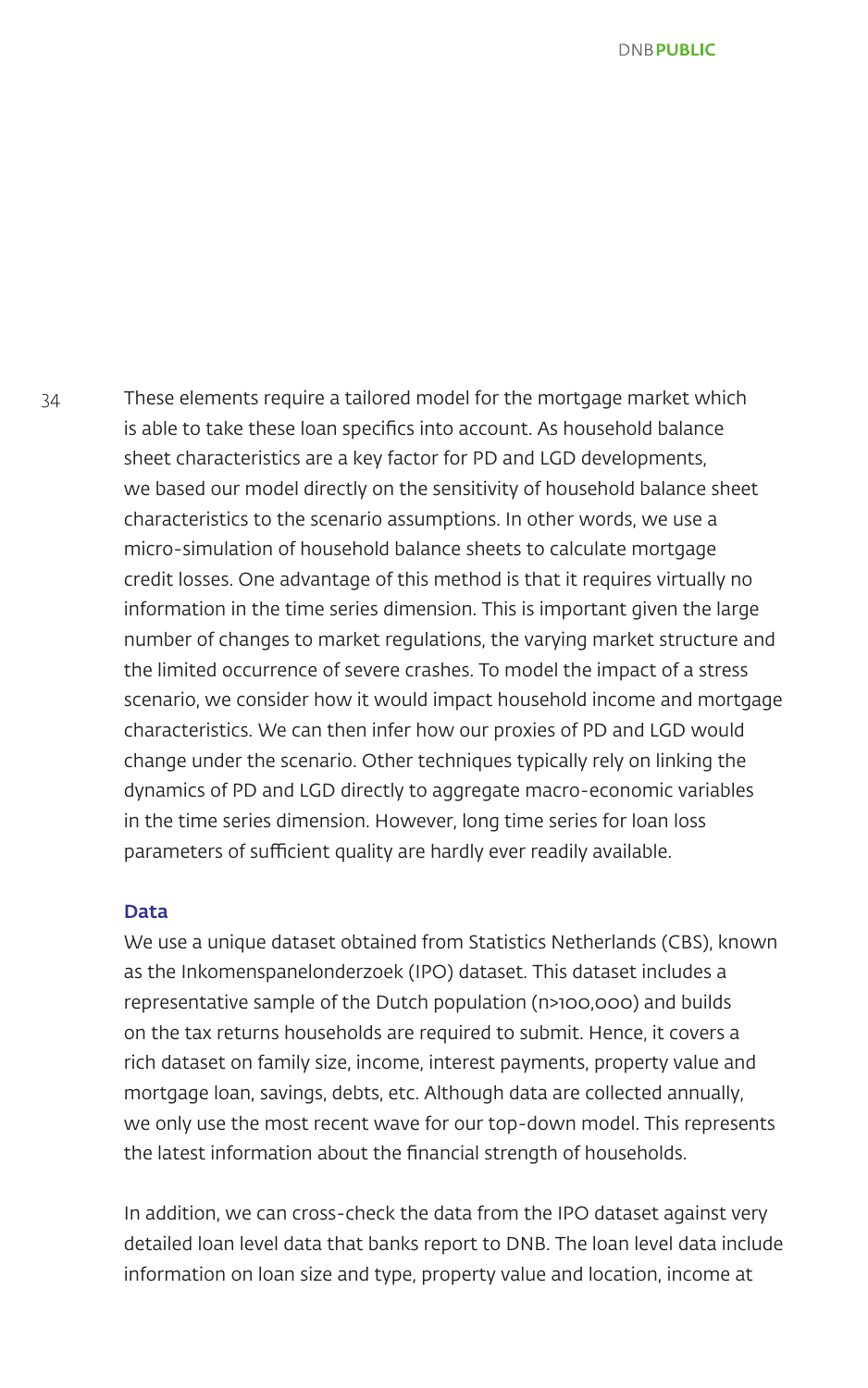origination, the default status of the borrower, interest rates, next reset 35 date, etc. Where possible these data are also used in the calibration of the micro model.

#### Model

We take a direct approach. First, we identify the "risky" households in the dataset. Risky households are defined as households whose mortgage interest rate payments exceed the standards specified by the code of conduct that banks have agreed upon. We assume that these households are representative of the proportion of households in default. The proportion of households in distress determines the initial PD for the sample. For each risky household, we determine the potential loss in case the house is sold. We assume this to be the initial LGD. We then shock the balance sheet positions of the sample based on the scenario assumptions. These shocks will change the group of risky households and hence the PD. In addition, the LGD will change following scenario assumptions on the housing market. It should be noted that it is not so much the starting level of PD and LGD that is important, but rather the change in PD and LGD levels that provide relevant information about the stress impact.

Our model uses three specific scenario shocks (see Figure 3):

- $\blacksquare$  The unemployment rate: the trend in unemployment affects household income and therefore is a key determinant of the PD.
- $\blacksquare$  Interest rates: the trend of interest rates affects the debt servicing ratio and hence impacts the capacity of households to continue paying their mortgage instalments. This is another key determinant of the PD.
- $\blacksquare$  Real estate prices: real estate price trends affect the value of residential property and impact the value of the collateral, and therefore LGD.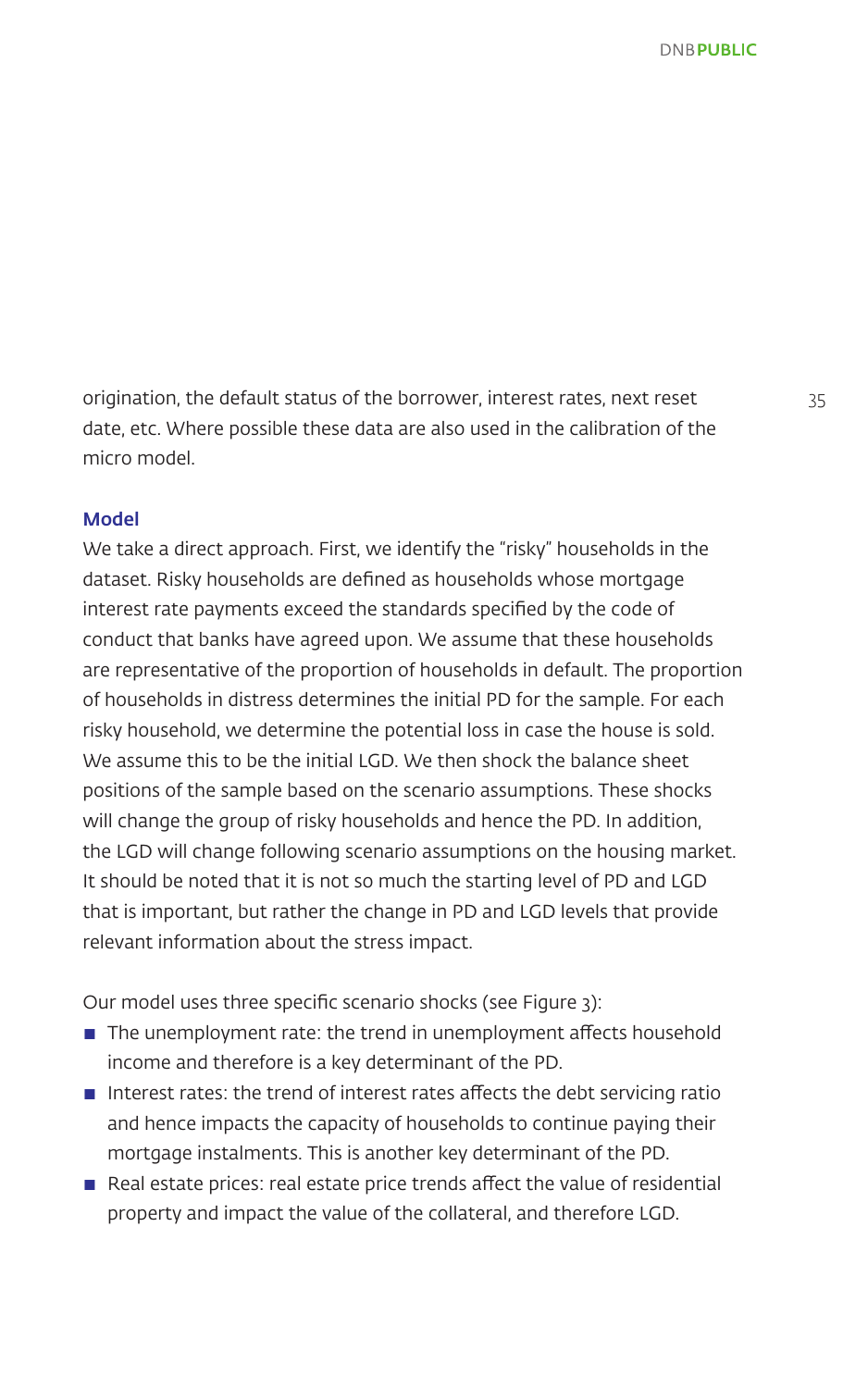# Figure 3 Outline of top-down mortgage model



Indeed, the pool of risky households will change as a result of simulation of the change in interest payments and in unemployed households and the impact on income (differentiating between unemployment rates for different age groups). Both components are relevant for our definition of risky households, which compares interest payment obligations with available income, and hence for the PD. For both PD drivers (unemployment and interest rate payments), we developed satellite models to assess the PD impact.

The *satellite interest rate reset* model combines the scenario developments with information on households with fixed or floating interest rates on their mortgage loans and the expected interest rate reset date to provide the impact of the stress scenario on households' interest rate payments. Generally, and under the assumption of increasing interest rates, this will lead to a gradual increase of the average mortgage interest rate of the population. Based on a large number of simulations, we determine the and the stress scenario on interest rate and the stress scenario on interest rate payment<br>
and the stress scenario of the change in interest payments and in unemployed household<br>
and the stress scenario on income (differen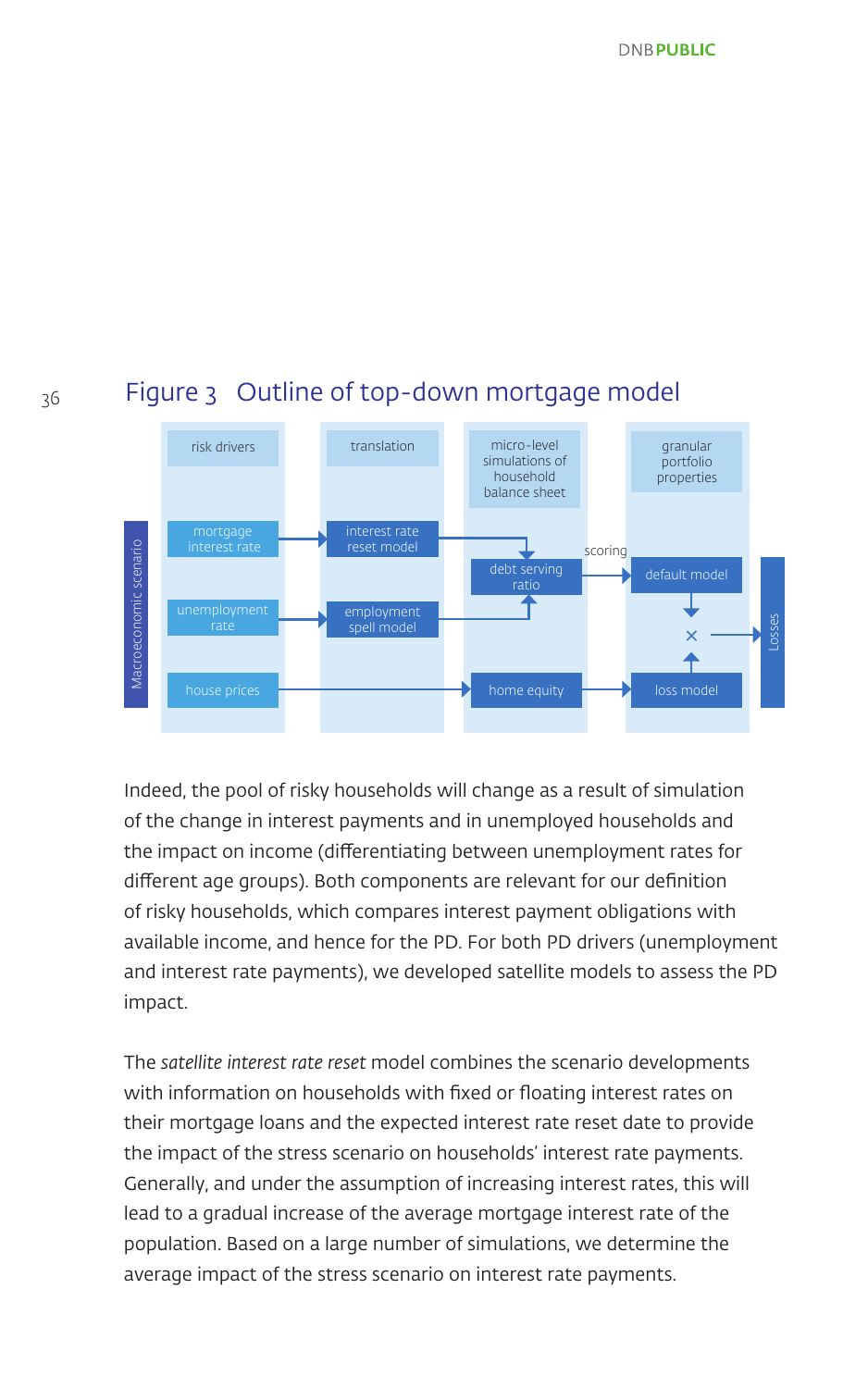Similarly, based on a large number of simulations, the satellite unemploy-<br>37 ment model provides the likelihood of a household becoming unemployed within the scenario horizon, the income it receives during unemployment, and the probability of becoming employed again, using a micro-econometric hazard model. We assume that loss of employment results in a 30% income drop, in line with unemployment benefits in The Netherlands. If households remain unemployed for longer periods of time, their income will fall even further to social assistance levels. If a household becomes employed again, we assume a recovery to previously observed income levels, adjusted for a human capital loss which grows together with the period of unemployment. In this way, we can also model the impact of longer-term unemployment and the resulting fall in income. From these simulations, we then determine the average impact on the debt-servicing ratio. Combining both satellite models, we can define the impact on PD.

Finally, we model LGD as a function of the collateral and the recourse possibilities for the bank. Thus, if a household defaults, the LGD value determines how much the bank stands to lose if it sells the property. We impose the house price shocks from the scenario on the collateral provided by the pool of risky households, including fire sale costs, to determine the stressed LGD.

After obtaining the stressed PD and LGD values, we can project the change in expected losses and stressed capital requirements, similar to the approach described in Sections 4.1 and 4.2. Since we have the stress impact of the scenario at the household level, we can tailor it to the original risk profile of the bank, e.g. considering the LTV distribution of the portfolio and the households' financial situation. Generally, we find that LGD responds stronger to the scenario assumptions than PD. This is not surprising, as house prices and LTV levels affect losses directly, whereas unemployment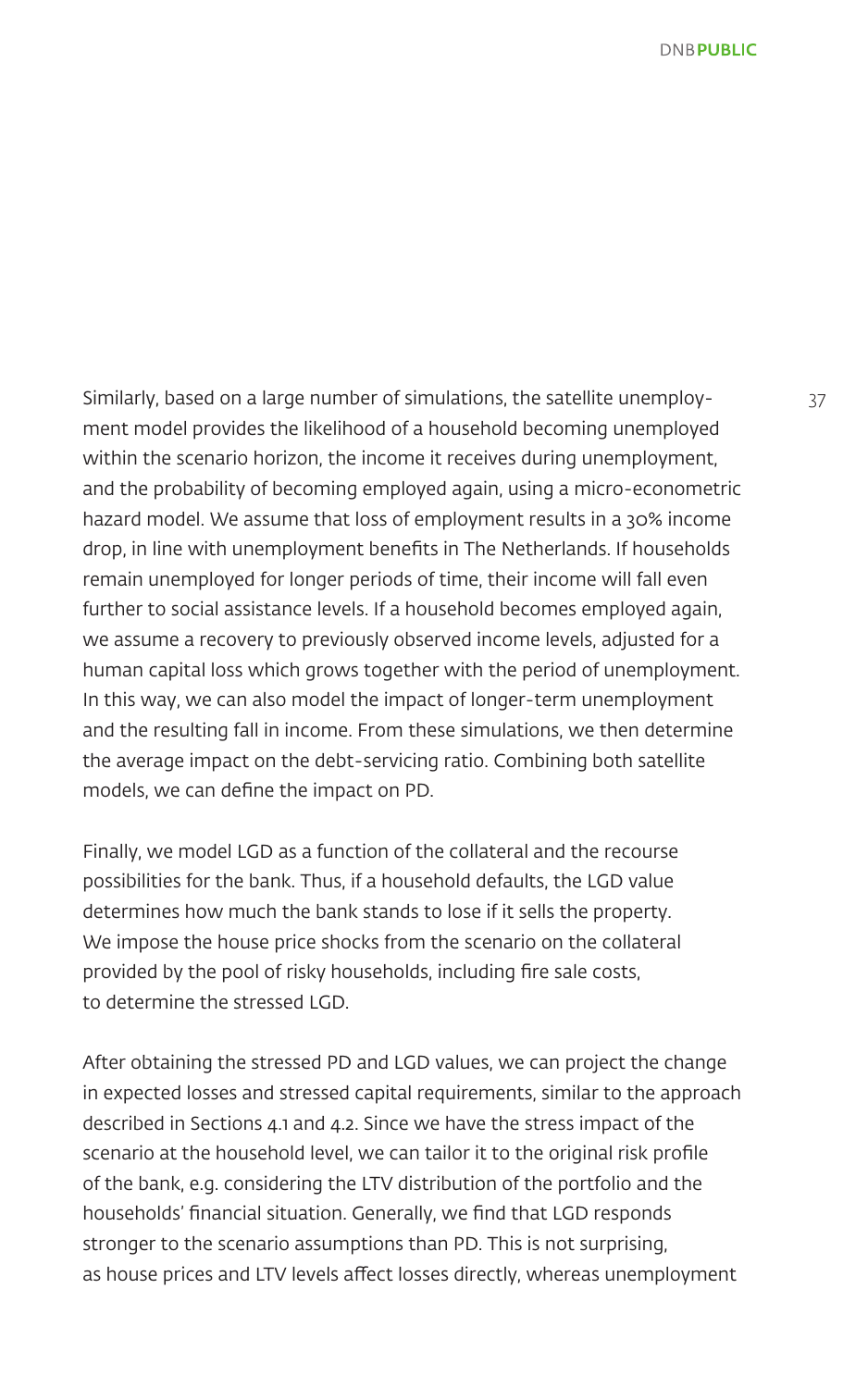38 and interest rates also depend on other aspects such as the use of floating or fixed interest rate contracts, reset date, unemployment benefits and other social assistance mechanisms. Hence, unemployment and interest rate trends have a gradual impact on the quality of the mortgage loan book and losses may occur with a time lag.

> An important benefit of the IPO dataset is that it allows us to use a truly independent and audited data set for comparison against figures provided by the banks. Another advantage of this approach for the mortgage portfolio is that the model is flexible and can be adjusted to different scenario assumptions through the simulation of household balance sheets. This greatly improves the quality of the top-down projections. For instance, it allows us to project long-run scenarios and sensitivities (see the spring 2014 issue of our Financial Stability Report). This is especially relevant given the long-term nature of mortgage loans. We can also model the impact of changes in tax deductibility or social assistance, which is useful in informing policymakers. In addition, the PD- and LGD-dynamics can be combined with other characteristics such as age, LTV- or LTI-ratios.

#### 4.4 Corporate lending portfolio<sup>5</sup>

The corporate lending portfolio consists of loans to large corporates and small to medium sized enterprises (SMEs). Loans to large corporates account for around 23% of total loans while loans to SMEs comprise 12% of the Dutch banking sector's loan book (Chart 1). In general, lending to corporates is riskier compared to mortgage lending, which implies that required capital for corporate loans is also larger.

<sup>5</sup> We thank Robert Vermeulen for his contribution to this part.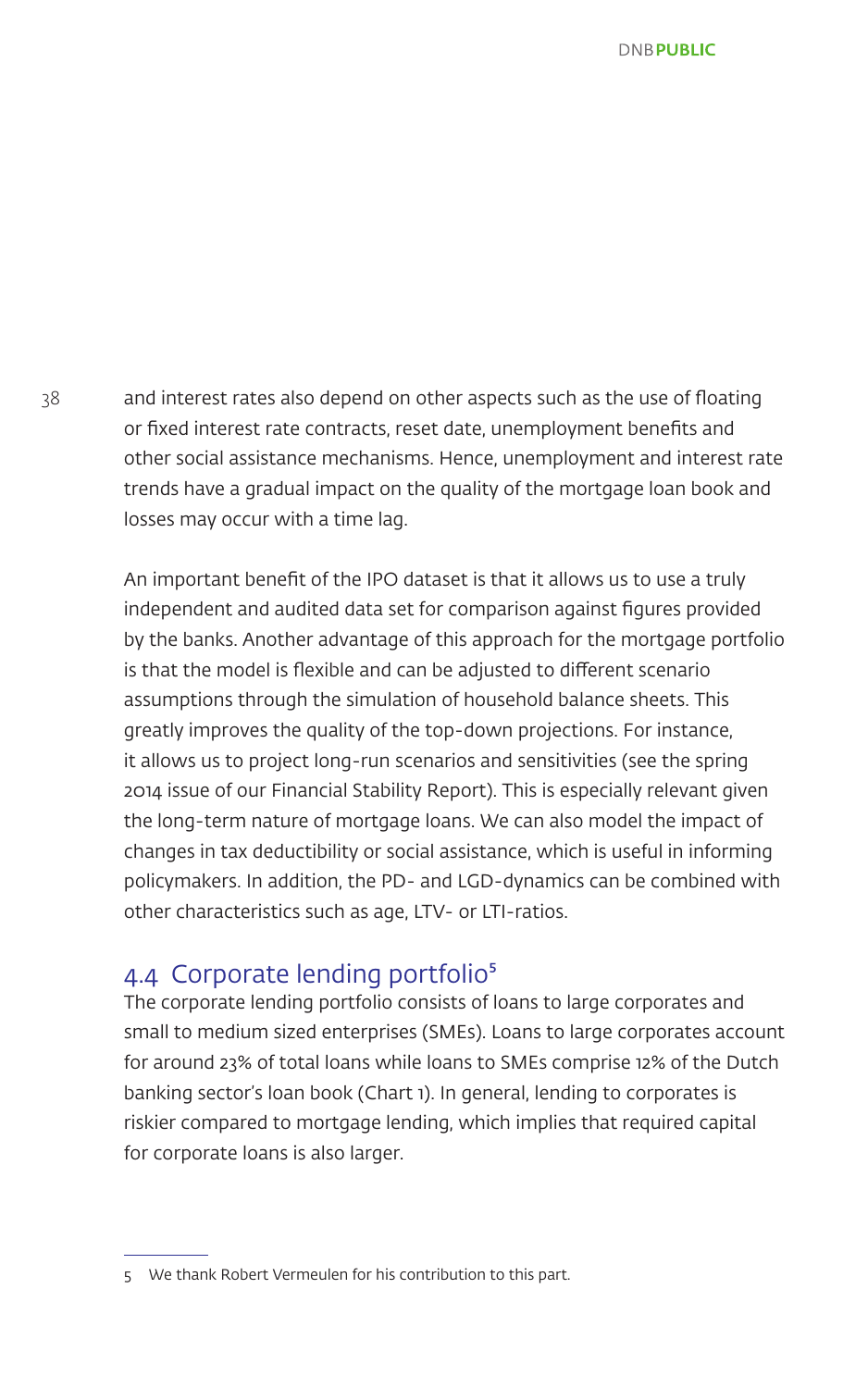#### **Model** 39

The development of a bank's corporate loan book under stress is modelled using a ratings migration approach. For this, we use a transition matrix, which indicates which part of the loan book will migrate to a lower rating or will move into default. Standard rating transition matrices are available from rating agencies and contain: 1) information on the probability of default for loans with a certain riskiness (i.e. rating), and 2) probabilities of loans becoming of better or worse quality during a year. For our model, we have to estimate how the transition matrix changes due to the stress scenario. We use the following model:

*Matrix<sub>t stress</sub>* = *Matrix<sub>ttc</sub>* ×  $\sigma$ <sub>*Matrix(ttc*)</sub> × φ

where *Matrix<sub>ttc</sub>* is a through the cycle (ttc) transition matrix, σ<sub>Matrix(ttc</sub>) is the standard deviation of each cell in the ttc matrix, and *φ* is a stress factor which is determined by the economic cycle.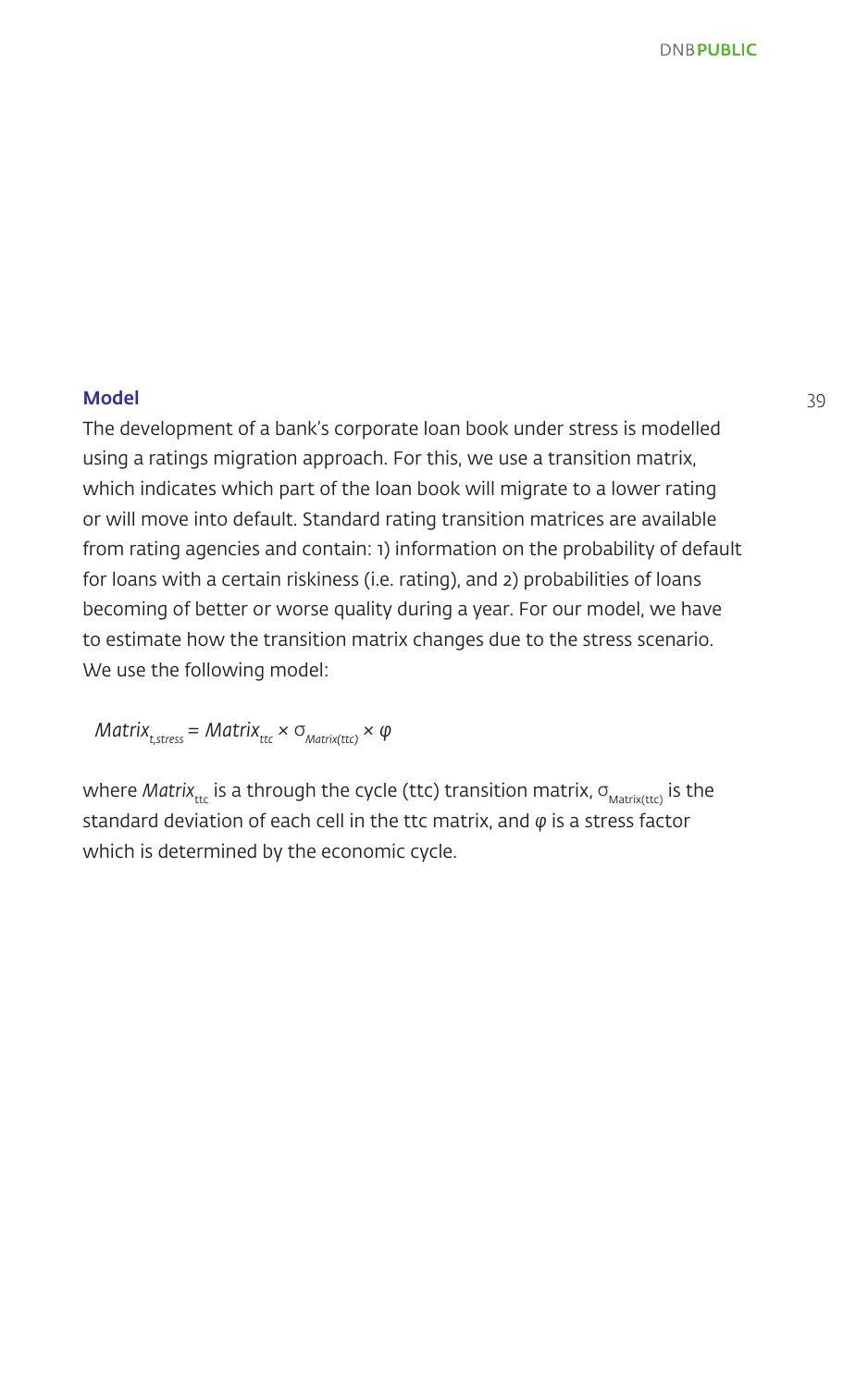#### 40 Table 3 Rating migration matrix 1981-2014

| From/To | AAA   | $AA+$            | AA    | AA-         | $A+$       | A     | A-    | BBB+       | <b>BBB</b> |
|---------|-------|------------------|-------|-------------|------------|-------|-------|------------|------------|
| AAA     | 87.03 | 5.76             | 2.57  | 0.70        | 0.16       | 0.24  | 0.13  | 0.00       | 0.05       |
| AA+     |       | 2.50 76.73 12.01 |       | 3.83        | 0.80       | 0.43  | 0.21  | 0.05       | 0.11       |
| AA      | 0.45  | 1.28             | 80.01 | 8.72        | 2.93       | 1.25  | 0.40  | 0.42       | 0.14       |
| AA-     | 0.05  | 0.13             | 4.11  | 77.39 10.19 |            | 2.50  | 0.64  | 0.30       | 0.17       |
| $A+$    | 0.00  | 0.07             | 0.52  |             | 4.62 77.21 | 9.11  | 2.40  | 0.70       | 0.38       |
| A       | 0.04  | 0.05             | 0.25  | 0.49        | 5.21       | 77.88 | 6.94  | 2.58       | 1.00       |
| A-      | 0.05  | 0.01             | 0.08  | 0.16        | 0.52       | 6.83  | 76.37 | 7.56       | 2.34       |
| BBB+    | 0.00  | 0.01             | 0.07  | 0.08        | 0.25       | 0.90  |       | 7.30 73.86 | 8.58       |
| BBB     | 0.01  | 0.01             | 0.05  | 0.03        | 0.12       | 0.38  | 1.11  | 7.56       | 74.75      |
| BBB-    | 0.01  | 0.01             | 0.01  | 0.06        | 0.07       | 0.18  | 0.31  |            | 1.31 9.37  |
| BB+     | 0.06  | 0.00             | 0.00  | 0.04        | 0.02       | 0.11  | 0.10  | 0.53       | 2.02       |
| BB      | 0.00  | 0.00             | 0.05  | 0.02        | 0.00       | 0.08  | 0.06  | 0.21       | 0.61       |
| BB-     | 0.00  | 0.00             | 0.00  | 0.01        | 0.01       | 0.01  | 0.06  | 0.12       | 0.26       |
| $B+$    | 0.00  | 0.01             | 0.00  | 0.04        | 0.00       | 0.04  | 0.07  | 0.05       | 0.05       |
| B       | 0.00  | 0.00             | 0.01  | 0.01        | 0.00       | 0.05  | 0.06  | 0.02       | 0.08       |
| $B -$   | 0.00  | 0.00             | 0.00  | 0.00        | 0.02       | 0.05  | 0.00  | 0.10       | 0.07       |
| CCC/C   | 0.00  | 0.00             | 0.00  | 0.00        | 0.04       | 0.00  | 0.11  | 0.07       | 0.07       |
| D       | 0.00  | 0.00             | 0.00  | 0.00        | 0.00       | 0.00  | 0.00  | 0.00       | 0.00       |
|         |       |                  |       |             |            |       |       |            |            |

We employ a ttc transition matrix developed by S&P (Table 3).<sup>6</sup> It contains the average probability during 1981-2014 of a corporate retaining its rating, moving from one rating class to another, or moving into default. In the modelling set-up the non-rated category is ignored, which implies that no loans can migrate from or to this category.

<sup>6</sup> Table 23 in the 2014 Annual Global Corporate Default Study And Rating Transitions van S&P Ratingdirect, April 30, 2015. (https://www.globalcreditportal.com)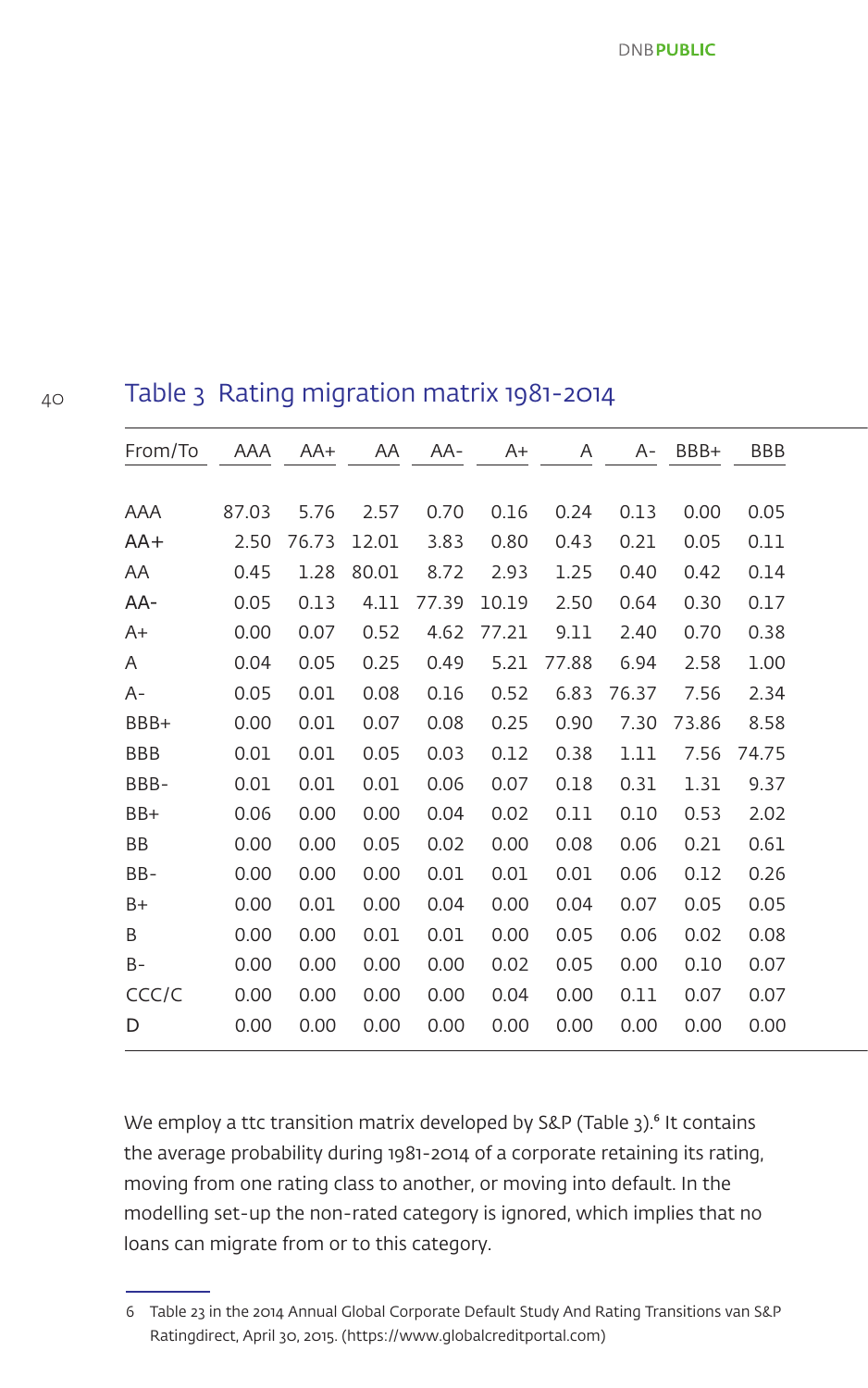Source: (Standard&Poor's, 2015)

The modelled time-varying rating transition matrix will change with the state of the economy. So, the aim is to transform the ttc transition matrix to a point in time (pit) transition matrix. To accomplish this we shock the matrix using the stress factor. This stress factor is a multiplication factor for off-diagonal cells. In case of a stress scenario, we add the stress factor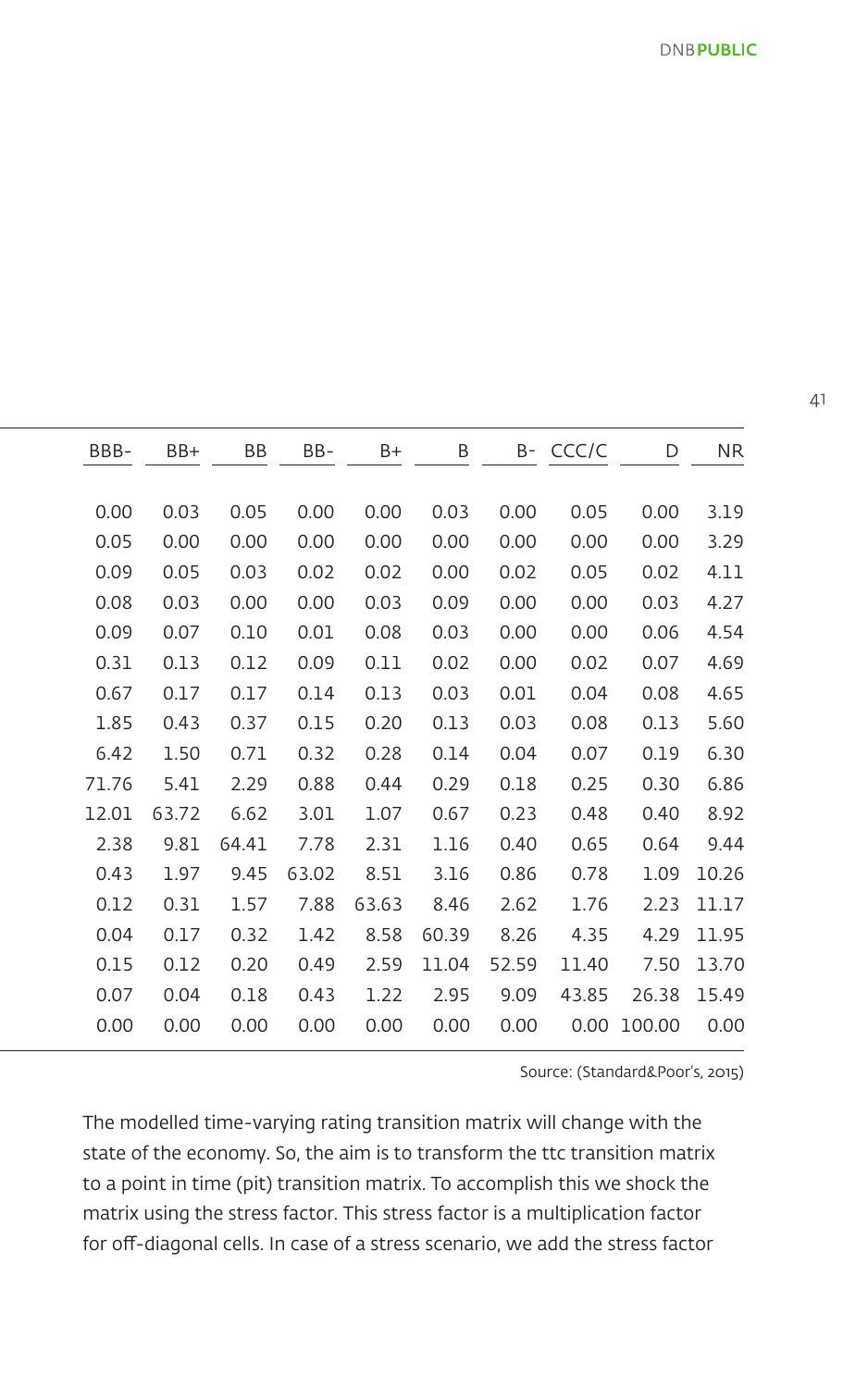42 multiplied by the cell's standard deviation to a cell's value in the cells to the right of the diagonal. This increases the probability of migrating from a relatively good rating to a worse rating. The procedure ensures that all row sums remain equal to 100% and that all values in the matrix are larger or equal to zero.

> In order to determine the value of the stress factor we estimate a bankruptcy equation for the Dutch economy. That is, the equation models the average bankruptcy probability of Dutch companies given the state of the economic cycle. Here the bankruptcy probability is calculated by dividing the number of bankruptcies in a specific quarter by the total number of companies (excluding sole proprietors) in the economy. To keep the model parsimonious we only include GDP growth and stock price changes as explanatory variables (which are both significant at the 1% level in all of our regressions). In order to make the model suitable for stress tests both a 'median' (for baseline estimations) and a 'stress' equation are estimated using quantile regression. For the median the 50th percentile is estimated and for the stress equation the  $75<sup>th</sup>$  percentile. This leads to the following equations:

$$
P(bankruptcy)_{median,t} = 0.018 + 0.892 \times default_{median,t-1} - 0.453 \times \Delta \log(GDP_{t-1}) - 0.027 \times \times \left(\frac{1}{2}(\Delta \log(AEX_{t-1}) + \Delta \log(AEX_{t-2}))\right)
$$

$$
P(bankruptcy)_{\text{stress,t}} = 0.024 + 0.894 \times default_{\text{stress,t-1}} - 0.580 \times \Delta \log(\text{GDP}_{t-1}) - 0.050 \times \frac{1}{2} (\Delta \log(AEX_{t-1}) + \Delta \log(AEX_{t-2}))
$$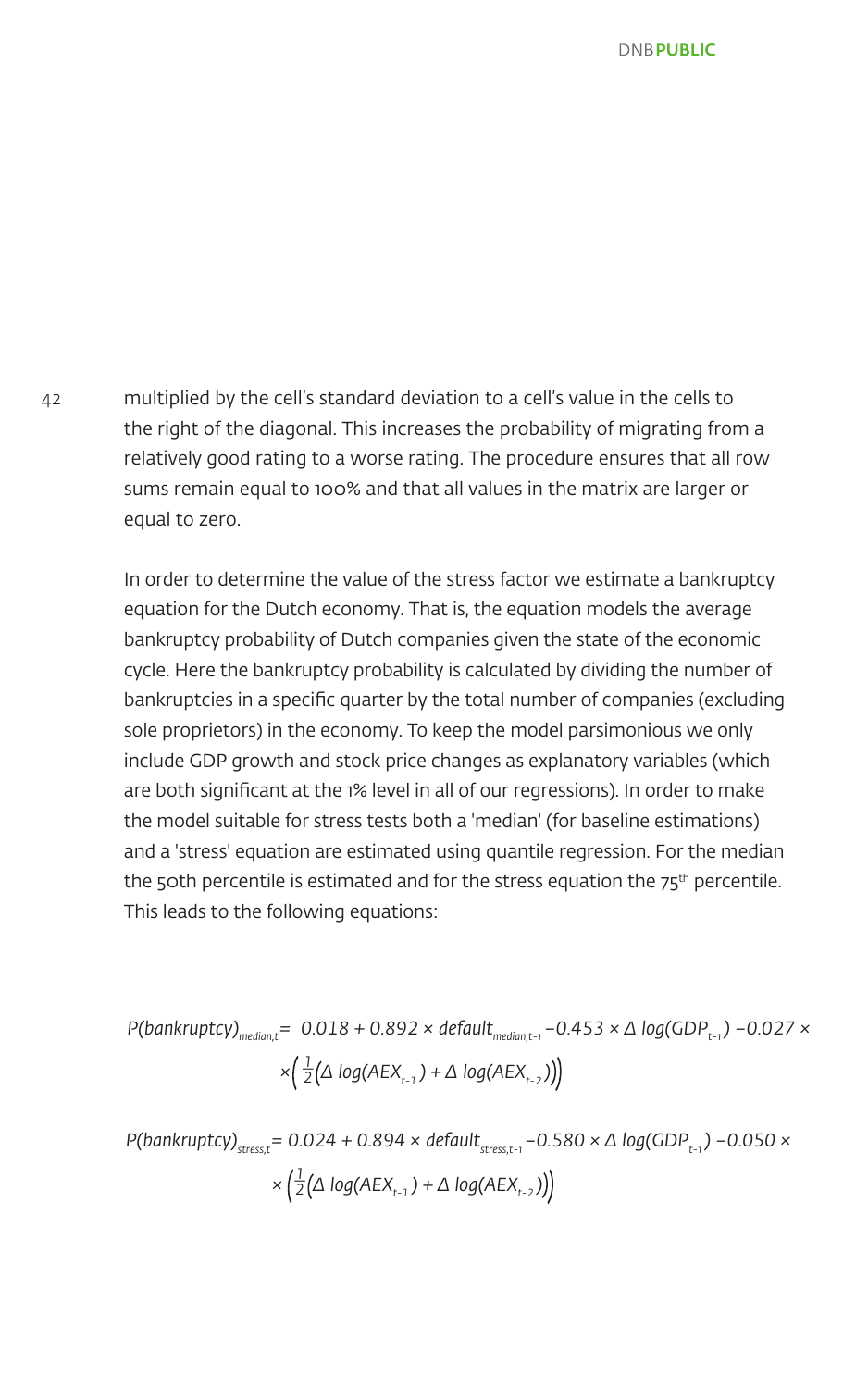There are two important differences to point out between the median 43 and the stress equation. First, the constant is higher in the stress equation. Assuming no GDP growth and no change in equity prices, the equilibrium bankruptcy probability is about 30% larger in the stress equation. Second, the coefficients on the economic variables are larger in absolute terms in the stress equation. In fact, the coefficient on equity price changes is about twice as large in the stress equation, suggesting that the bankruptcy rate reacts more strongly to equity prices during a downturn.

We link changes in the macroeconomic bankruptcy probability to changes in the default probability of the transition matrix. We calibrate the stress factor in such a way that the deviation of the loan default probability from its through the cycle mean (as calculated by the transition matrix and appropriate loan weights) equals the percentage difference in the bankruptcy probability from the historical average mean bankruptcy probability in the economy. As a concrete example, suppose the bankruptcy probability is 0.18% and the average bankruptcy probability is 0.15%, then the current bankruptcy probability is 20% higher than its mean. We calibrate the stress factor to ensure that the default probability is also 20% higher than the mean. As another example, if the current bankruptcy probability equals the long-term average, the stress factor equals one. It turns out that we can estimate a linear function to calculate the stress factor for the economically relevant range of values:

#### *φ = 1.31 × deviation of the economy's bankruptcy probability from its mean*

Finally, to run the model for individual banks it is necessary to map the loan book of individual banks in S&P ratings classes. Banks report their corporate loan book in COREP risk classes. Each of these risk classes contains a through the cycle PD of the loans in this specific risk class. In order to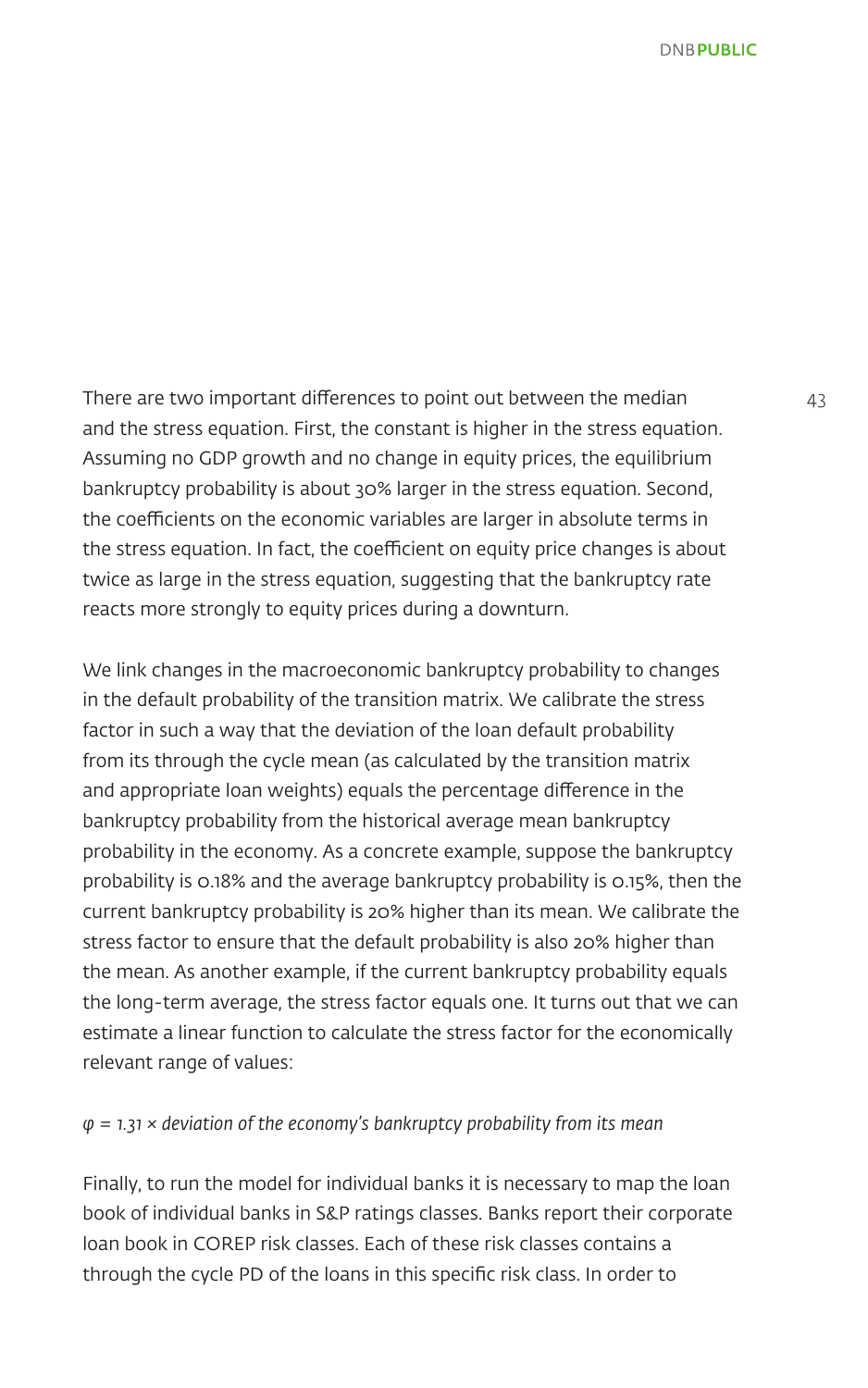44 translate the COREP risk classes to S&P rating classes, ranging from the highest rating (AAA) to the lowest rating (CCC/C), for each S&P risk class a lower and upper PD-bound has to be defined. In order to determine these bounds the average probability of default per risk class from 1981-2014 is used. We estimate a model to obtain a mapping between PD and S&P rating to determine lower and upper bounds. So, a loan falls in a certain rating class if its PD is equal to or larger than the lower bound and strictly smaller than the upper bound.

> From these calculations, we can define the impact on the pit PD and ttc PD. An important advantage of this approach is that the stress is tailored to the credit quality of the corporate loan book of a bank. The granular approach allows to apply different stress levels on loans with different quality and also to model the migration from good to bad quality loans.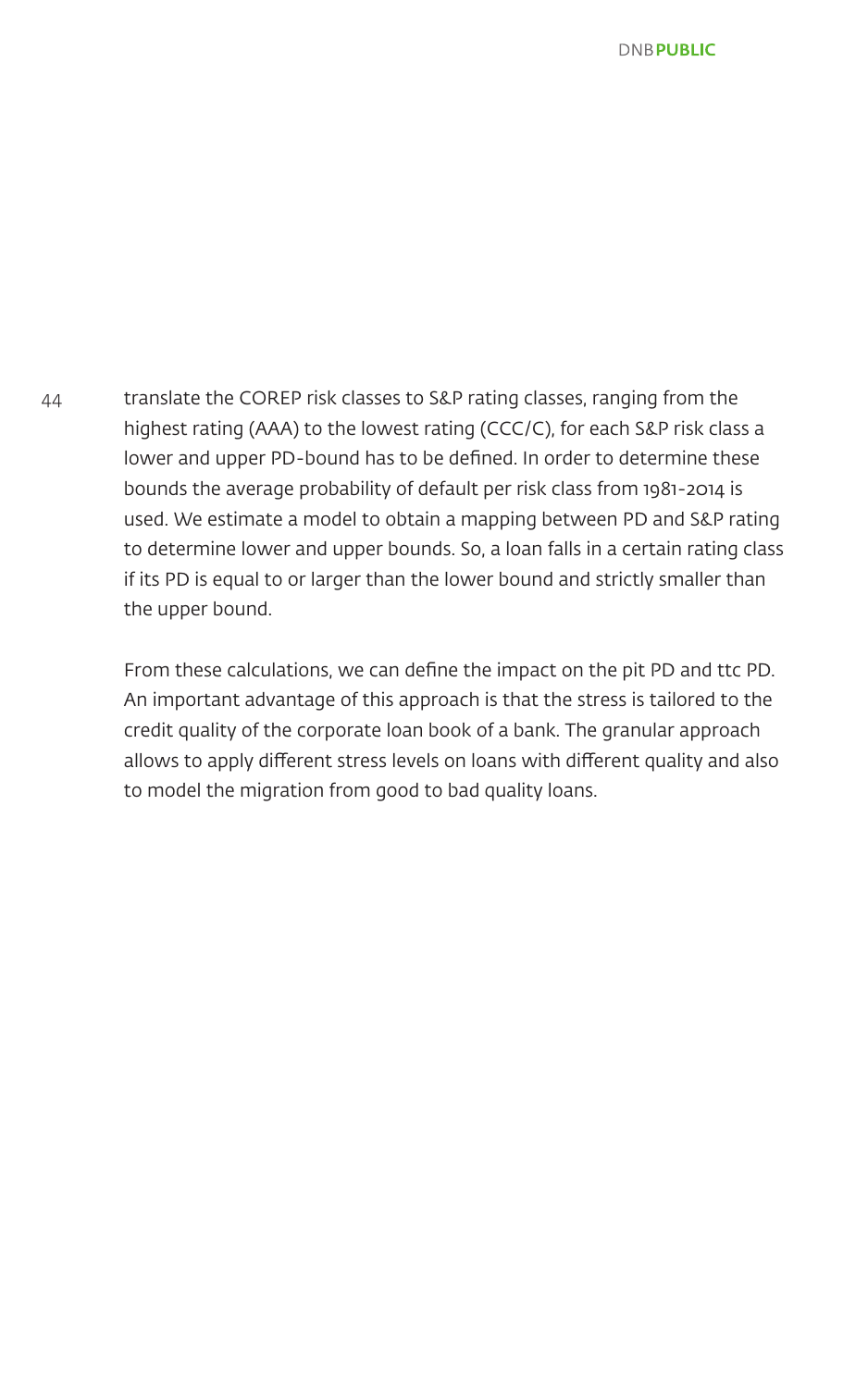# 5 Modelling market risk

The second relevant risk exposure for banks is market risk. Market risk 45 constitutes the risk of losses due to changes in market prices. This, for instance, includes a fall in equity prices, a change in exchange rates or a move in interest rates which impacts the value of financial instruments and increases their volatility. Banks usually hold financial instruments on their trading books for a short period of time, aiming at selling the instruments at a profit. The trading book consequently includes a variety of instruments, which may include all kinds of options-related products as well as more exotic and complex products. Unexpected value changes imply losses as these trading book securities are valued at market prices. The banking book includes loans and other long-term investments of banks which they intend to keep for a longer period of time. Market risk shocks will also impact the value of the instruments in the banking book. However, the capital impact depends on the accounting treatment of these positions. Assets classified as Available-for-Sale (AFS) are usually valued at market prices. Changes in the value of these assets will be incorporated in capital, possibly subject to regulatory filters. Assets classified as Hold-to-Maturity (HTM) are valued at book prices and will not respond to market price changes.

Most Dutch banks have limited trading book exposures, meaning that market risk is fairly small compared to credit risk. By way of illustration, per end 2015, risk-weighted assets for market risk comprise less than 5% of total riskweighted assets, whereas credit risk exposures account for 83% of total riskweighted assets (the remaining 13% are risk weighted assets for operational risk).

For stress testing purposes, a set of specific market risk shocks is specified for market risk exposures. The market risk shocks include shocks on equity prices, interest rates, foreign exchange prices, commodities, etc., and they are directly applied to the market values of the exposures. Losses are accounted for in the P&L, or where applicable in equity.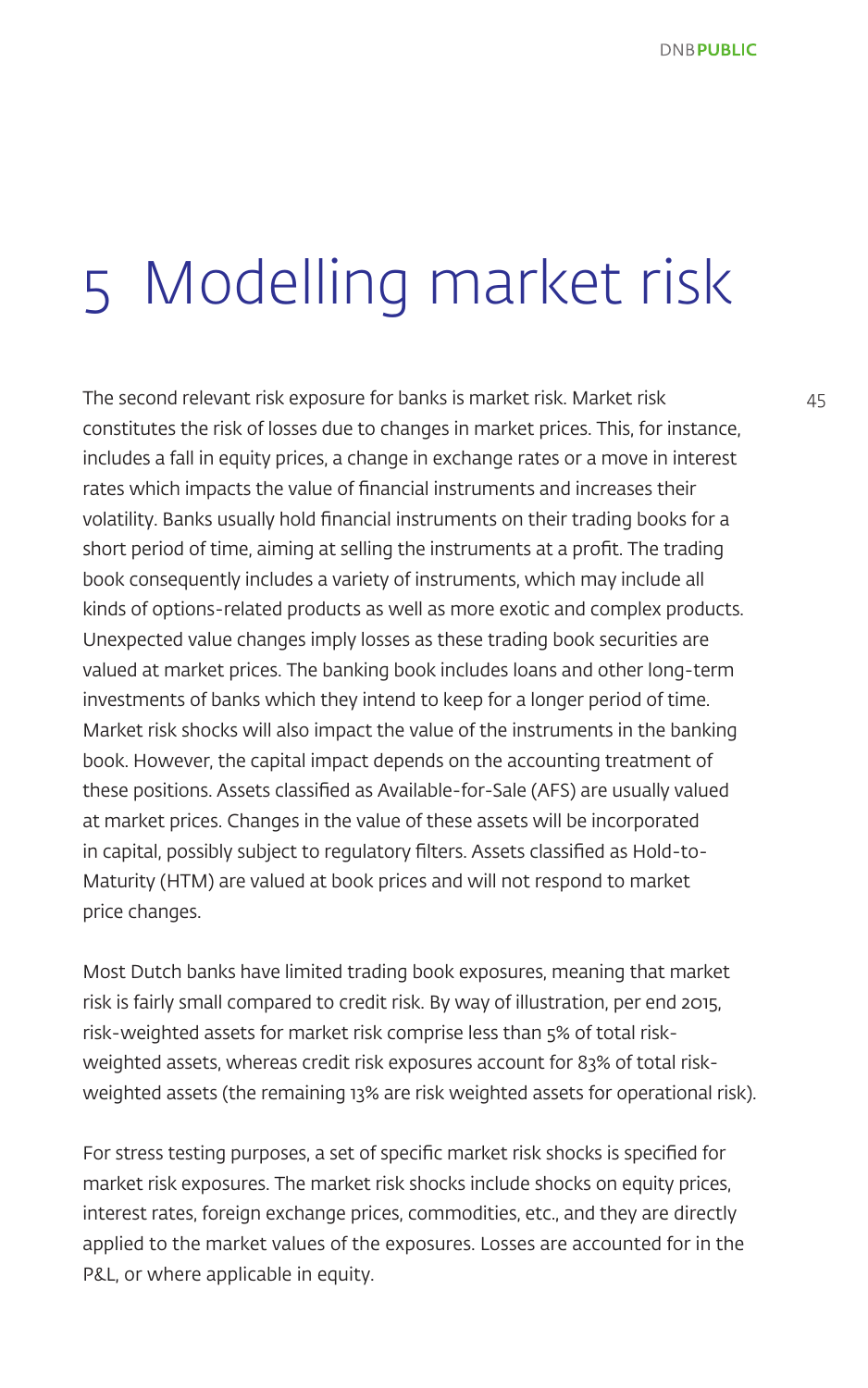#### 46 5.1 Government bond haircuts

In the market risk module, exposure to government bonds has been a special focus point due to its size. Like most financial institutions, Dutch banks have considerable government bond portfolios. The sovereign exposures of the banks that participated in the 2016 EBA Stress test exercise totalled EUR 194 billion in end-2015, or 9% of total assets. The largest part of the exposure is accounted for by domestic bonds (40%), government bonds from key countries such as Germany (13%), Belgium (9%) and France (9%) account for the majority of the remainder (see Chart 3).

Sovereign risk weights are generally low, and these exposures account for just 2% of risk-weighted assets. However, Dutch banks have classified a considerable proportion of these exposures classified as Available-for-Sale (AFS) or held for trading purposes, meaning that their value on the bank balance sheet will be impacted directly by market shocks due to accounting regulations. Some other sovereign exposures are classified as Hold-to-Maturity (HTM) and hence valued at book prices due to accounting regulations. These are still exposed to developments in the creditworthiness of the counterparty (i.e. to PD and LGD developments). This means that these sovereign exposures are also subject to the stress scenarios.

For sovereign exposure carried at market prices (those in the trading book and in the AFS portfolio), we shock the current value of sovereign bonds held by banks based on the scenario. This entails a two-step procedure. First, we calculate the haircuts applicable to each possible type of exposure based on the scenario. In the second step, we apply the haircuts based on the scenario shocks to these exposures.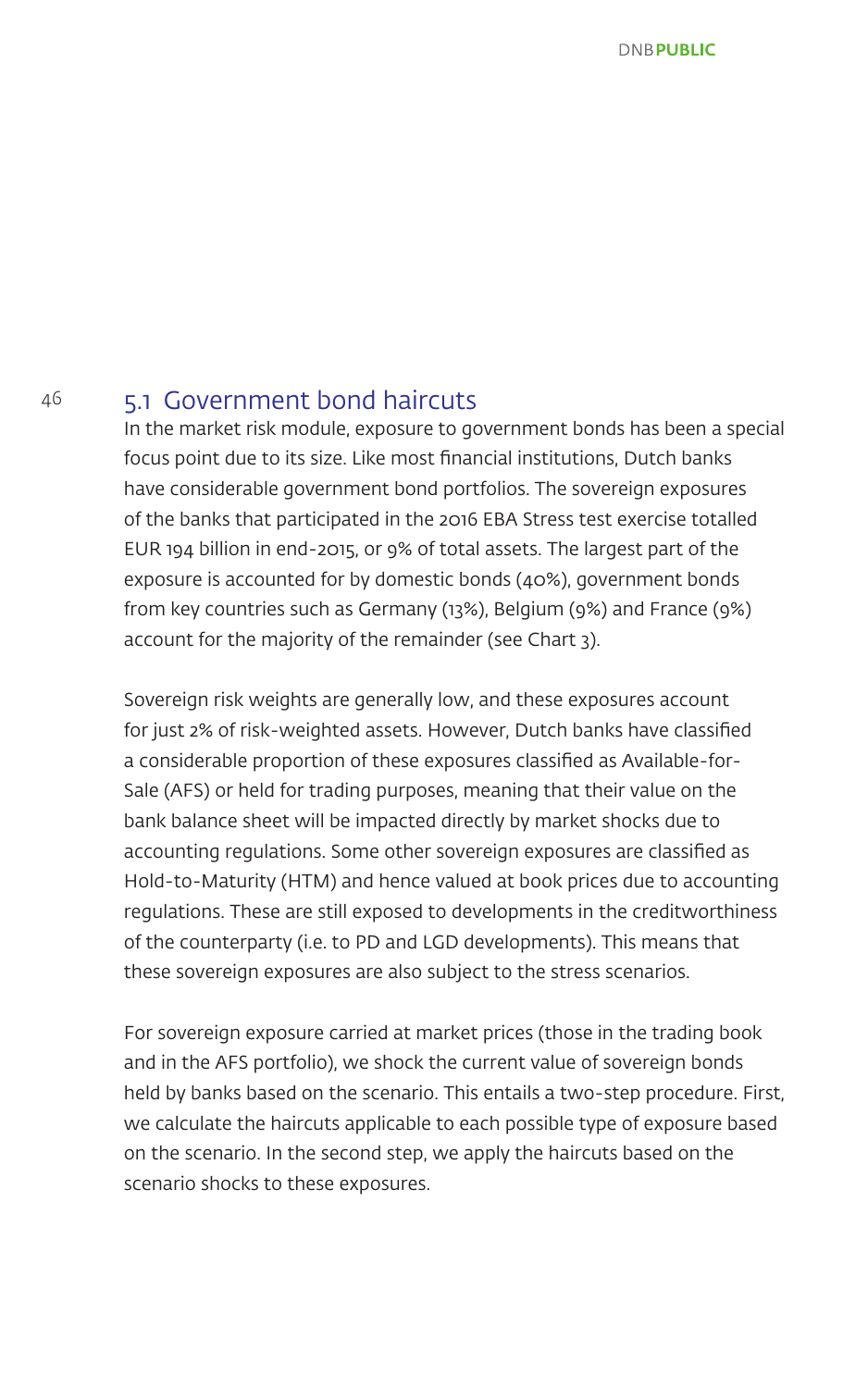**DNBPUBLIC** 



### Chart 3 Top 10 sovereign exposures of Dutch banks per end-2015

To determine the size of the haircut, we make a satellite calculation in which we value all issued government bonds at a given reference date, using yields of benchmark bonds combined with information from Dealogic on all outstanding bonds.<sup>7</sup> We then apply the interest rate and prescribed credit risk shocks of the scenario to re-price the government bonds, using a discounted cash flow model. Comparison of the pre-shock and post-shock value of the bonds gives a country- and maturity-specific haircut.

<sup>7</sup> Dealogic is a database containing information on bonds issued by various parties, including sovereigns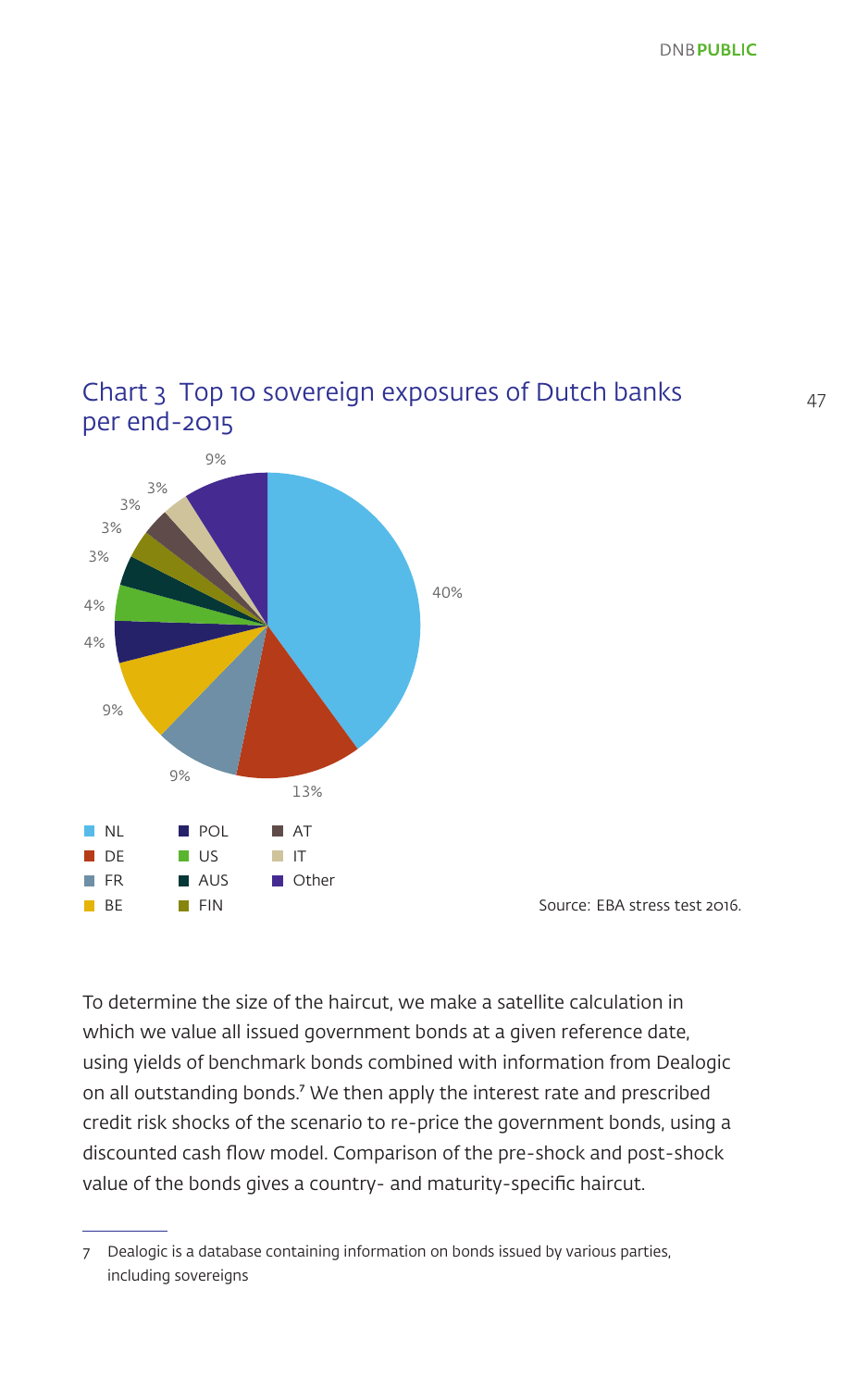48 To disentangle the impact of credit risk shocks on government bond portfolios, we determine the haircut both excluding and including the credit risk shock. The haircuts as a result of credit spread shocks are applied to the bank's holding of government bonds. The haircuts as a result of the (risk free) interest rate shocks are also applied to the bank's government bond holdings, but the impact is adjusted for the bank's interest rate risk hedging behaviour. We follow standard accounting practices and supervisory rules to reflect the impact of the sovereign haircuts on the profit and loss accounts and capital positions of the banks. That means losses on sovereign exposures in the trading book are deducted from P&L. Losses on sovereign exposures in the AFS portfolio are deducted from capital, subject to regulatory filters. The use of these filters means that any gains or losses on the revaluation of these assets are only partially included in capital. In the coming years, these filters will be phased out gradually.

#### 5.2 Securitisations

Securitisations have become a relevant part of bank balance sheets, which is why they are also included in the stress test framework. Given that securitised exposures are held in the trading book and are generally valued at market prices, market risk shocks are applied to them. This means that we calculate mark-to-market losses given the scenario shocks. For the calculation of risk-weighted assets of securitised exposures, we employ a rating migration approach similar to the EBA stress test methodology. Here, we assume that ratings deteriorate depending on the asset class and initial rating. The stressed risk-weighted assets are then determined based on the new ratings.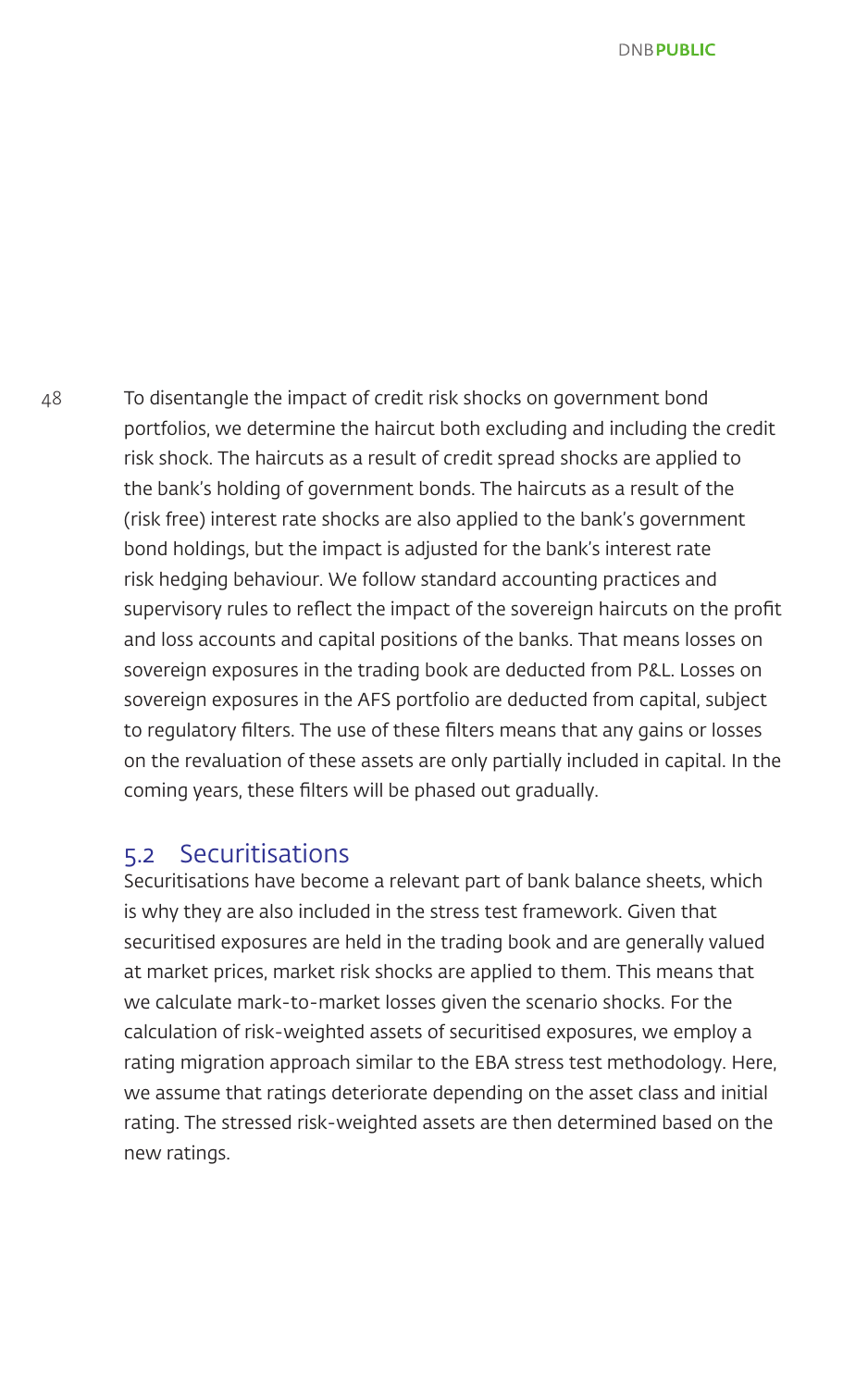### 6 Modelling interest income and funding risk

The previous sections outlined the approach to estimate credit losses for  $49$ banks. In general, banks receive operating income that can compensate the incurred losses. However, in a stressed environment, income will generally also be under pressure. For many banks, interest income and interest expenses are the main determinants of operating income. Indeed, for Dutch banks, interest net income (the sum of net interest income and interest expenses) represents over 95% of gross operating income. Not surprisingly, shocks to net interest income are usually a key driver of the final stress test results. This is why we focus our approach on these elements and keep other income elements, such as fee income, stable for simplicity reasons.

Modelling interest income and expense is a complex exercise. Apart from interest rate trends, net interest income depends on various factors, such as the portfolio composition, the maturity profile, funding sources, pricing policies, hedging, etc. Such price, volume, quality and strategic elements will have different effects on interest income and expense, which in some cases may even counteract each other. Banks predominantly receive interest income from loans or from bond investments. Loans generally have a multi-year maturity. Interest rate trends will only filter through gradually as maturing loans are replaced by new loans against the new interest rates. Interest expense stems from the interest that banks have to pay on their funding, mostly deposits and wholesale funding, which have a shorter maturity than the loan book. Hence, interest rate movements will be quickly reflected in funding costs. As a result, a flattening yield curve will reduce interest rate margins, normally implying lower net interest income. A parallel shift of the curve will usually affect interest rates on short-term liabilities whereas those on the relatively large bucket of existing longterm assets may remain relatively unchanged, also resulting in lower net interest income. Under a static balance sheet assumption, funding risk is also captured by changes in interest expenses. Funding stress may emerge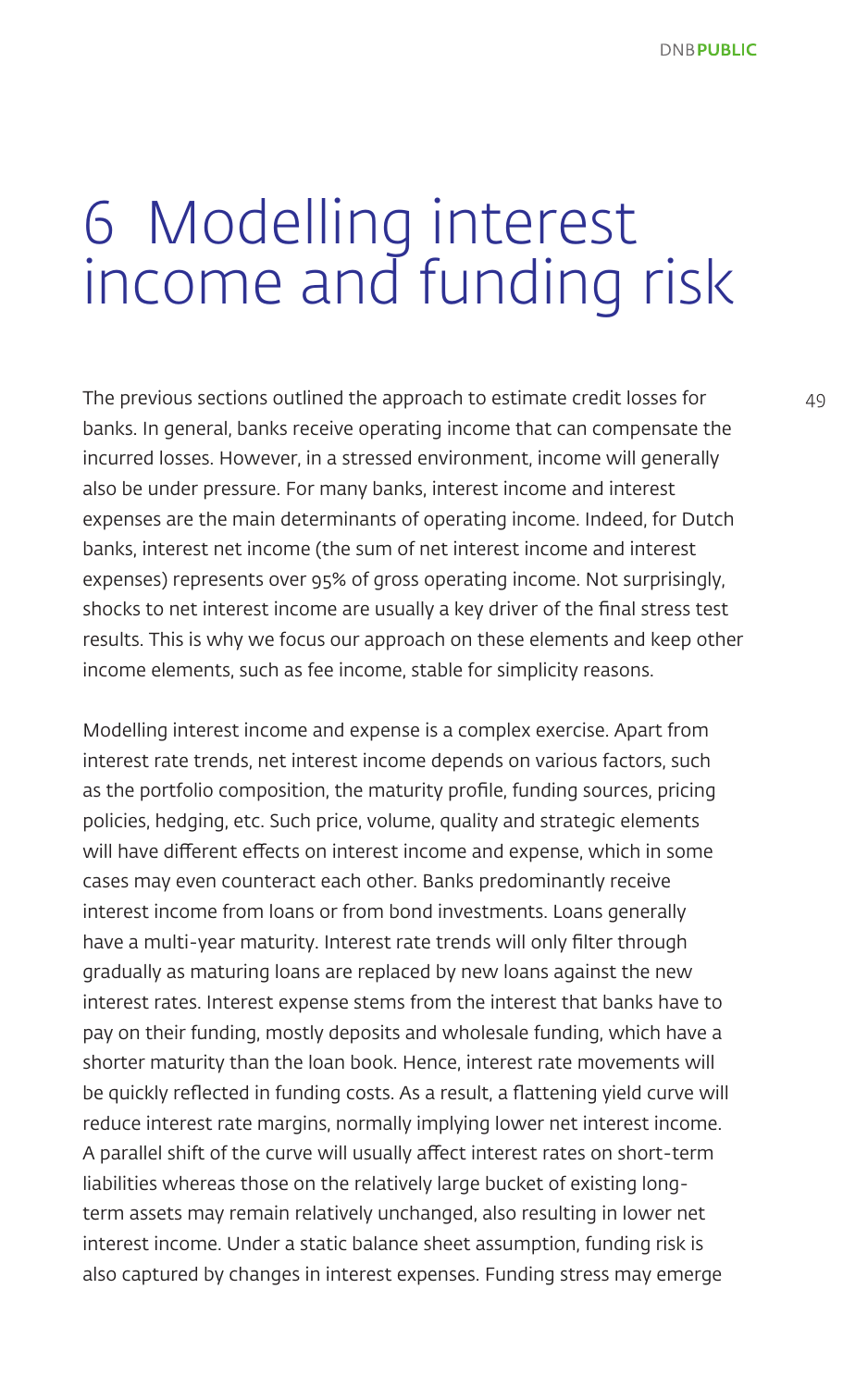50 as a sudden change in the interest rates demanded by a bank's creditors to compensate for risk, pushing up expenses and reducing operating income.

> For stress testing purposes, we have two separate models available to model net interest income. The first is an econometric model, which projects total net interest income at the level of an individual bank, based on historical relations, mainly with the long- and short-term interest rates. The main advantages of this model are the relatively parsimonious input requirements and its calibration on historical bank microdata.

> The second model is a very granular tool that allows us to stress the income and expenses associated with individual asset and liability categories on the banks' balance sheet. For many stress tests, in addition to broad macro-economic scenario assumptions on long term and short-term rates, important additional assumptions are imposed on bank funding costs and its consequences for loan price setting behaviour. The EBA stress test (European Banking Authority, 2016), for instance, assumed that banks would face increased funding costs on liabilities due to a rating downgrade and could only pass on part of the increase in funding costs to their customers. The second interest income model, which is called the funding shock tool, allows for very detailed projections of net interest income to capture the effects of these assumptions, but requires a lot of input information on the exact composition of banks' balance sheets, as well as projections of interest rates for individual asset and liability items. This type of data is not readily available and must be constructed from supervisory data sources, bottom up stress test reporting, and requires a more elaborate scenario with respect to interest rates for different asset and liability categories. Fortunately, especially bottom up stress test reports often contain granular information about the maturity and run-off of different portfolios and segments, as is needed for the funding shock tool.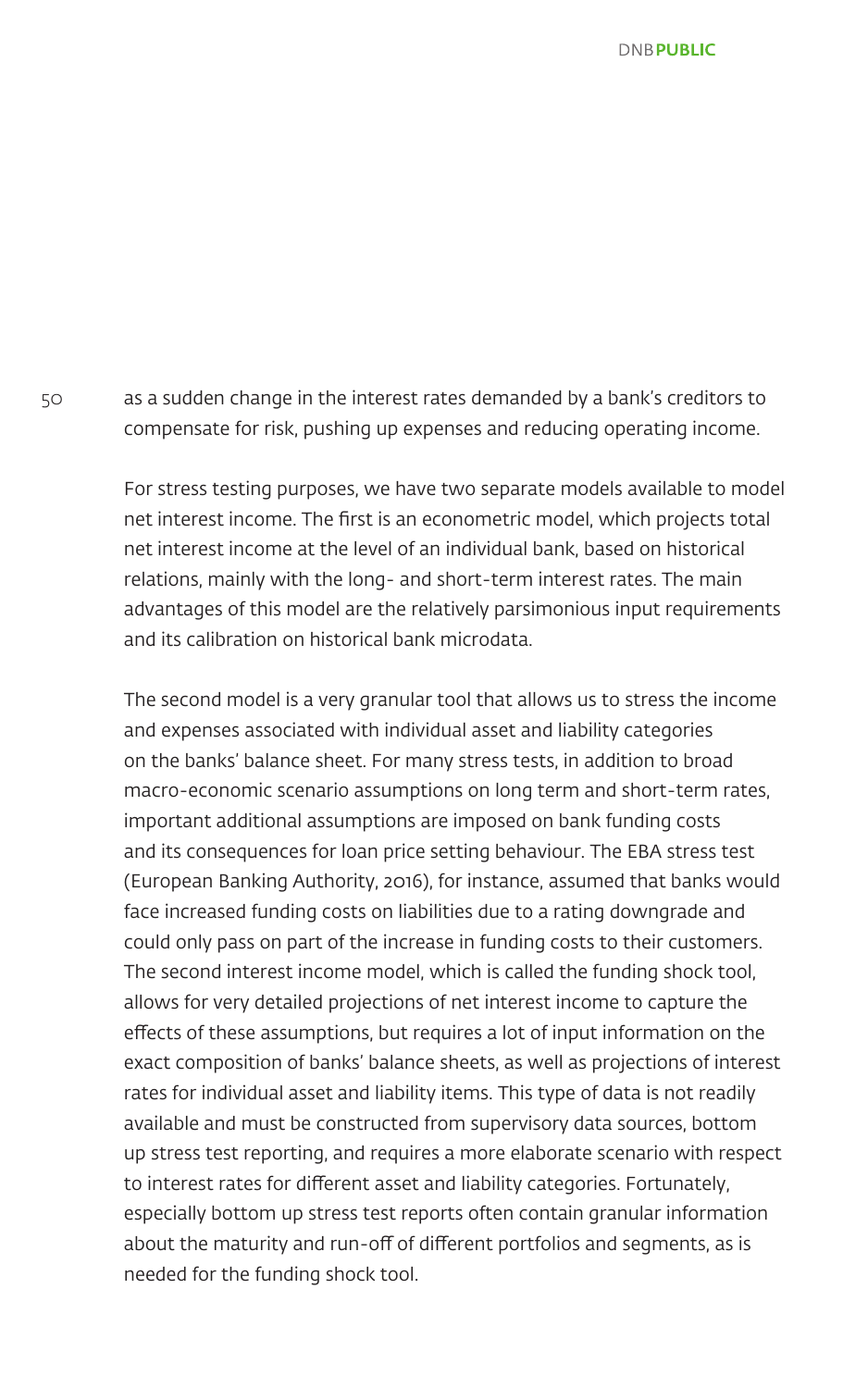In practice, we often combine the output of the two models. For instance,  $\frac{51}{51}$ we may use the econometric model to project the impact of the baseline scenario on net interest income. After all, under the baseline scenario, income may be expected to move in line with historical patterns. We then use the funding shock tool to calculate the additional impact of funding shocks and pass through constraints under the adverse scenario.

#### 6.1 Econometric estimates of net interest income

#### Interest income

Interest income depends on the level of interest rates as well as on the portfolio composition of a bank. Bank lending portfolios can be broken down into loans to households (mainly mortgage loans), corporate and SME loans, and loans to other financial institutions. All of these loans have different characteristics. Loans to financials and non-financial institutions generally have short-term horizons. As loans to non-financials consist mainly of corporate and SME loans, we have assumed that interest income on these loans is affected only by short-term interest rates. For mortgage loans, we assume that banks can additionally earn an additional premium due to the longer-term nature of these loans. This is reflected in mortgage interest rates, which are usually related to long-term interest rates, although banks may not follow long-terms rate exactly due to pricing policies (see Chart 4).

Interest income can be modelled as a function of these elements

$$
\frac{II_t}{\text{Assets}_{t-1}} = a_i + \gamma_1^u \left( \frac{\text{LNCI}_{t-1} + \text{LCI}_{t-1} + \text{LMor}_{t-1}}{\text{Assets}_{t-1}} \times r_{ST,t-1} \right) + \gamma_2^u \left( \frac{\text{LMCI}_{t-1}}{\text{Assets}_{t-1}} \times (r_{\text{mor\_NL},t-1} - r_{ST,t-1}) \right) + \varepsilon_{i,t-1} \left( \frac{\text{LMCI}_{t-1}}{\text{Assets}_{t-1}} \times (r_{\text{tr\_NL},t-1} - r_{ST,t-1}) \right)
$$

where II<sub>t</sub> refers to interest income, LNCI<sub>t-1</sub> are loans to non-credit institutions (i.e. corporates, SMEs), *LCI<sub>t-1</sub>* are loans to credit institutions, *LMor<sub>t-1</sub>* are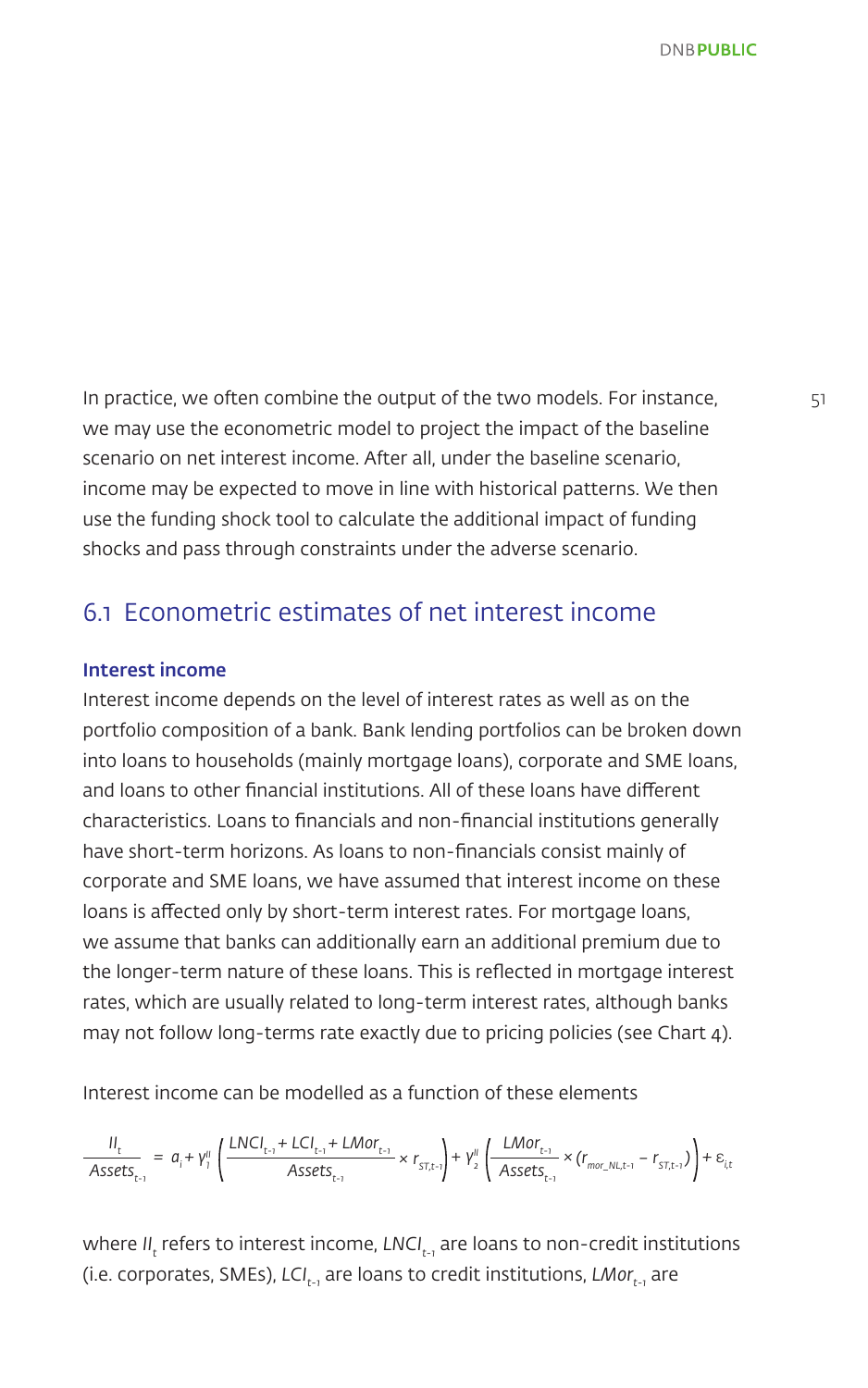

#### Chart 4 Interest rates in selected markets



mortgage loans,  $r_{\text{str}_{1}}$  is the three month-Euribor as a proxy of shortterm interest rates,  $r_{\text{max-M-t-1}}$  is the average interest rate on existing Dutch mortgage loans, t represents the time factor and  $\varepsilon$ <sub>it</sub> the bank-specific error term. Both interest income and the loan portfolio are scaled with total assets to account for size differences between banks. Finally, α represents the individual fixed effect to account for bank-specific characteristics.

The model is calibrated based on data stemming from supervisory reporting (2003Q1-2013Q1) of the largest Dutch banks and public data on interest rates. Model results show a high explanatory power and the explanatory variables are all highly significant (see Table 4).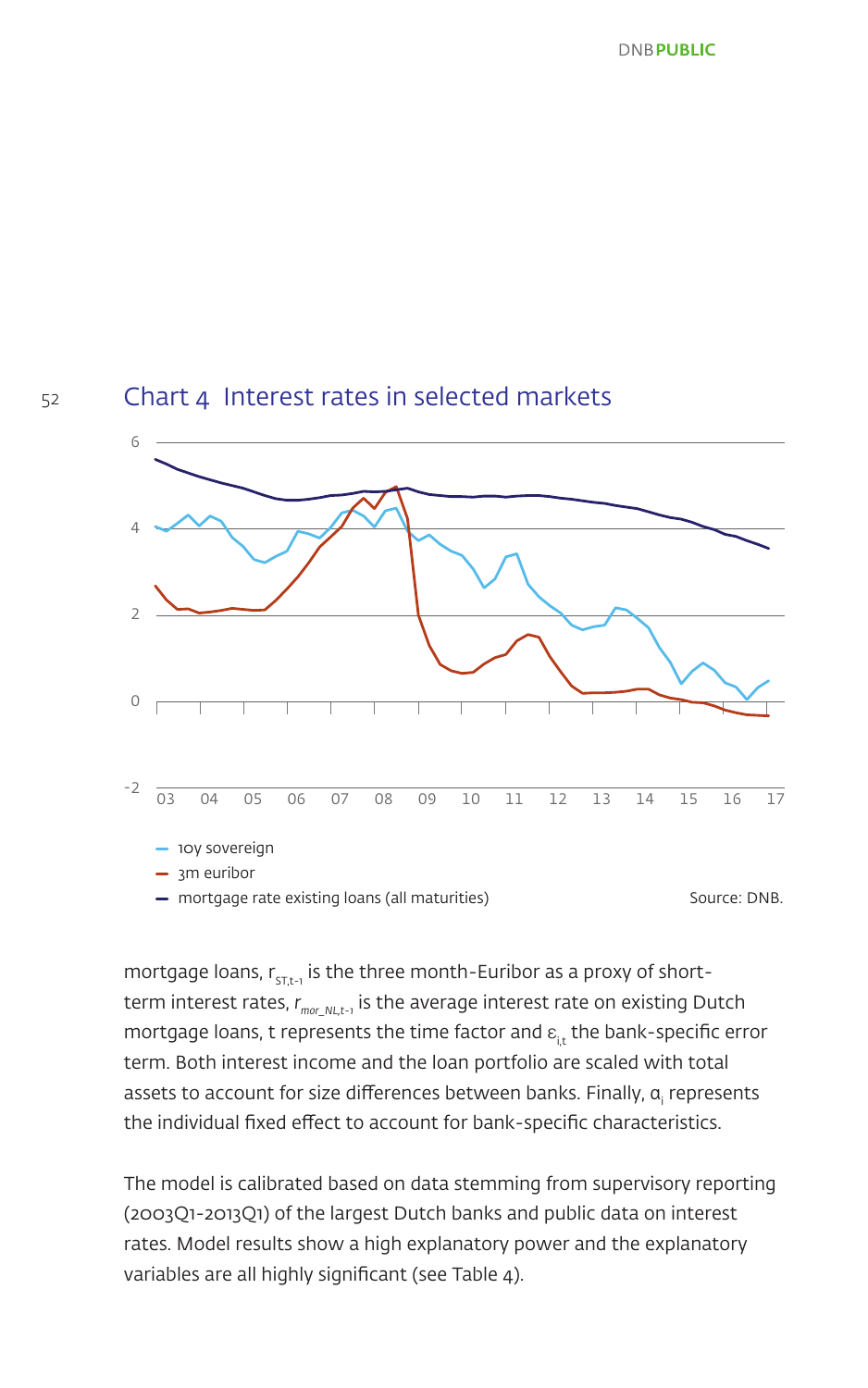**DNRPUBLIC** 

#### Table 4 Modelling results for interest income

| Variables                                                               | Interest income (t)/ Assets (t-1) |         |  |  |
|-------------------------------------------------------------------------|-----------------------------------|---------|--|--|
| $(LMor_{t-1}/Assets_{t-1}) \times (r_{Mor_NL,t-1} - r_{ST,t-1})$        | $0.125***$                        | (0.031) |  |  |
| $((LNCI_{t-1} + LCI_{t-1} + LMor_{t-1})/Assets_{t-1}) \times r_{STt-1}$ | $0.221***$                        | (0.017) |  |  |
| Number of obs                                                           | 160                               |         |  |  |
| R-squared (adj.)                                                        | 0.821                             |         |  |  |

Note: \*\*\* significant at 1% level.

#### Interest expense

Bank interest expenses are defined by the costs of their funding sources. Banks' funding sources mainly consist of deposits from retail and corporate clients and of wholesale loans mostly from other banks. The interest rates that banks pay on both sources will typically follow the short-term interest rates, although the level of the respective rates will differ. For instance, competition considerations may determine the rates banks that pay on their client deposits. Wholesale rates depend on the bargaining power that banks have on the interbank market, which depends on various aspects including solvency and liquidity ratios as well as relationship considerations. Our model takes account of these differences.

$$
\frac{I E_t}{\text{Assets}_{t-1}} = a_i + B_1^{IE} \left( \frac{C I_{t-1}}{\text{Assets}_{t-1}} \times r_{ST,t-1} \right) + B_2^{IE} \left( \frac{N C I_{t-1}}{\text{Assets}_{t-1}} \times r_{ST,t-1} \right) + \varepsilon_{it}
$$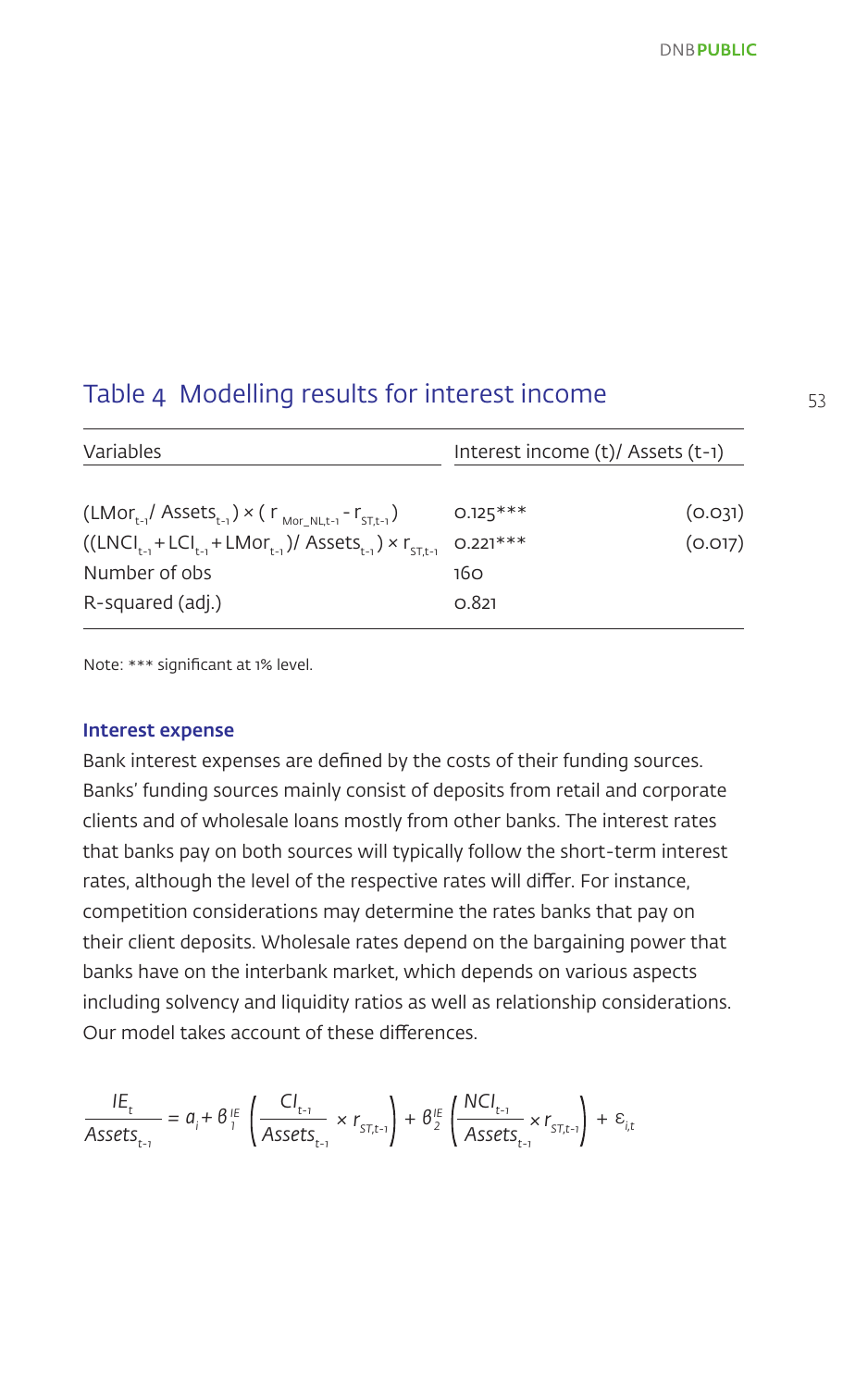$_{54}$  IE, refers to interest expense, CI $_{_{\rm t-1}}$  to funding obtained from credit institutions, NCI<sub>t-1</sub> are the deposits from non-credit institutions (i.e. retail clients and corporates and SME),  $r_{STt-1}$  is the three month-Euribor as a proxy of shortterm interest rates, t represents the time factor and ε<sub>it</sub> the bank-specific error term. Both interest expenses and the loan portfolio are scaled by the total assets to account for size differences between banks. This models shows high explanatory power, see Table 5.

### Table 5 Modelling results for interest expense

| Variables                                                | Interest expense (t)/ Assets (t-1) |         |  |  |
|----------------------------------------------------------|------------------------------------|---------|--|--|
| $(Cl_{t-1}/$ Assets <sub>t-1</sub> $) \times r_{ST,t-1}$ | $0.519***$                         | (0.058) |  |  |
| $(NCI_{t-1} / \text{Assets}_{t-1}) \times r_{STt-1}$     | $0.143***$                         | (0.023) |  |  |
| Number of obs                                            | 16O(4)                             |         |  |  |
| R-squared (adj.)                                         | 0.79                               |         |  |  |

Obviously, the level of interest rates that banks set and pay on their assets and liabilities does not automatically follow from interest rate developments in financial markets. Rather, banks will set lending and deposit interest rates according to their long- and short-term strategy. Hence, they may decide to raise deposit rates above market rates in order to attract liquidity, or to keep loan rates stable even though market rates have risen in order to gain market share. The econometric model focuses on price and quantity effects and leaves strategic or pricing considerations out of scope. The model results show that, historically, market trends are by and large the main drivers of banks' interest income and expense. However, to capture more detailed assumptions on liquidity stress and price setting, as may emerge under adverse scenario, we have developed the second model; the funding shock tool.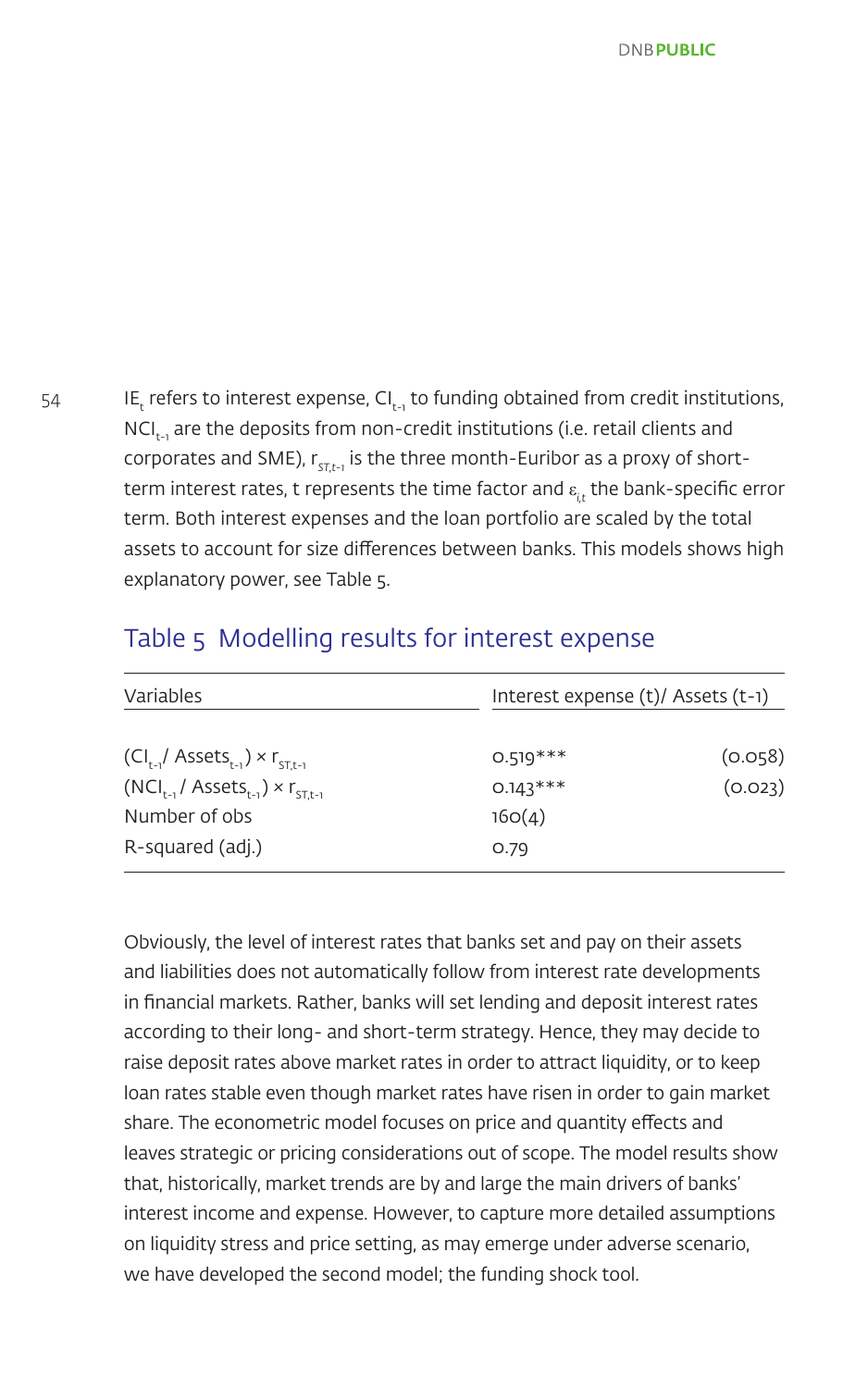#### 6.2 Funding shock tool 55

The funding shock tool has been developed for the projections of interest income and interest expenses of Dutch banks under detailed stress assumptions for funding costs and price setting. The projections are performed at the portfolio level for every portfolio of assets and liabilities. The model exploits very granular information about the maturity profile and the effective interest rate of every portfolio. In a nutshell, the model projects the interest income (or expenses) by adjusting the effective interest rate of the portfolio according to a prescribed scenario path of the portfolio interest rate series, in line with imposed assumptions on funding costs and their consequences for price setting behaviour.

The projections are based on the following idea. Assume that the bank reports *p=1,2,…,P* portfolios of assets and liabilities. Each portfolio contains *i=1,2,…N* individual items (these can be loans, deposits, securities etc.) with volumes *Vi,p* and each individual item is priced at an interest rate *ri,p,t .* By definition, the effective interest rate of each portfolio would be the total income (expenses) earned (spent) on the portfolio over the total volume of the portfolio. Therefore,

$$
EIR_{p,t} = \frac{\sum_{i=1}^{N} r_{i,p,t} \times v_{i,p}}{\sum_{i=1}^{N} v_{i,p}}
$$
, for p=1,2,...,P.

According to the static balance sheet assumption, the volumes of the individual portfolio items remain constant over the scenario horizon, since the maturing items are replaced with instruments with the same contractual and risk characteristics. However, the interest rate at which individual items are priced changes according to the scenario. The new interest rate will be lower or higher from the interest rate at which the individual portfolio items were previously priced. This creates a 'price effect' which is reflected in the effective interest rate of the portfolio and ultimately in the interest income (expenses) of the portfolio.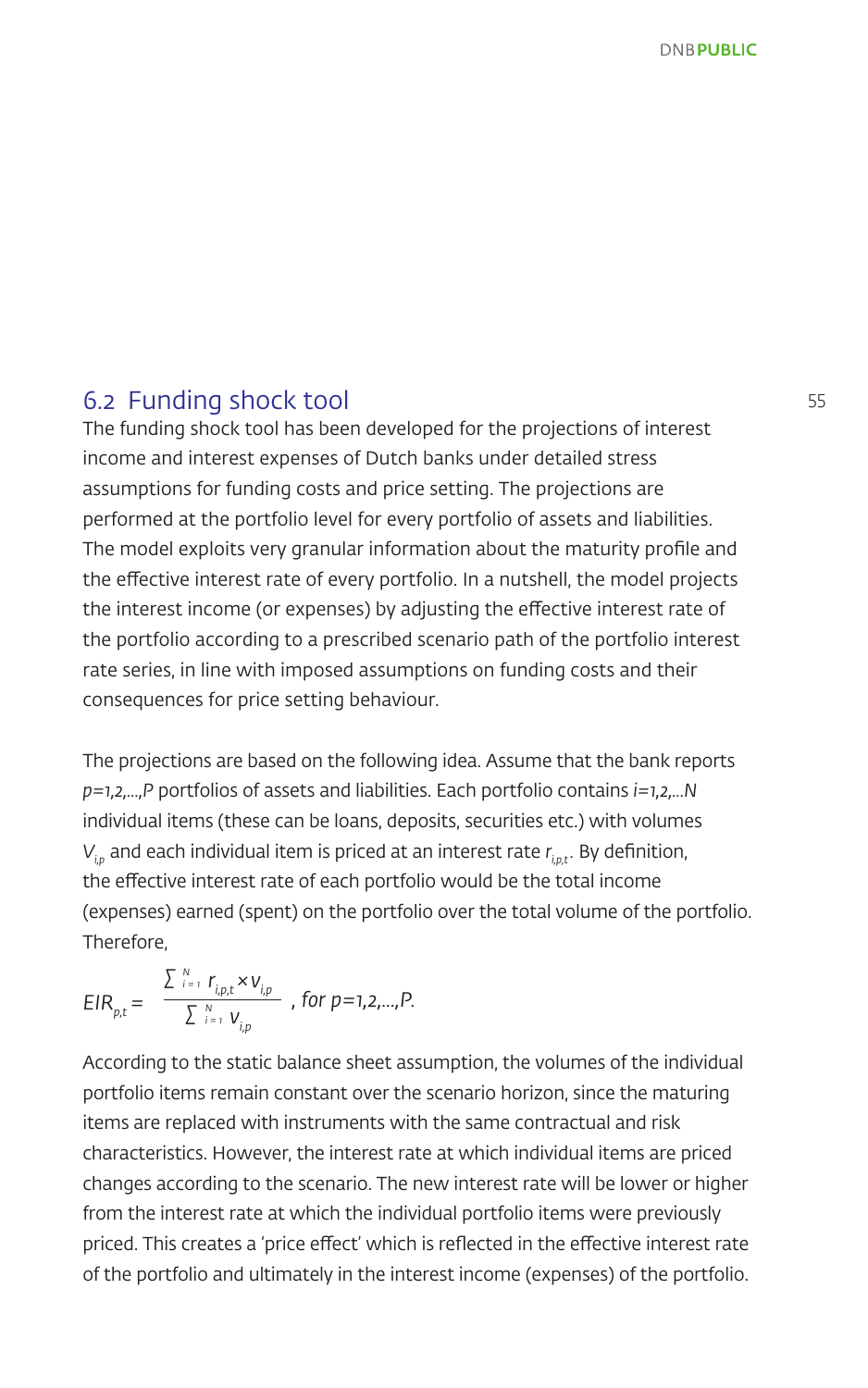56 The idea behind the model is simple and rather mechanical. If we assume that *M≤N* items of the portfolio mature, we can use the following formula to adjust the effective interest rate,

$$
EIR_{p,t+1} = EIR_{p,t} + \frac{1}{\sum_{i=1}^{N} V_{ip}} (s_{i,p,t} \ s_{2,p,t} \dots s_{M,p,t}) (V_{i,p,t} V_{2,p,t} \dots V_{M,p,t})', \ p=1,...P
$$

where  $s_{i_{t+1}} = r_{i_{t+1}} - r_{i_{t+1}}$  are the 'repricing shocks' of the individual portfolio items. These shocks are the difference between the new rate of the portfolio item and the rate at which the item was originally priced.

Finally, the interest income II<sub>nt+1</sub> (or expense) of a portfolio is calculated by the formula:

$$
II_{p,t+1} = EIR_{p,t+1} \times \sum_{i=1}^{N} V_{i,p}, \ p=1,2,...P.
$$

According to the above, the income (expenses) of the portfolio will increase (decrease) if the maturing items are priced at a higher (lower) interest rate.

We use figures at the level of portfolios of certain classes of assets and liabilities to determine the maturing volumes and the repricing shocks. The vector of maturing volumes is obtained from a reported maturity profile of the portfolio. The original interest rate of each maturing volume is obtained as the historical value for the rate of new business of the portfolio as many years back as the original maturity of the maturing volume. To make the calculations more granular, we calculate the repricing shocks by using the appropriate point on the interest rate yield curve. Furthermore, no interest income is calculated on defaulted assets.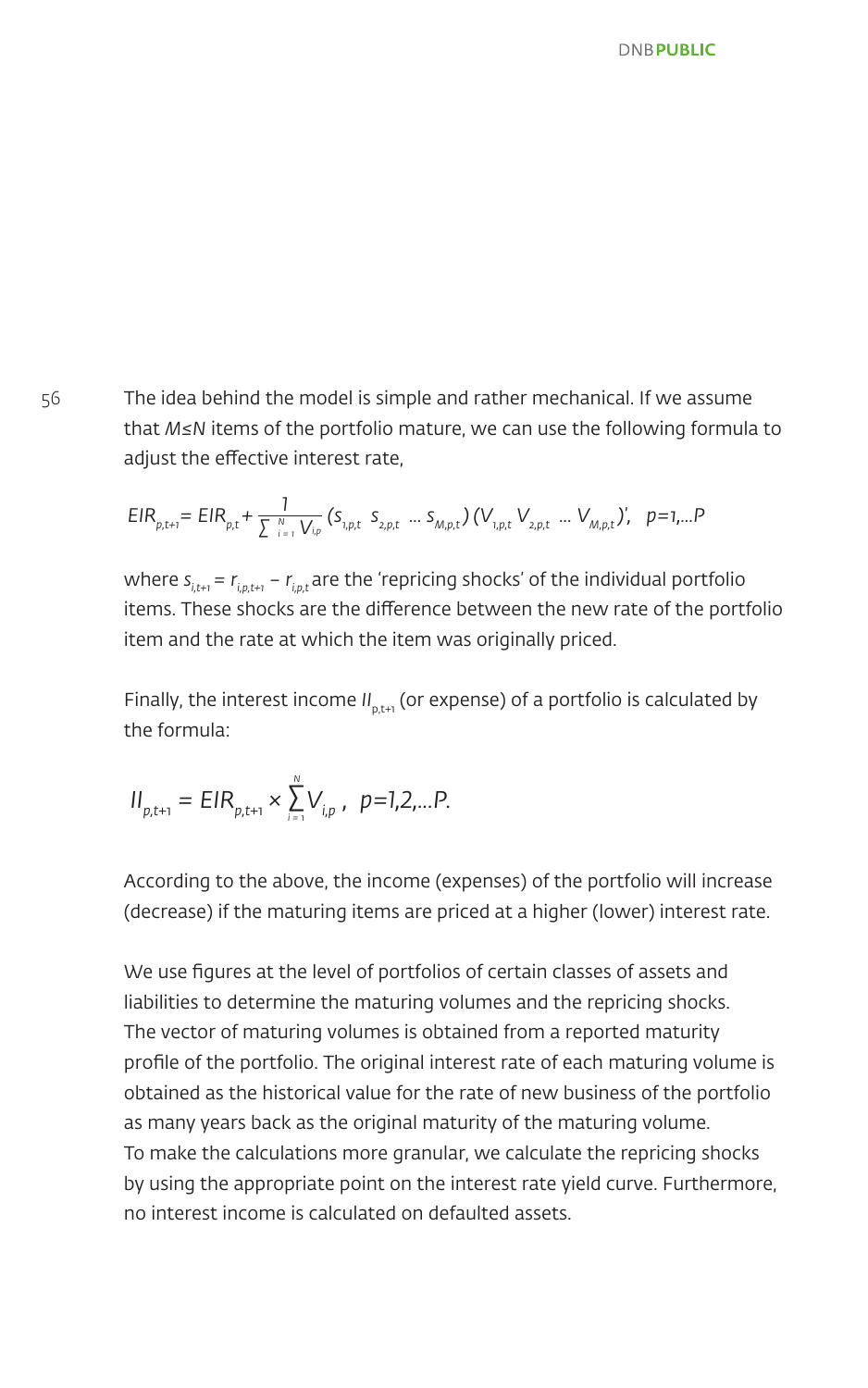This approach is extremely granular and has several advantages compared 57 with the econometric model to model stress scenarios that differ clearly from historical patterns. For instance, the funding shock tool is able to capture the effect of a persistently low interest rate regime, or the effect of a sudden spike in the underlying short-term funding rates.<sup>8</sup> To capture the effect of low interest rates, zero lower bounds may been imposed to deposit items. In general, the model is sensitive to shifts in the slope of the yield curve which are priced in through the calculation of the repricing shocks. Moreover, the approach is sensitive to maturity mismatches between assets and funding sources, while it can also explicitly take into account the hedging behaviour of the bank, provided the volumes and maturity schedule of hedges are available. The latter is achieved by adding the net cash flow from hedges to the net interest income generated by assets and liabilities. The main drawback of the funding shock tool is that it is very data-intensive.

<sup>8</sup> For the impact of persistently low interest rates on Dutch banks profitability see Chaudron (2016)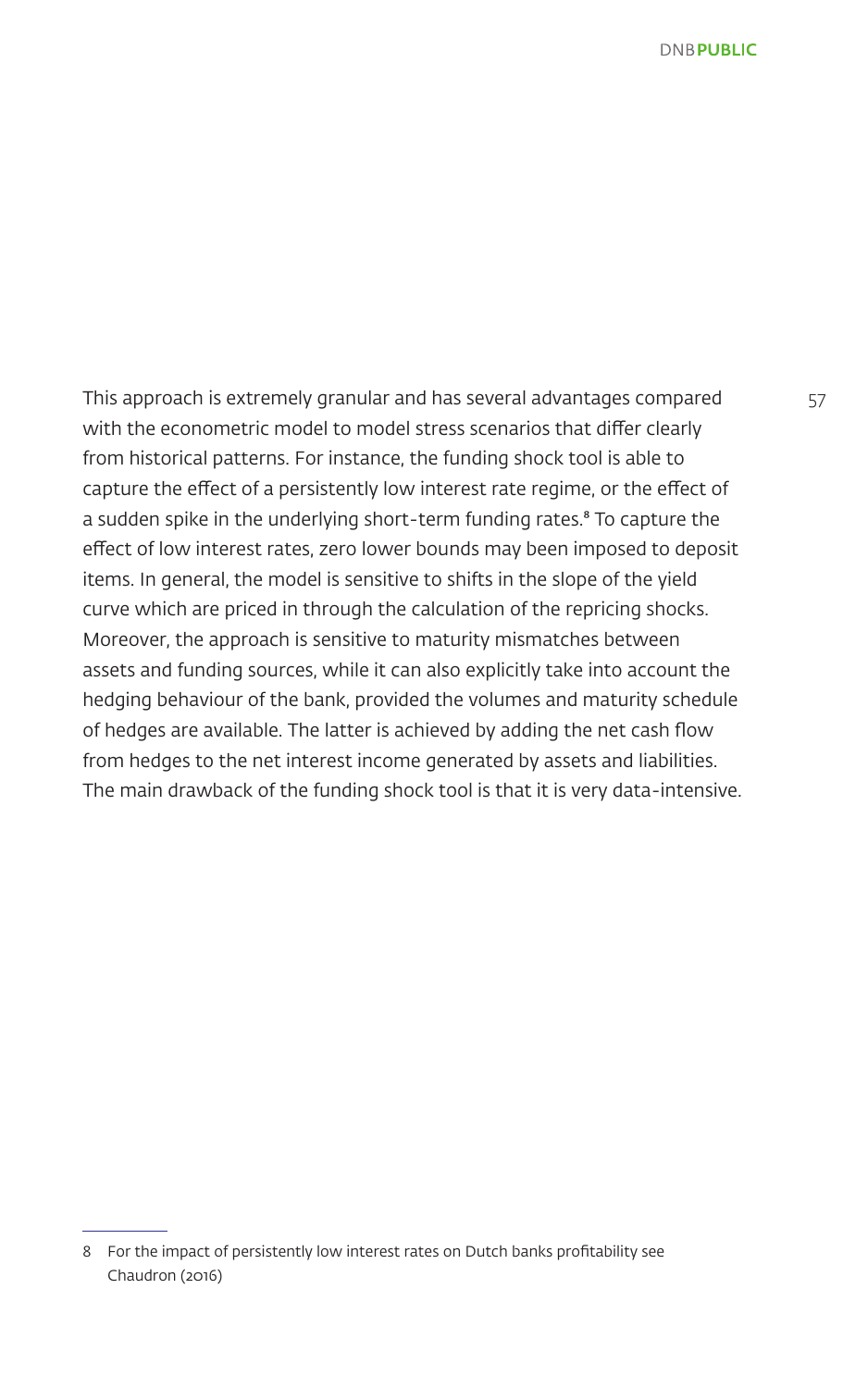### 7 Modelling the capital ratio

58 Capital is the most important balance sheet item available for loss absorption. Within the capital available to a bank, shareholder capital and reserves are the highest quality buffers. These are also known as Common Equity Tier 1 Capital (CET1-capital) or Core Capital. Other capital items include various forms of hybrid debt, which can most likely only be partially used to absorb losses. For this reason, supervisors focus on CET1 capital levels.

> The nominal level of capital provides little information about a bank's resilience. Rather, the relative level of capital should be put into perspective. One way of doing this is to compare it against risk-weighted assets. A bank with higher risk-weighted assets runs higher risks, and would therefore need more capital to be able to withstand adverse shocks. The comparison of CET1-capital with risk-weighted assets is the CET1-capital ratio (CET1-capital divided by RWA). Supervisors set strict thresholds to the level of this ratio. For instance, in the recent SSM Comprehensive Assessments, banks were required to hold a CET1-ratio of at least 8% of risk-weighted assets in normal circumstances and 5.5% in stressed circumstances.

Another measure for banks' resilience is the ratio of total capital to the balance sheet total. A bank with a larger balance sheet relative to capital would be more debt-financed, posing larger risks for debtholders. The comparison of capital with the total balance sheet is called the leverage ratio, as it measures how leveraged (financed with debt) an institution is. Regulators have recently added the leverage ratio as a regulatory requirement.

The capital impact of the stress scenario is determined as the sum of income and expenses. The top-down net interest income calculations will define the revenues a bank may expect under the scenario assumptions. In addition,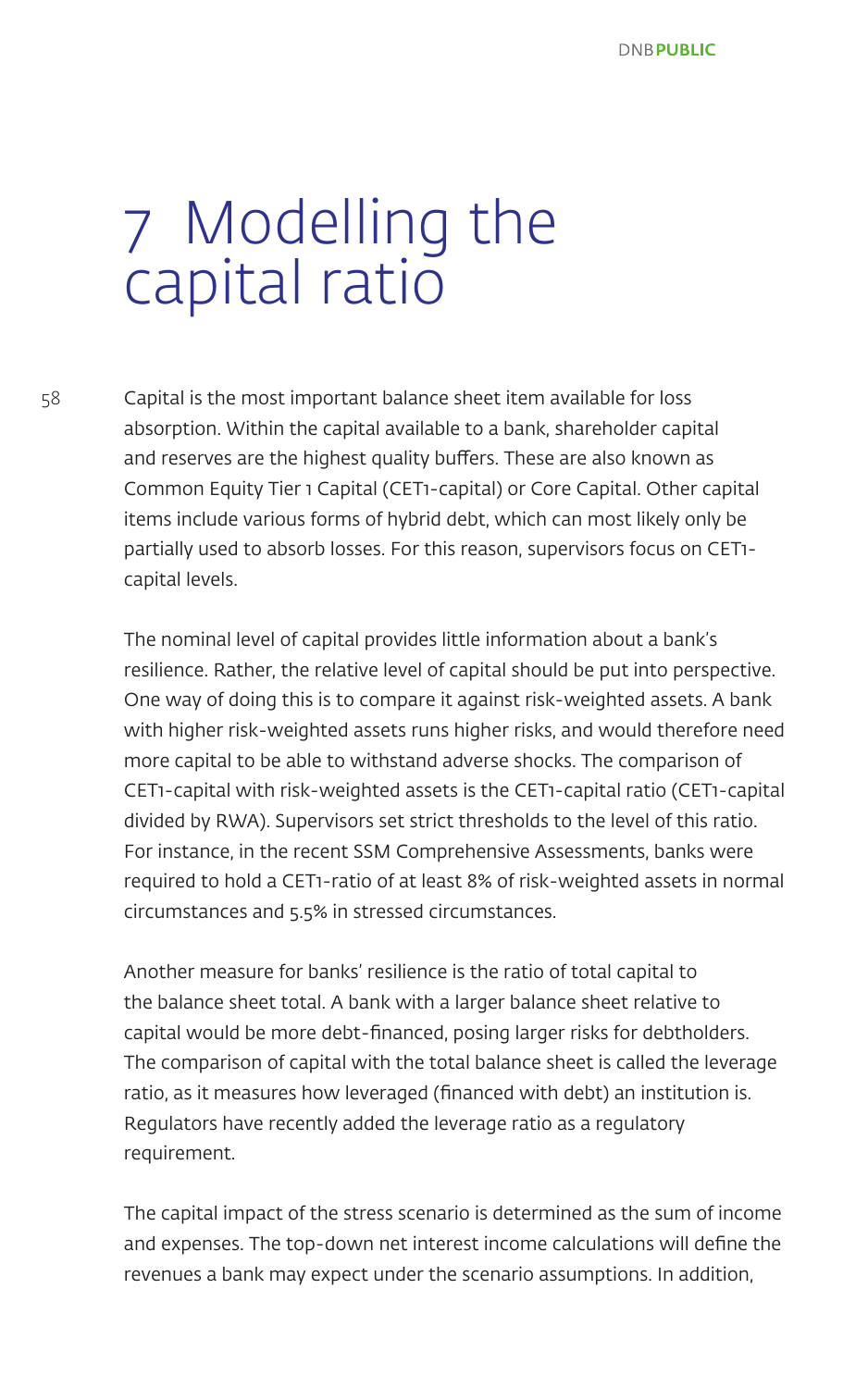the calculated credit and market losses will increase costs. The total impact 59 on net income will then be the combination of both effects. We assume that the remaining net income will be added (or subtracted in case of negative net income) to the capital level in the form of retained earnings, subject to dividend policies and tax rates.

This means that our top-down model combines all calculations from the different risk modules (credit risk, market risk, funding risk). We aggregate the losses and subtract them from the stressed operating income. After adjusting for tax and dividends (based on past dividend pay-out ratios), we add the stressed net income to the capital base. As net income usually becomes negative under stress, this implies a reduction of capital. In addition, we include the impact from direct capital deductions from the AFS sovereign exposures, adjusted for any applicable regulatory prudential filters.

For the risk base, we add the changes in risk-weighted assets from the different risk modules. For the portfolios and risk types not included in the top-down model, we extrapolate the results from the top-down model to the entire balance sheet. This extrapolation could over or underestimate the total impact as the rest of the portfolios are not modelled due to their limited size and risk level. Combination of the stressed capital and stressed risk-weighted assets results in a stressed capital ratio:

 $CET1$ ratio<sub>t</sub> = CET1capital<sub>t-1</sub> + (income<sub>stress,t</sub> – credit and market losses<sub>stress,t</sub> )– sovereign losses<sub>t</sub> + tax effects<sub>t</sub> – dividends<sub>t</sub>

*=*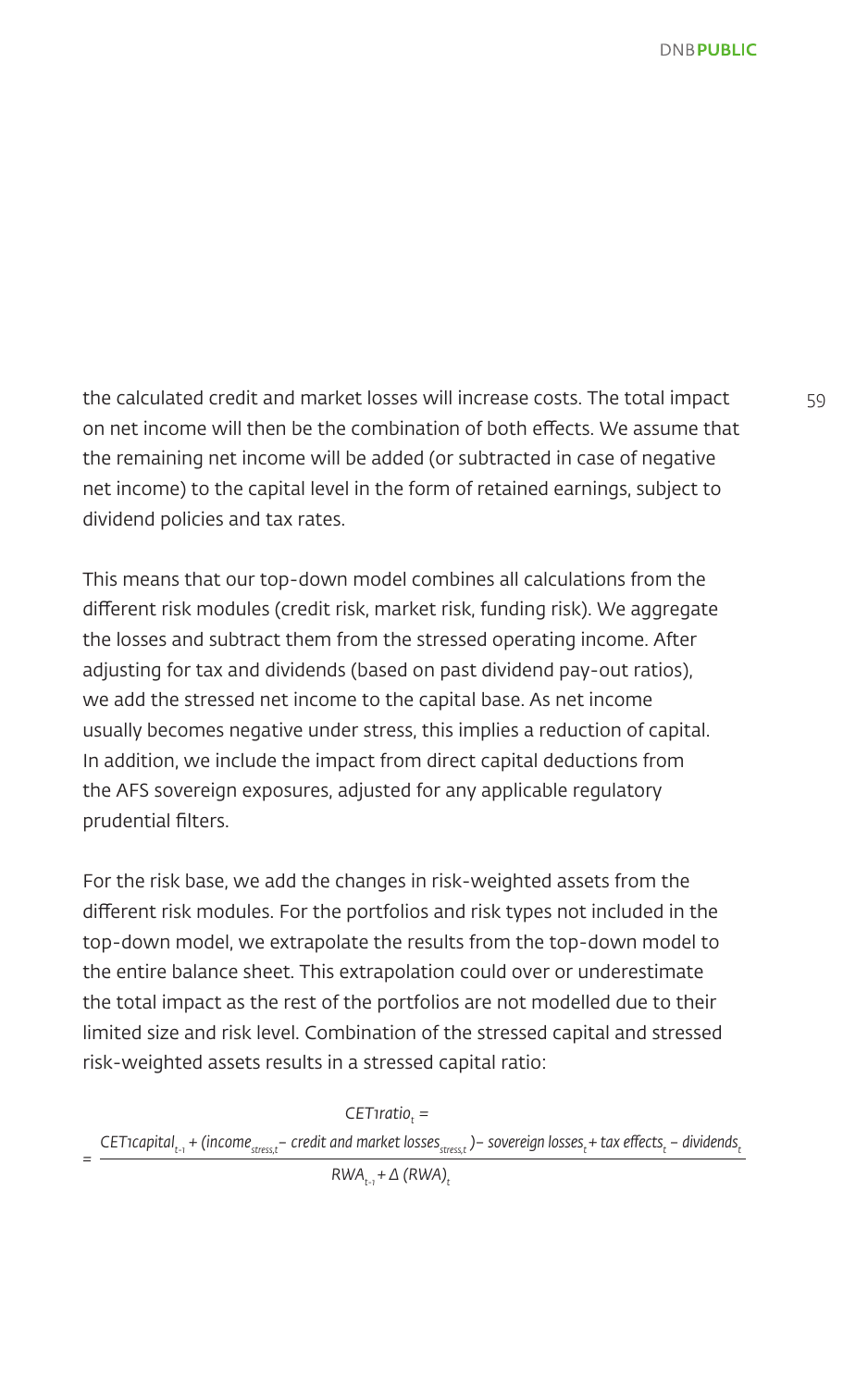### 8 Example

60 To illustrate the functioning of our top-down model, we will present a full calculation. We use the same hypothetical stress scenario as in the 2016 EBA stress test, which covers three years from 2016Q1 to 2018Q4. The stress scenario assumes a sudden reversal of global risk premia, weak bank profitability in a low interest rate environment, increasing concerns on debt sustainability of public and non-public sectors and rising stress in the shadow banking sector. These shocks lead to decline in economic growth, rising unemployment, increasing interest rates and falling asset prices (see Table 6). The baseline scenario assumes 'normal' economic conditions.

|                                   |        | Baseline scenario Stress scenario |           |             |                               |              |
|-----------------------------------|--------|-----------------------------------|-----------|-------------|-------------------------------|--------------|
|                                   |        |                                   |           |             | 2016 2017 2018 2016 2017 2018 |              |
|                                   |        |                                   |           |             |                               |              |
| Annual GDP growth                 | 1.0    | 1.3                               |           |             | $1.7 - 0.5 - 1.5$             | 0.5          |
| Unemployment (ILO-definition)     | 7.4    | 7.2                               | 6.8       | 7.5         | 8.5                           | 9.6          |
| 1-yr Euro swap rates              | 0.4    | 0.6                               | 0.7       | 1.4         | 1.4                           | 1.4          |
| Long-term interest rates (%)      | 2.0    |                                   | $2.3$ 2.4 | 3.3         | 3.3                           | 3.4          |
| House prices (%)                  | $-2.1$ | 2.1                               | 5.0       |             | $-9.3 -5.9$                   | $-2.4$       |
| Commercial real estate prices (%) | $-2.5$ | 0.5                               |           | $2.7 - 7.1$ |                               | $-5.9 - 2.7$ |
|                                   |        |                                   |           |             |                               |              |

#### Table 6 Hypothetical stress scenario for the Netherlands (selected indicators)

Source: EBA 2016 stress test.

The impact of the scenario is calculated for the largest Dutch banks. They represent over 80% of the banking sector. The scenario is applied on endof-year 2015 data. In addition, we assumed that banks cannot respond to stress by, for example, changing their balance sheet composition (static balance sheet assumption). We did not differentiated between country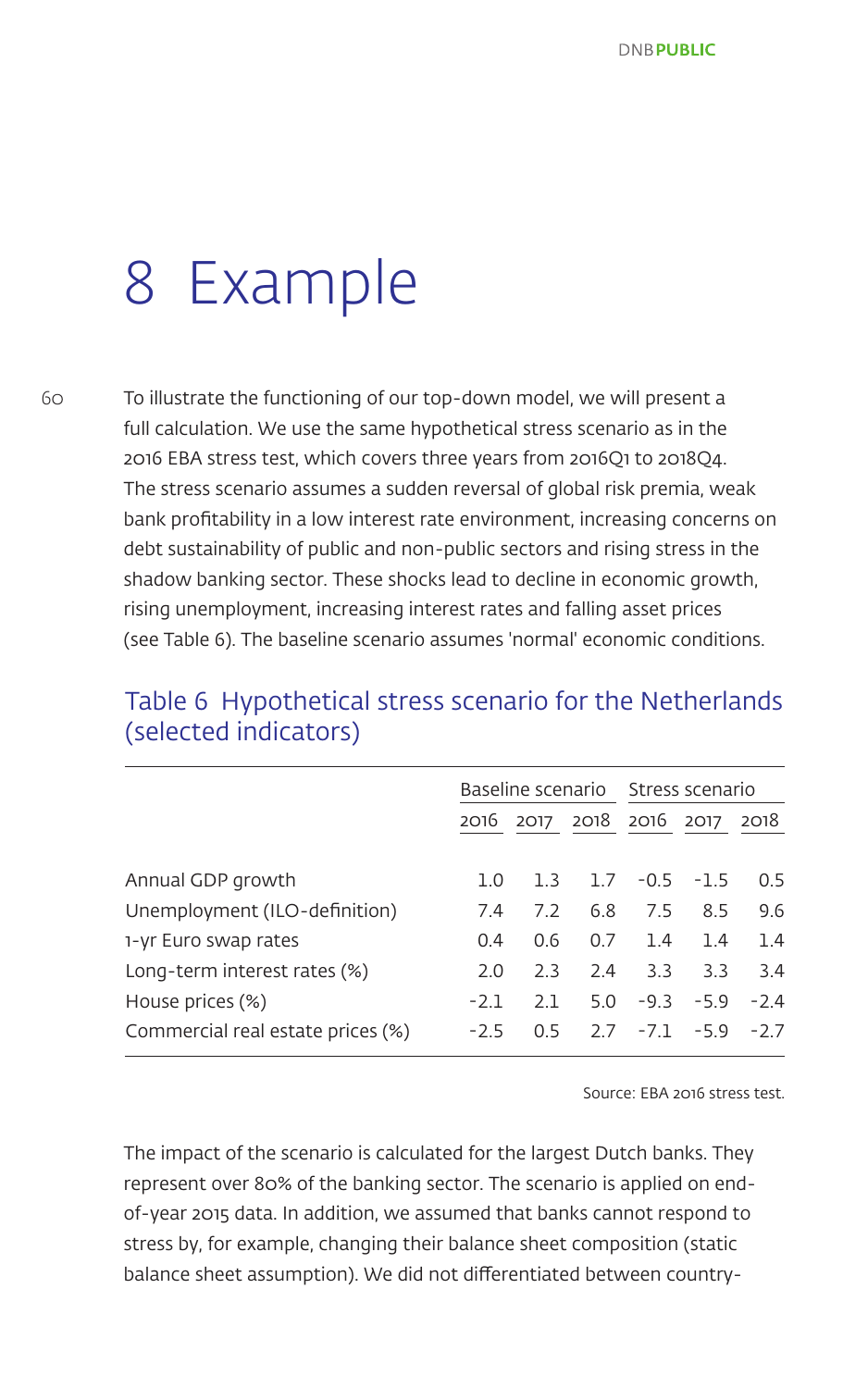specific shocks, and as the lion's share of Dutch banks' exposures concerns 61 the domestic market, we consider this to be sufficiently representative. Furthermore, banks will be confronted with higher funding costs due to the increased interest rates, but we assume that only part of this increase can be passed on to customers, as prescribed by the EBA Methodology for the 2016 stress test (European Banking Authority, 2016).

Conceptually, the stress scenario will cause the quality of credit portfolios to deteriorate. As corporate and private clients are confronted with increased unemployment rates and subdued economic activity exacerbated by rising interest rates, an increasing number of customers will not be able to repay their loans. In addition, falling house prices will also depress loan quality as properties will be sold below their anticipated selling price. Therefore, PD and LGD parameters are expected to increase during the scenario.

Our top-down model shows that this is indeed the case. As a result of the higher PDs and LGDs, loss rates will rise (see Chart 5a). While for mortgage loans the loss rate becomes 1.5 times larger, for retail SME loans the loss rate more than triples. Overall, credit losses will double compared to the baseline expectations during the scenario horizon (not shown). Most of the losses stem from the mortgage portfolio triggered by rising unemployment, closely followed by losses on the corporate and SME portfolios (see Chart 5b). The impact of the increase in government bond yields is rather limited due to relatively limited open positions, i.e. positions that are not hedged, and thereby banks are less vulnerable for the change in government bond yields.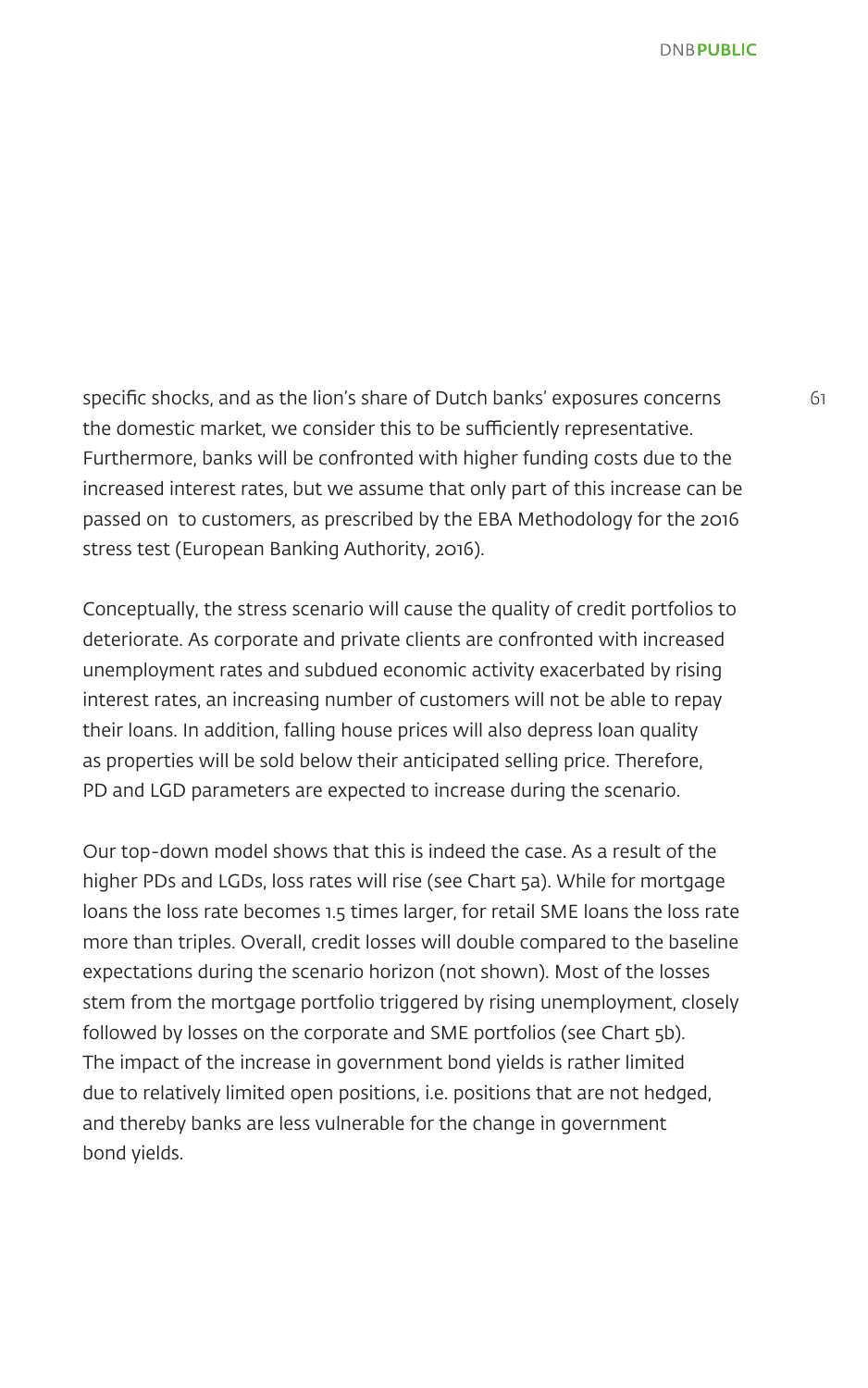62

#### Chart 5a and b Impact of stress scenario on loss rates (left) and breakdown of credit losses over the scenario horizon (right)

26% 26% 31% 2% 3% 12% Corporate SME **Mortgages Retail** Sovereign  $\blacksquare$  Institutions Source: DNB top-down calculations. a. Increase in loss rates (wrt end-2015 position) b. Credit losses over the scenario horizon 0 1  $\overline{\mathcal{L}}$ 3 4 Mortgages Corporates Large SME Retail SME

Chart 6a shows the total effects of the baseline and the stress scenario on the different components of a top-down stress test. For each component, the impact of the scenario shocks on the capital ratio is presented, where green bars represent positive effects and red bars negative effects. In addition, the first three red/green bars represent impacts on the level of capital (i.e. the numerator of the capital ratio), whereas the fourth red bar represents the impact on the risk-weighted assets (i.e. the denominator of the capital ratio). The last bar shows the impact of other elements, which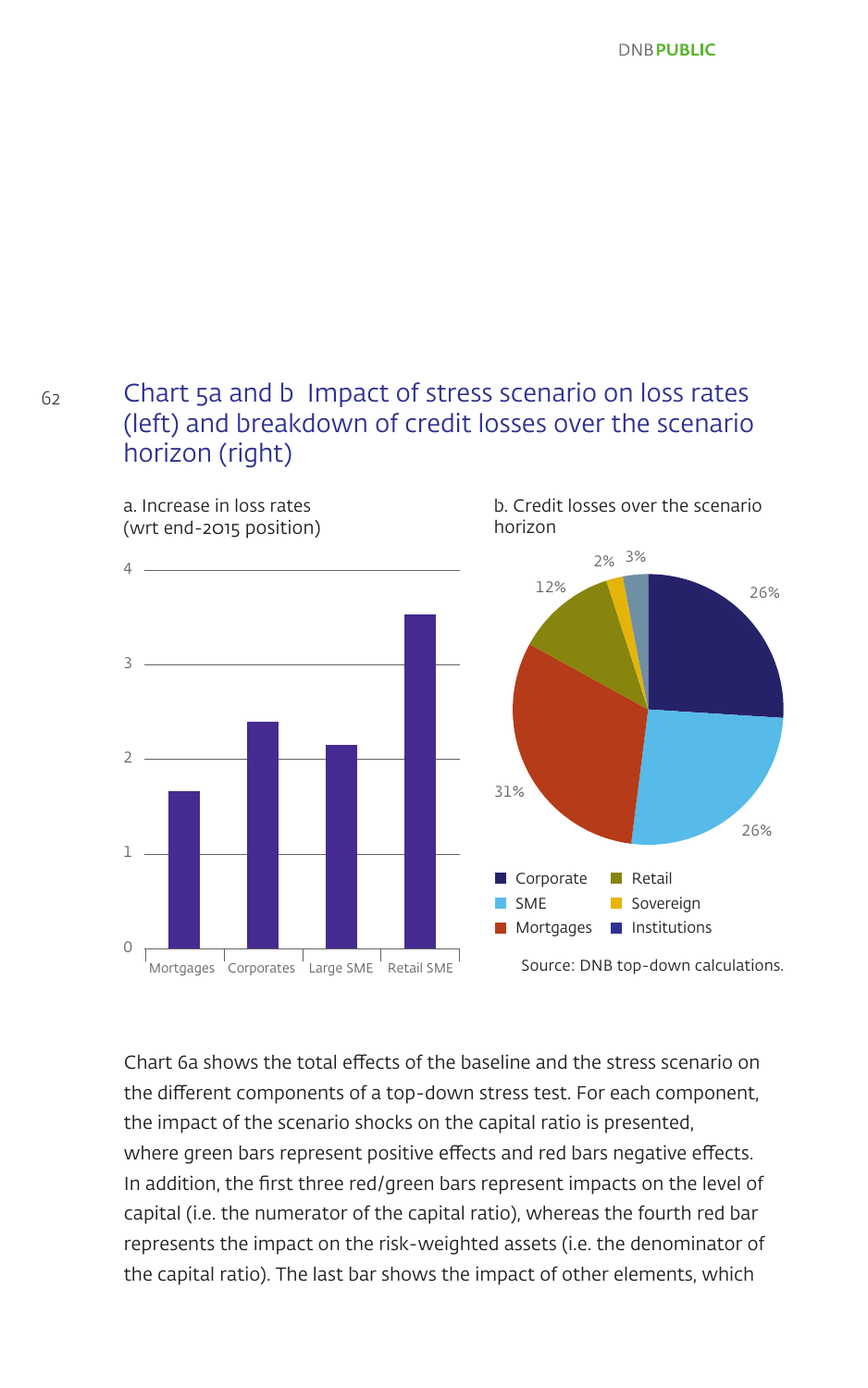b. Capital ratio of Dutch banks in top-down

#### Chart 6a and b Results of the top-down stress test

stress test

20% 16% 15% 13,1% 15% 12% 13,1%10,7% 10,7% 10% 8% 5% 4% 0% 0% starting capital ratio Operating income Stressed capital ratio End 2015 End 2016 End 2017 End 2018 Starting capital ratio Operating income nterest rate shock Interest rate shock Credit losses Credit losses RWA impact Other (dividents, tax) Other (dividents, tax) Stressed capital ratio RWA impact Baseline scenario Stress scenario Source: DNB top-down calculations.

a. Drivers of the capital ratio in the stressover the scenario horizon

are not directly related to the scenario. These items, for instance, represent the impact of taxes (which partially offset losses) and dividend pay-outs.

So starting with a weighted average capital ratio of 13.1%, positive capital impacts stem from operating income before the interest rate shock. This will raise the capital ratio by approximately 7%-points in the stress scenario. The interest rate shock will decrease capital. Also credit losses will depress capital, with a large negative impact on the capital ratio of 4.5%-points.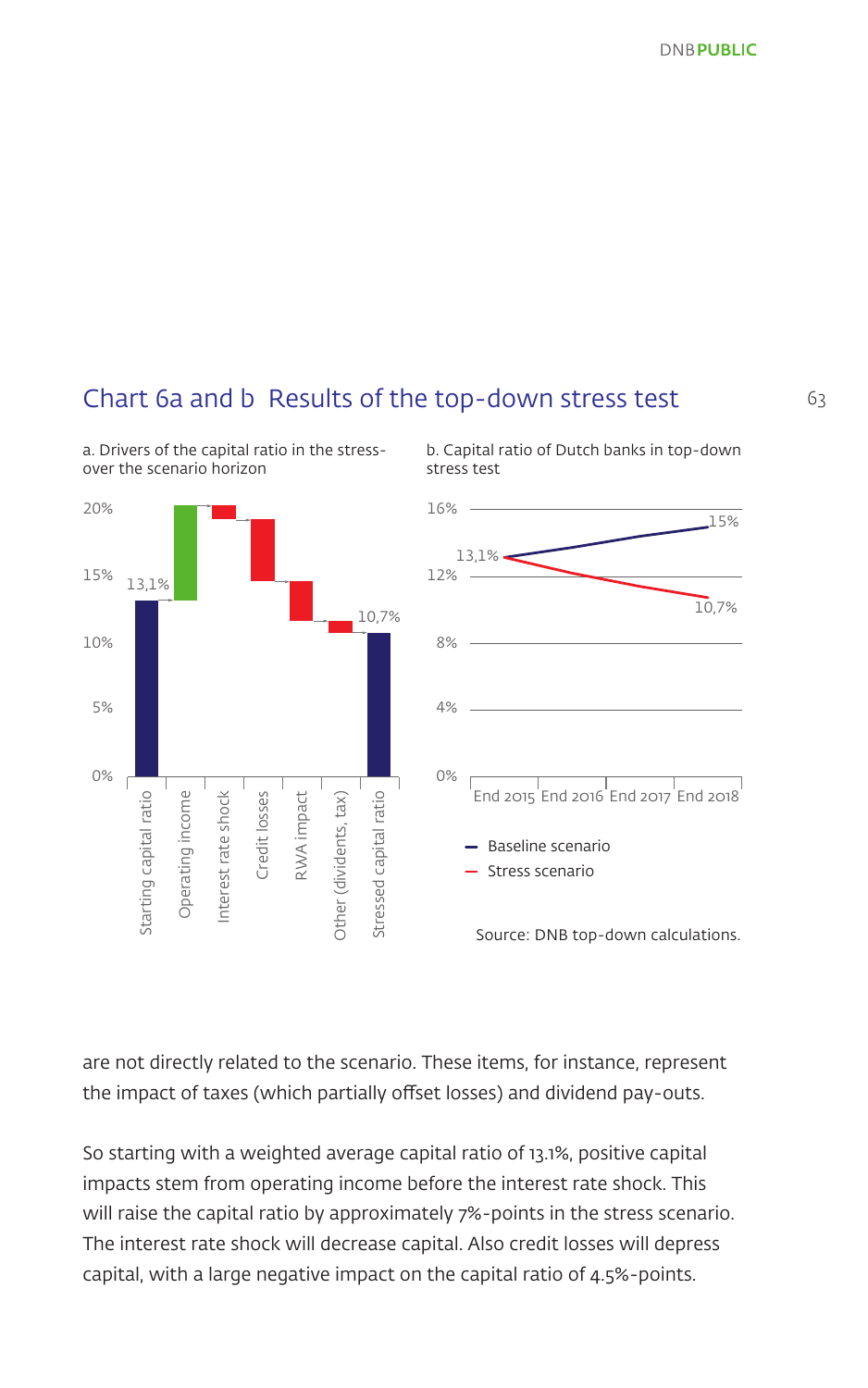64 The increase in RWA pushes the capital ratio further down. Other effects have only a minor effect on the capital ratio. The breakdown underlines the sensitivity of the Dutch banks for funding and credit risks, and also points to relatively low RWA-density. In the end, the stress scenario has a substantial impact on the capital ratio. At the end of the three-year stress scenario horizon, the weighted average capital ratio of the banking sector has fallen by 2.4%-points to 10.7%. By contrast, in the baseline scenario, the weighted average capital ratio would increase by 1.9%-points to 15% (Chart 6b).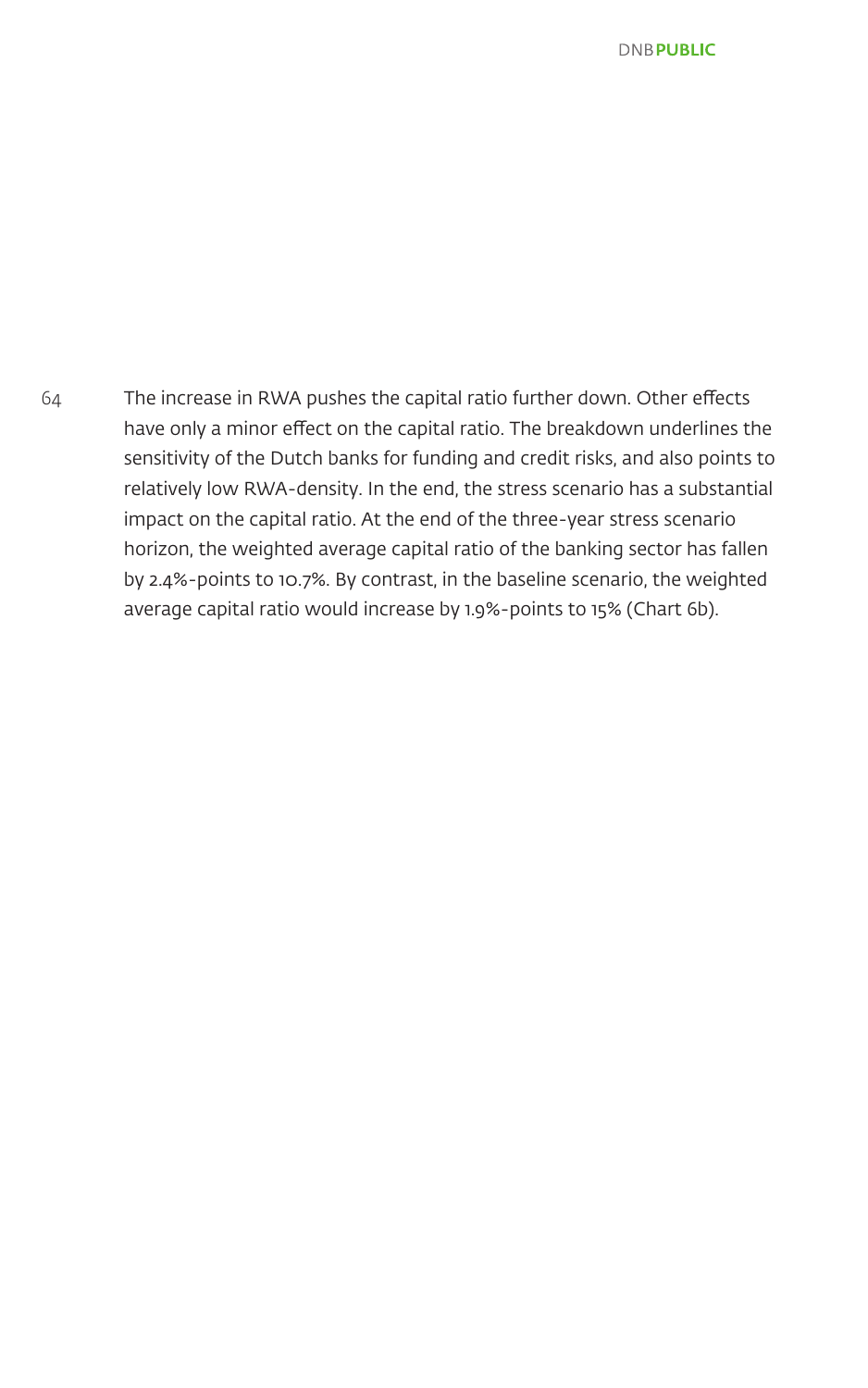### 9 The way forward

Top-down stress testing has become increasingly important in recent years, 65 and further opportunities to use this approach are emerging on the horizon. Since 2014, DNB has been formally mandated to safeguard financial stability. It has also been provided with macro-prudential tools to achieve this goal. These tools include the possibility to set systemic buffer requirements, introduce countercyclical buffers, and to raise risk weights for specific asset classes. Top-down stress testing is a crucial instrument for informing macro-prudential supervisors about the usefulness and impact of the use of these tools.

Obviously, the introduction of the Banking Union and the Single Supervisory Mechanism (SSM) in Europe, has a direct impact on the way stress testing will be employed at the national level. While bottom-up stress tests for larger banks under SSM supervision will be organised at a European level, financial and economic imbalances and shocks will manifest themselves still predominantly at the national level. National macro-prudential authorities are best positioned to identify such country-specific risks. Hence, national macro-prudential stress testing exercises will remain relevant.

For future development of the Dutch stress test framework, there are two important routes. First of all, the top-down framework can be extended to include liquidity effects, as has been done in some other countries, see for instance Anand, Gauthier, & Souissi (2015) for Canada, Puhr and Schmitz (2014) for Austria, and Bank of England (2013) for the UK. In this way, it will become possible to assess the impact of a stress scenario on both solvency and liquidity standards, providing supervisors with a comprehensive view of the financial position of a bank. A second extension, work on which is currently underway, is to include second-round effects. Second-round effects could occur, for instance, if the stress test results trigger behavioural reactions from stressed banks. For example, banks may decide to reduce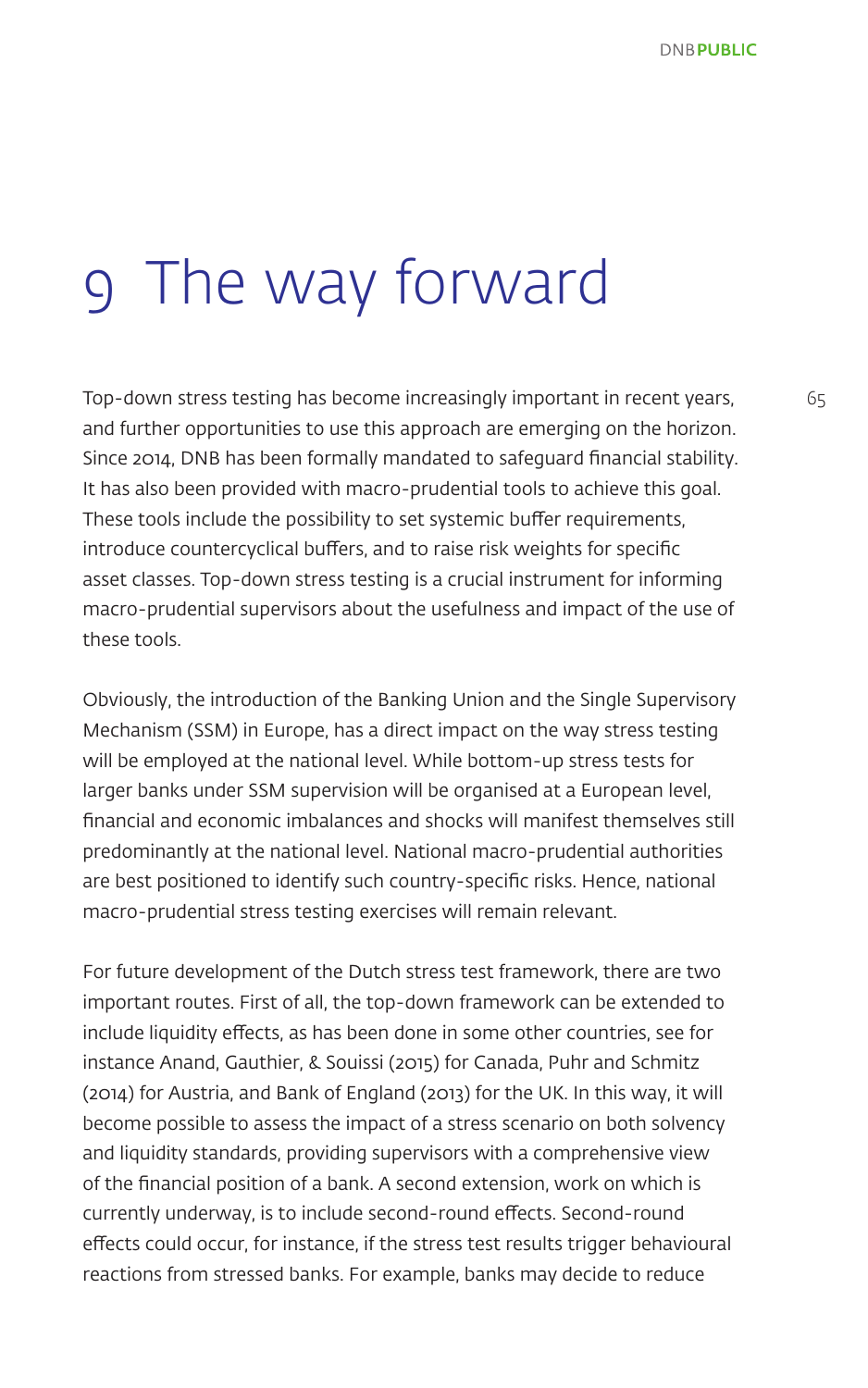66 lending, change their business model, shift their portfolio mix, or raise additional capital. This will have an impact on the real economy, inducing a new round of effects on banks. Other second-round effects could include the impact of a fall in a bank's solvency levels on its counterparties. Research on this such interlinkages assumes, for instance, that in response to stress, banks may be cut short on the interbank market and have to sell liquid assets to cover funding needs. This may start a fire-sale spiral in which asset prices keep falling, triggering losses at other banks. These interconnectedness risks can be substantial (Alves, et al., 2013).

> All in all, top-down stress testing lends itself to many purposes and analyses. It is a valuable tool to inform supervisors and policy makers about the resilience of individual banks and the financial system as a whole.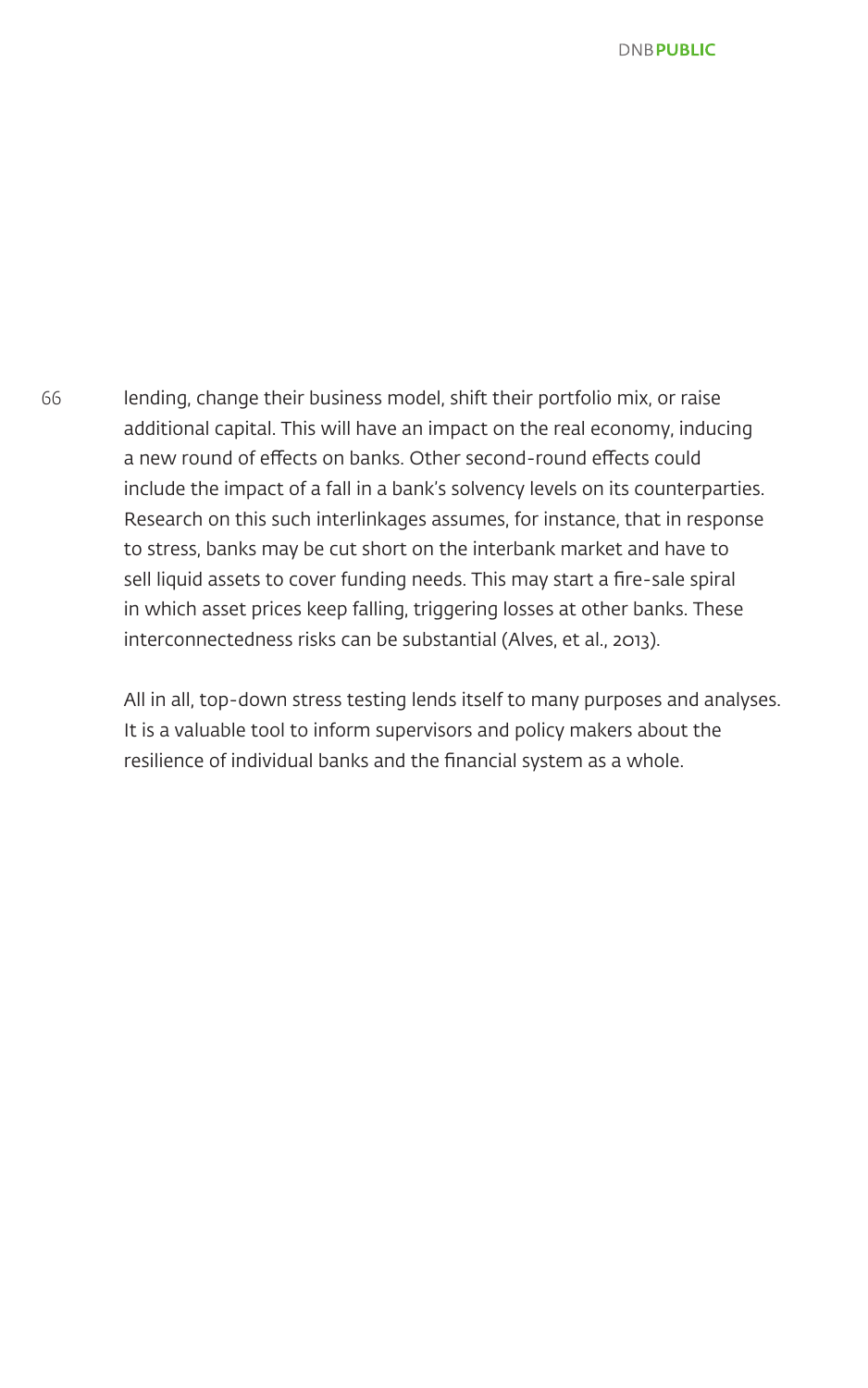## 10 Bibliography

Alves, I., Ferrari, S., Franchini, P., Heam, J.-C., Jurca, P., Langfield, S., Laviola, S., Liedorp F., Sánchez A., Tavolaro S., Vuillemey, G. (2013, September). The Structure and Resilience of the European Interbank Market. *Occasional Paper Series No. 3*. European Systemic Risk Board.

Anand, K., Bédard-Pagé, G., & Traclet, V. (2015). Stress Testing the Canadian Banking System: A System-Wide Approach. *Financial System Review.* Bank of Canada.

Anand, K., Gauthier, C., & Souissi, M. (2015). Quantifying Contagion Risk in Funding Markets: A Model-Based Stress-Testing Approach. Working *Paper(32)*. Bank of Canada.

Bank of England. (2013). *A framework for stress testing the UK banking system*.

Basel Committe on Banking Supervision. (2009). *Principles for sound stress testing practices and supervision.*

Basel Committee on Banking Supervision. (2005). *An explanatory note on the BASEL II IRB risk weight functions.* 

Basel Committee on Banking Supervision. (2015). Making supervisory stress tests more macroprudential: Considering liquidity and solvency interactions and systemic risk. *BIS Working Paper 29*.

Board of Governors of the Federal Reserve System. (2009). *The Supervisory Capital Assessment Program: Overview of Results.* 

Board of Governors of the Federal Reserve System. (2011). *Federal Reserve completes Comprehensive Capital Assessment and Review.*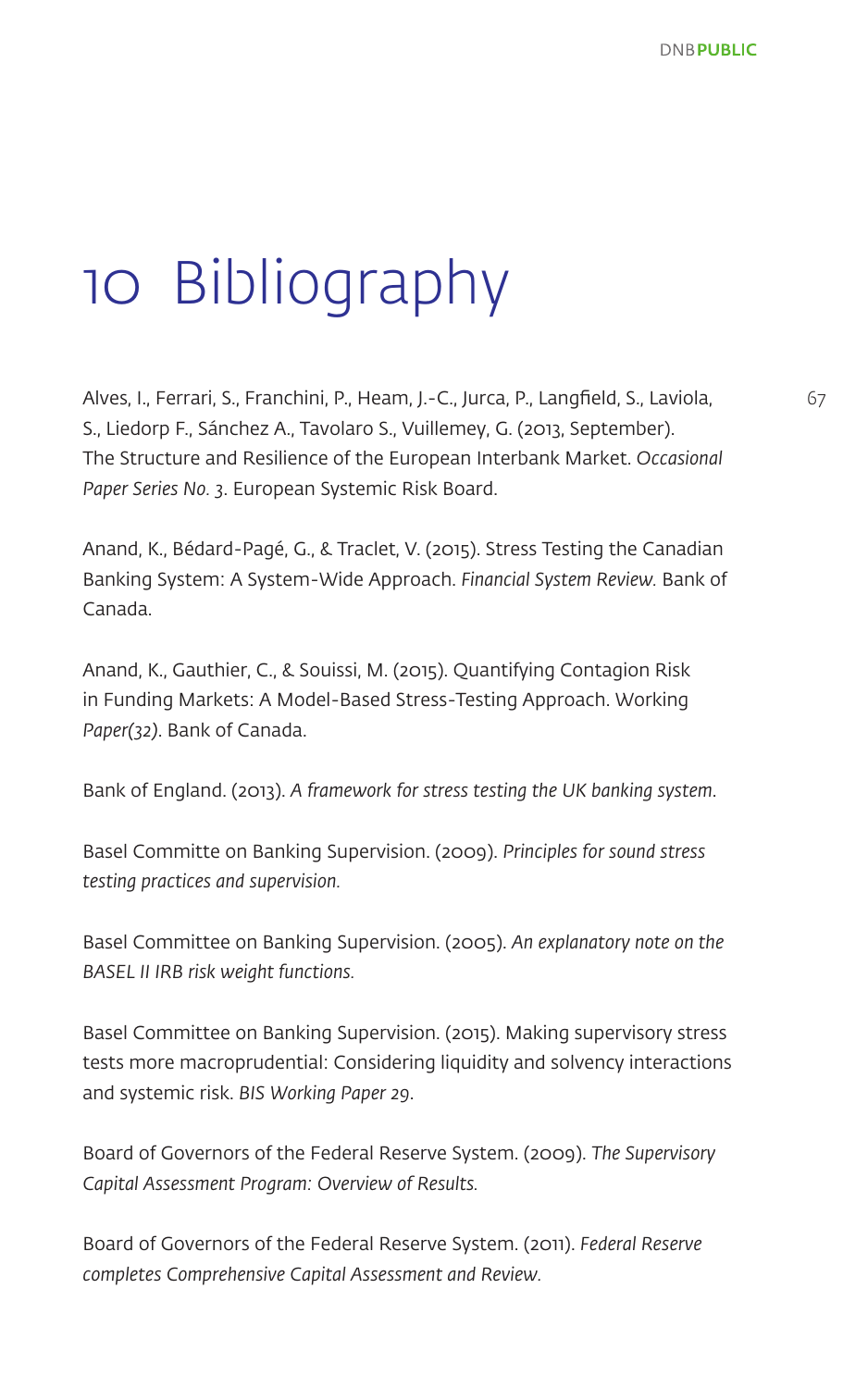68 Board of Governors of the Federal Reserve System. (2012). *Comprehensive Capital Analysis and Review 2012: Methodology and Results for stress scenario projections.* Board of Governors of the Federal Reserve System.

> Board of Governors of the Federal Reserve System. (2013). *Federal Reserve completes Comprehensive Capital Assessment and Review.*

> Board of Governors of the Federal Reserve System. (2014). *Federal Reserve completes Comprehensive Capital Assessment and Review.*

Burrows, O., Learmonth, D., & McKeown, J. (2012). RAMSI: A top-down stress-testing model. *Financial Stability Paper No. 17.* Bank of England.

Cavelaars, P., Haan, J. d., Hilbers, P., & Stellinga, B. (2013). Key challenges for financial supervision after the crisis. *webpublications no.71.* The Hague: Netherlands Scientific Council for Government Policy.

Chaudron, R. (2016, October). Bank profitability and risk taking in a prolonged environment of low interest rates: a study of interest rate risk in the banking book of Dutch banks. D*NB Working Paper(526).* Amsterdam: De Nederlandsche Bank.

Covas, F. B., Rump, B., & Zakrajsek, E. (2013). Stress-Testing U.S. Bank Holding Companies: A Dynamic Panel Quantile Regression Approach. *Finance and Economic Discussion Series No. 55.* The Federal Reserve Board.

Crockett, A. D. (2000). Marrying the micro- and macro-prudential dimensions of financial stability, Remarks before the Eleventh International Conference of Banking Supervisors. Basel.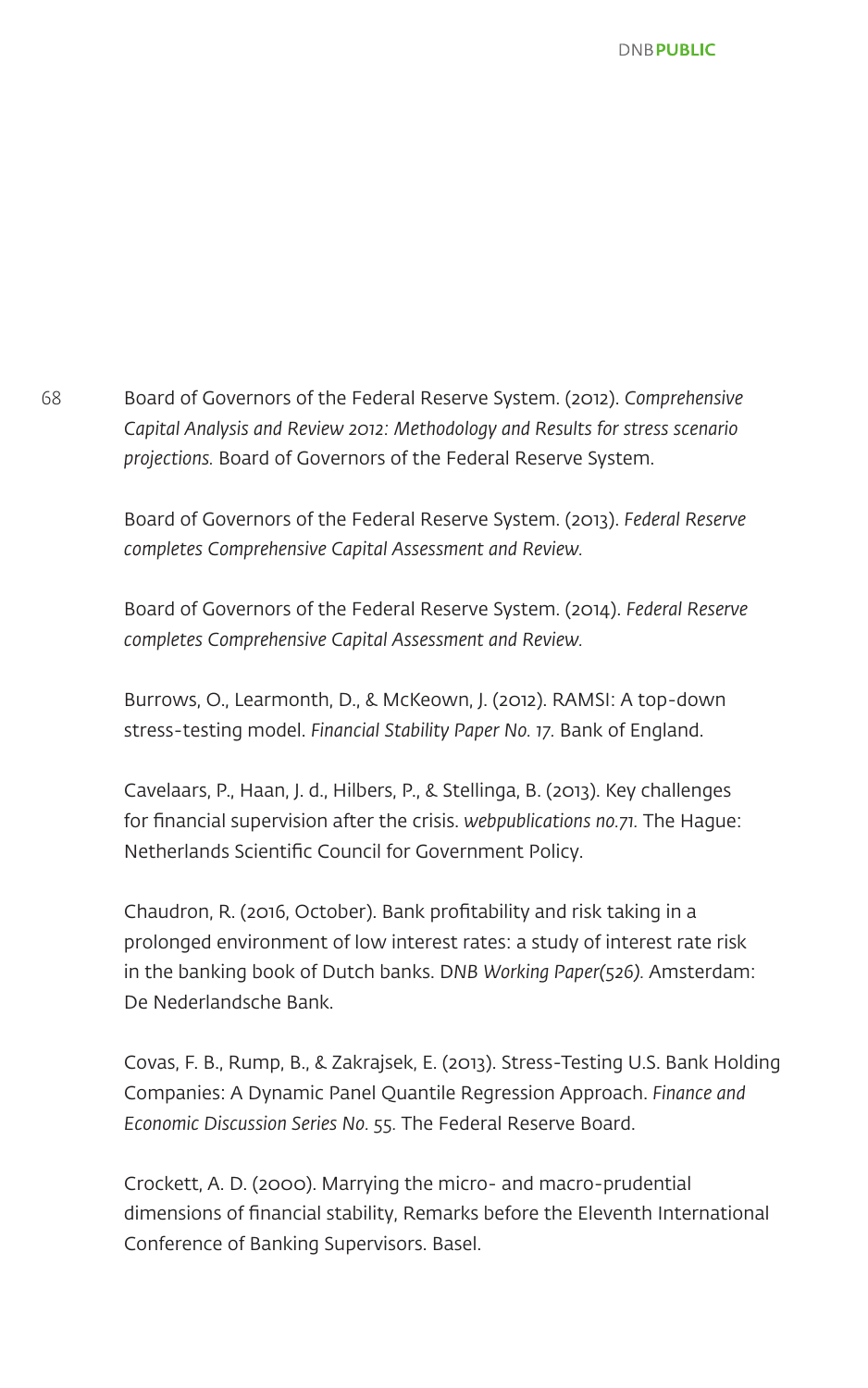De Nederlandsche Bank. (2005). *Overview of Financial Stability in the* 69 *Netherlands-June.* Amsterdam: De Nederlandsche Bank.

De Nederlandsche Bank. (2005). *Overview of Financial Stability in the Netherlands-September.* Amsterdam: De Nederlandsche Bank.

De Nederlandsche Bank. (2006). *Overview of Financial Stability in the Netherlands - September.* Amsterdam: De Nederlandsche Bank.

De Nederlandsche Bank. (2006). *Overview of Financial Stability in the Netherlands-June.* Amsterdam: De Nederlandsche Bank.

De Nederlandsche Bank. (2007). *Overview of Financial Stability in the Netherlands - September*. Amsterdam: De Nederlandsche Bank.

De Nederlandsche Bank. (2009). *Results DNB macro stress test summer 2009.*  Amsterdam: De Nederlandsche Bank.

De Nederlandsche Bank. (2013). *Overview of Financial Stability in the Netherlands - Spring.* Amsterdam: De Nederlandsche Bank.

De Nederlandsche Bank. (2014). *Overview of Financial Stability in the Netherlands - Spring.* Amsterdam: De Nederlandsche Bank.

De Nederlandsche Bank. (2015). *Overview of Financial Stability in the Netherlands - Spring*. Amsterdam: De Nederlandsche Bank.

European Banking Authority. (2009, October 1). *CEBS press release on the results of the EU-wide stress testing exercise.* Opgehaald van European Banking Authority Web site: https://www.eba.europa.eu/-/cebs-press-release-onthe-results-of-the-eu-wide-stress-testing-exercise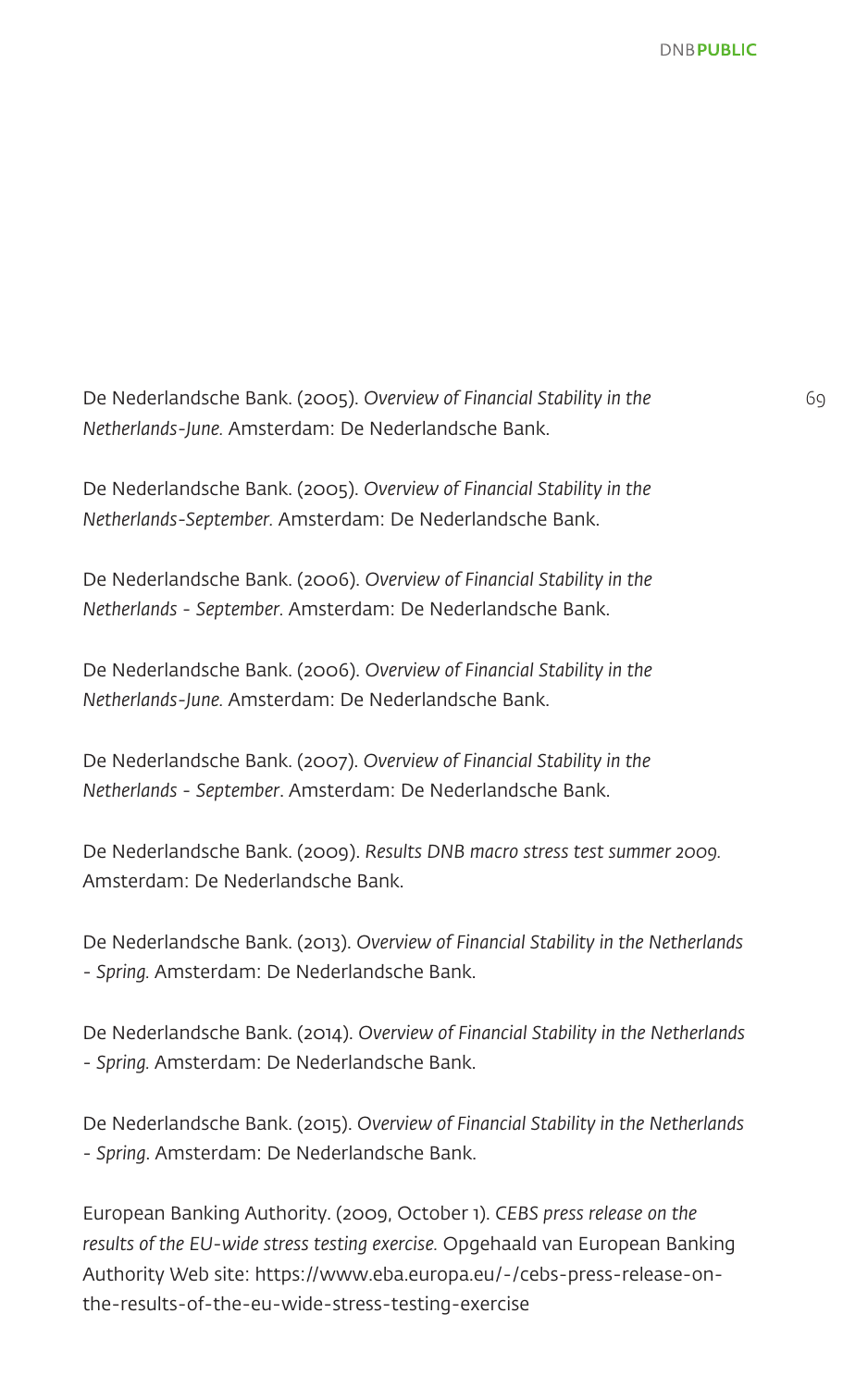70 European Banking Authority. (2010, July 23). *2010 EU-wide stress test results*. Opgehaald van European Banking Authority Web site: http://www.eba. europa.eu/risk-analysis-and-data/eu-wide-stress-testing/2010/results

> European Banking Authority. (2011, July 15). *2011 EU-wide stress test results.*  Opgehaald van European Banking Authority Web site : http://www.eba. europa.eu/risk-analysis-and-data/eu-wide-stress-testing/2011/results

European Banking Authority. (2014, October 26). Opgehaald van European Banking Authority Web site: http://www.eba.europa.eu/-/eba-publishes-2014-eu-wide-stress-test-results

European Banking Authority. (2014, April 29 ). *Methodological note EU wide Stress.*

European Banking Authority. (2016, February 24). *2016 EU-wide stress test-Methodological note.* Opgehaald van European Banking Authority Web site: https://www.eba.europa.eu/-/eba-launches-2016-eu-wide-stress-testexercise

European Banking Authority. (2016, July 29). *2016 EU-wide stress-test results*. Opgehaald van European Banking Authority Web site: https://www.eba. europa.eu/-/eba-publishes-2016-eu-wide-stress-test-results

European Central Bank. (2012). *Financial Stability Review*. Frankfurt: European Central Bank.

European Central Bank. (2013). *A macro stress-testing framework for bank solvency analysis.* European Central Bank.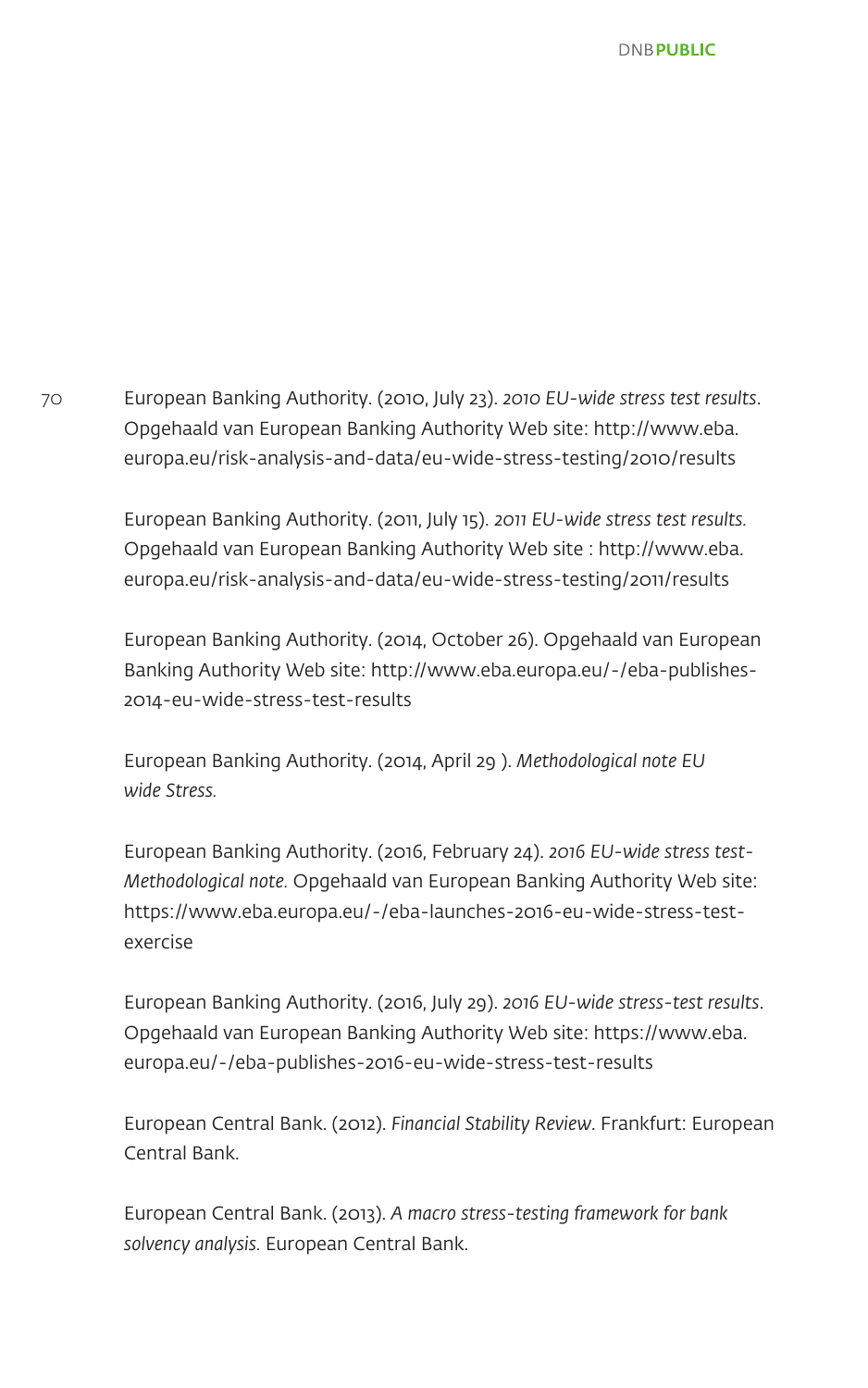European Central Bank. (2014). *Comprehensive Assessment Stress Test Manual.* 71 European Central Bank.

European Central Bank. (2014, October 26). *ECB's in-depth review shows banks need to take further action*, Press Release.

Gauthier, C., Souissi, M., & Liu, X. (2014). Introducing Funding Liquidity Risk in a Macro-Stress testing Framework. *International Journal of Central Banking*, 105-141.

Henry, J., & Kok, C. (2013, October). A macro stress testing framework for assessing systemi risk in the banking sector. *Occasional Paper Series No.152.* Frankfurt: European Central Bank.

International Monetary Fund. (2012). *Macrofinancial Stress Testing: Principles and Practices—Background Material.* 

International Monetary Fund, Financial Stability Board Secretariat. (2009). *The financial crisis and information gaps; Report to G20 Finance Ministers and Central Bank Governors.* 

Larosière, J. d., Balcerowicz, L., Issing, O., Masera, R., Carthy, C. M., Nyberg, L., Pérez J., Ruding, O. (2009). *The high-level group on financial supervision in the EU.* European Commission.

Ong, L. (2014). A Guide to IMF Stress Testing : *Methods and Models.*  International Monetary Fund.

Puhr, C., & Schmitz, S. W. (2014). Modelling solvency and liquidity stress interactions. *6th Expert forum on advanced stress testing techniques.* London.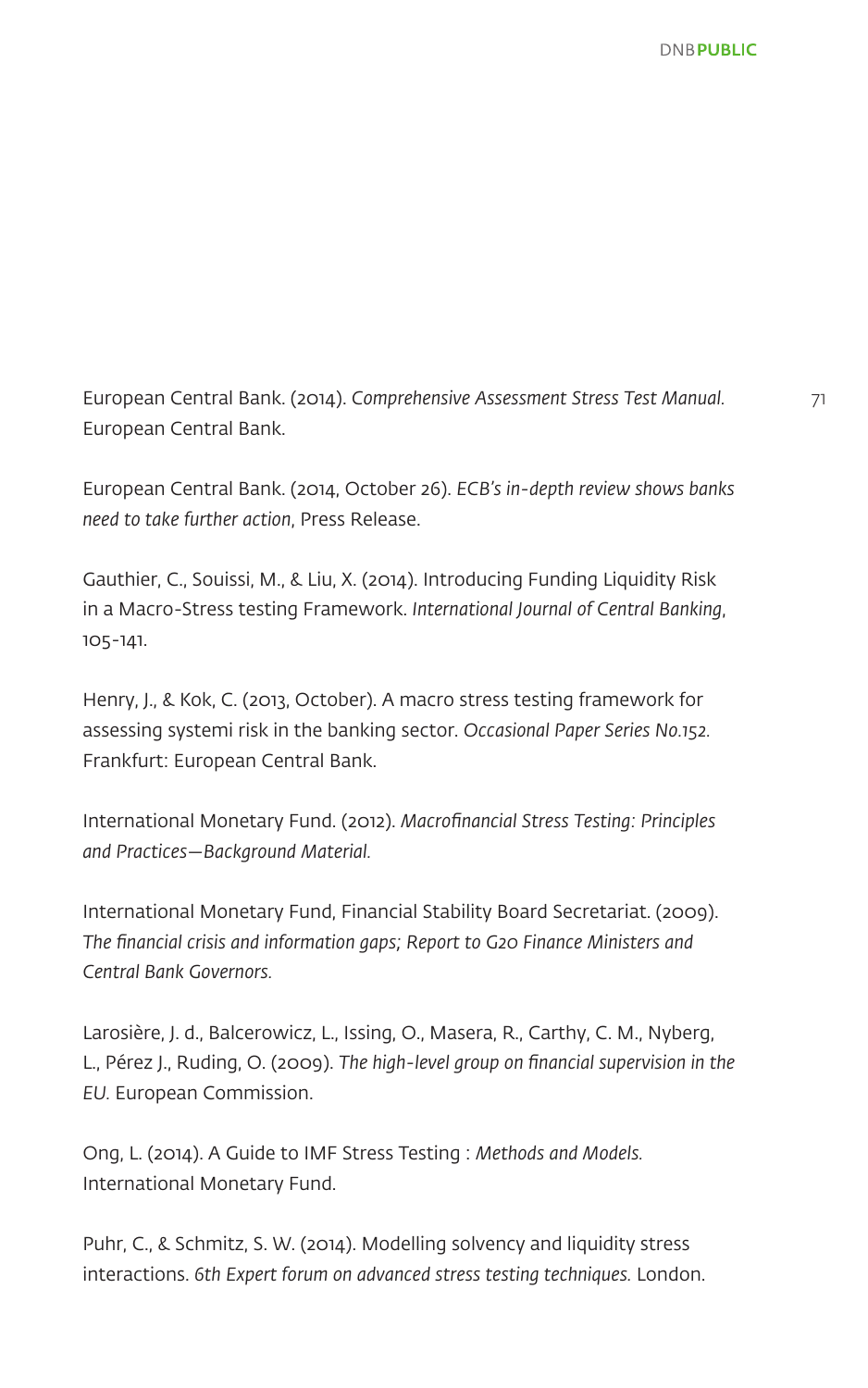72 Sparrow, M., Pazarbasioglu, C., Roldán, J. M., Bair, S., Kellermann, J., Visnovsky, F., & Sijbrand, J. (2014). Beyond Finance: Financial Supervision in the 21st century. *Occasional Studies , 12(2)*. Amsterdam: De Nederlandsche Bank.

> Standard&Poor's . (2015). Annual Global Corporate Default Study and Rating Transitions.

> Verbruggen, J., Molen, R. v., Jonk, S., Kakes, J., & Heeringa, W. (2015). Effecten van een verdere verlaging van de LTV. *Occasional Studies, 13(2)*. Amsterdam: De Nederlandsche Bank.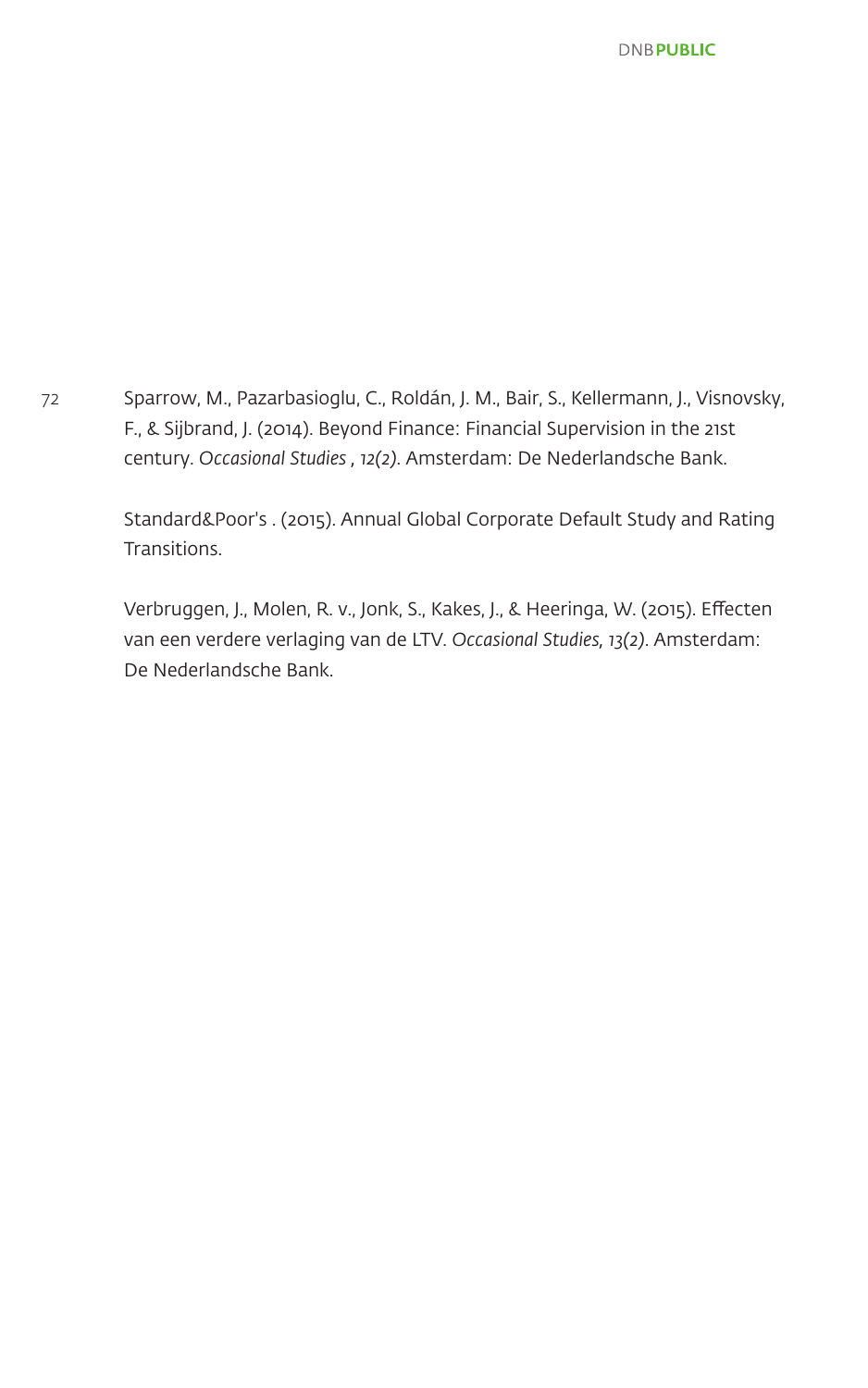## Abbreviations

| AFS              | Available for Sale<br>73                                              |  |  |  |
|------------------|-----------------------------------------------------------------------|--|--|--|
| AT               | Austria                                                               |  |  |  |
| <b>AUS</b>       | Australia                                                             |  |  |  |
| <b>BCBS</b>      | Basel Committee on Banking Supervision                                |  |  |  |
| BE               | Belgium                                                               |  |  |  |
| CBS              | Centraal Bureau voor de Statistiek                                    |  |  |  |
| <b>CEBS</b>      | Committee of European Banking Supervisors                             |  |  |  |
| <b>CEIOPS</b>    | Committee of European Insurance and Occupational Pensions Supervisors |  |  |  |
| CET <sub>1</sub> | Core Equity Tier 1                                                    |  |  |  |
| COREP            | Common Reporting                                                      |  |  |  |
| <b>CRT</b>       | Credit Risk Transfer                                                  |  |  |  |
| DE               | Germany                                                               |  |  |  |
| DK.              | Denmark                                                               |  |  |  |
| DNB              | De Nederlandsche Bank                                                 |  |  |  |
| EAD              | Exposure at Default                                                   |  |  |  |
| EBA              | European Banking Authority                                            |  |  |  |
| ECB              | European Central Bank                                                 |  |  |  |
| <b>EIOPA</b>     | European Insurance and Occupational Pensions Authority                |  |  |  |
| EL.              | <b>Expected Losses</b>                                                |  |  |  |
| ES.              | Spain                                                                 |  |  |  |
| <b>ESRB</b>      | European Systemic Risk Board                                          |  |  |  |
| EU               | European Union                                                        |  |  |  |
| EUR              | Euro                                                                  |  |  |  |
| Fed              | <b>Federal Reserve</b>                                                |  |  |  |
| <b>FIN</b>       | Finland                                                               |  |  |  |
| $F-IRB$          | Foundation Internal Ratings Based                                     |  |  |  |
| <b>FR</b>        | France                                                                |  |  |  |
| FSAP             | Financial Sector Assessment Program                                   |  |  |  |
| <b>FSB</b>       | Financial Stability Board                                             |  |  |  |
| <b>FSR</b>       | <b>Financial Stability Report</b>                                     |  |  |  |
|                  |                                                                       |  |  |  |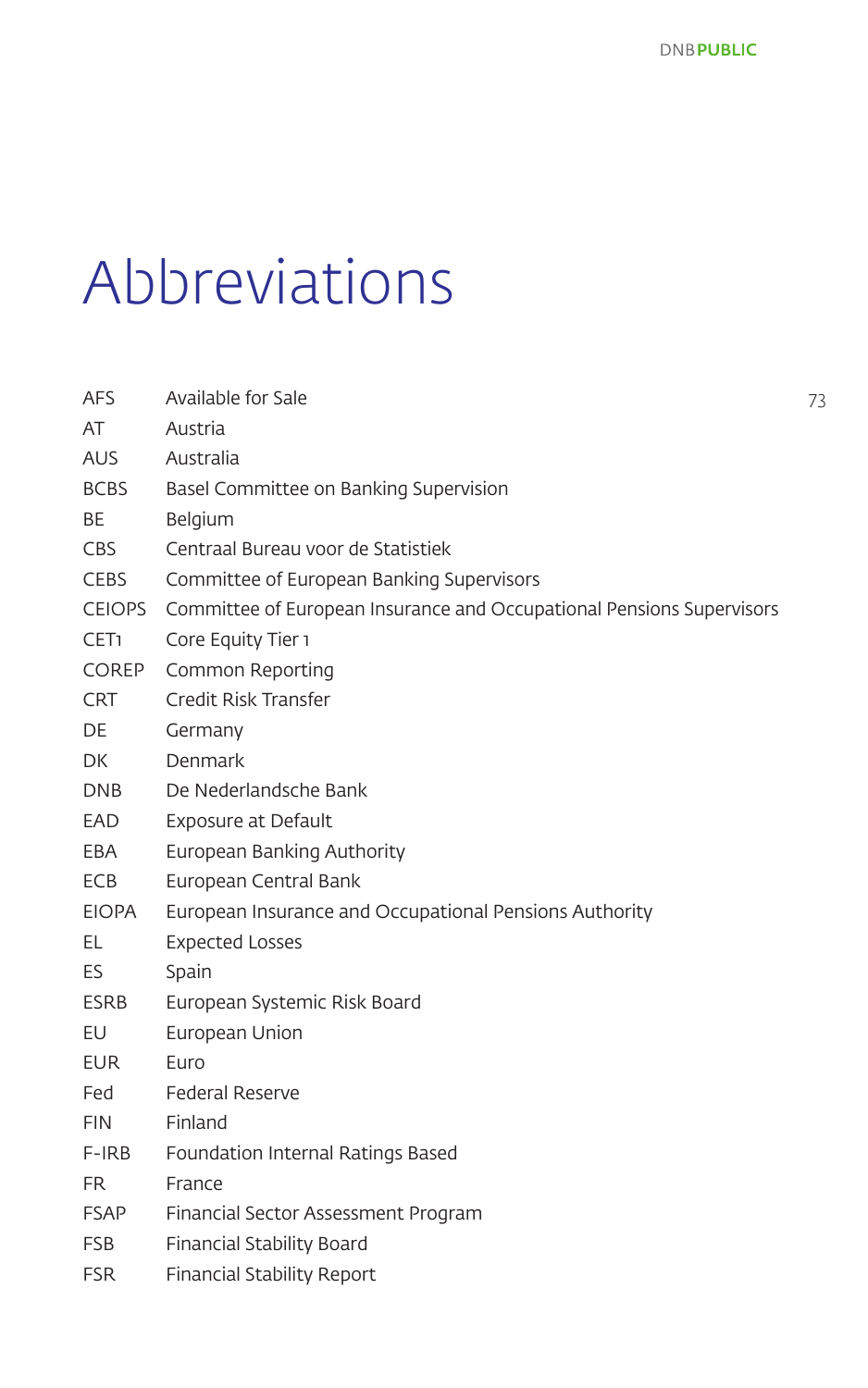| 74 | <b>GDP</b> | <b>Gross Domestic Product</b> |
|----|------------|-------------------------------|
|    |            |                               |

- HTM Hold to Maturity
- IE Ireland
- ILO International Labor Organization
- IMF International Monetary Fund
- IPO Inkomenspanelonderzoek
- IRB Internal Ratings Based
- IRRBB Interest Rate Risk in the Banking Book
- IT Italy
- KMV Kealhofer, McOuown and Vasicek
- LGD Loss Given Default
- LTI Loan to Income
- LTV Loan to Value
- NL Netherlands
- P&L Profit and Loss accounts
- PD Probability of Default
- pit Point in Time
- POL Poland
- RWA Risk Weighted Assets
- S&P Standard & Poor's
- SA Standardized Approach
- SME Small to Medium Enterprise
- SREP Supervisory Review and Evaluation Process
- SSM Single Supervisory Mechanism
- ttc Through the Cycle
- UK United Kingdom
- US United States of America